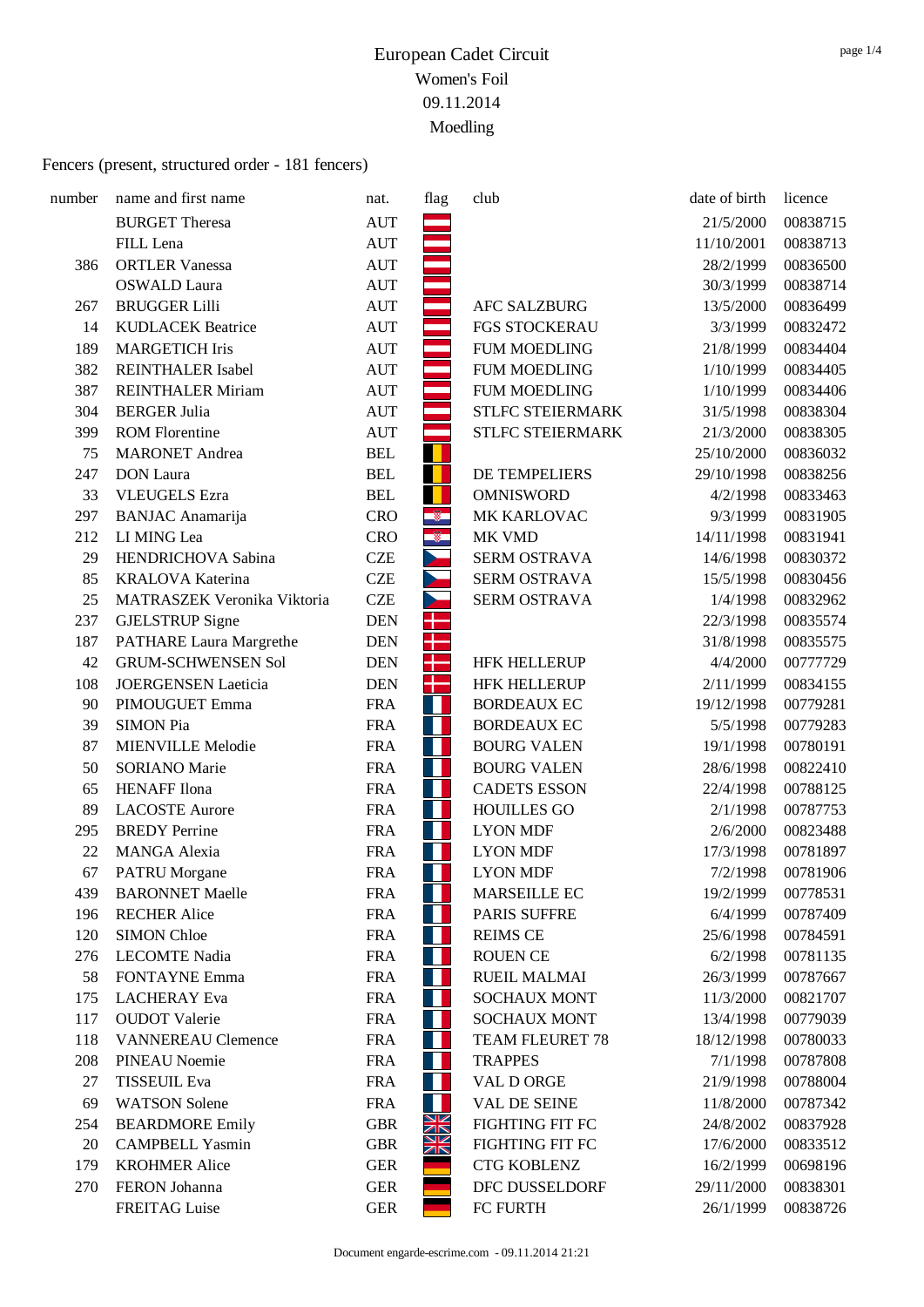| number | name and first name                     | nat.                     | flag         | club                 | date of birth          | licence              |
|--------|-----------------------------------------|--------------------------|--------------|----------------------|------------------------|----------------------|
| 152    | UELTGESFORTH Pia                        | <b>GER</b>               |              | FC MOERS             | 1/1/1900               | 00832262             |
| 5      | <b>EBERT</b> Leonie                     | <b>GER</b>               |              | FC TAUBERBISCHOFSHEI | 4/10/1999              | 00700899             |
| 63     | FRACKENPOHL Helena                      | <b>GER</b>               |              | FC TAUBERBISCHOFSHEI | 20/3/1998              | 00699897             |
| 452    | <b>HOCH</b> Adriana                     | <b>GER</b>               |              | FC TAUBERBISCHOFSHEI | 30/8/1999              | 00701940             |
| 176    | <b>KNAB</b> Chantal                     | <b>GER</b>               |              | FC TAUBERBISCHOFSHEI | 8/8/1998               | 00699902             |
| 302    | STUECKERT Alexandra                     | <b>GER</b>               |              | FC TAUBERBISCHOFSHEI | 2/7/1998               | 00699900             |
| 287    | <b>ZEHNER Evelyne</b>                   | <b>GER</b>               |              | FC TAUBERBISCHOFSHEI | 22/5/2000              | 00727680             |
| 200    | <b>STEPHAN Mona</b>                     | <b>GER</b>               |              | OFC BONN             | 8/2/1999               | 00703149             |
| 199    | WEINER Kari                             | <b>GER</b>               |              | OFC BONN             | 9/11/1999              | 00700453             |
| 215    | <b>BIEDERMANN Juliane</b>               | <b>GER</b>               |              | <b>SC BERLIN</b>     | 7/6/1999               | 00703019             |
| 198    | <b>KINZEL</b> Josefin                   | <b>GER</b>               |              | <b>SC BERLIN</b>     | 25/4/1998              | 00698637             |
|        | <b>SCHNABEL Hanna</b>                   | <b>GER</b>               |              | <b>SC BERLIN</b>     | 21/8/2000              | 00836633             |
| 177    | VOELKER Johanna                         | <b>GER</b>               |              | <b>SC BERLIN</b>     | 13/4/1999              | 00703036             |
| 411    | <b>ERHARDT</b> Maike                    | <b>GER</b>               |              | <b>TSG WEINHEIM</b>  | 26/5/2000              | 00702161             |
| 197    | <b>KIRSCH Anne</b>                      | <b>GER</b>               |              | <b>TSG WEINHEIM</b>  | 25/12/1999             | 00699794             |
|        | <b>BECKER</b> Elena                     | <b>GER</b>               |              | TSV NEU-ULM          | 17/1/1998              | 00700011             |
| 274    | CHAITOGLOU Evangelia                    | <b>GRE</b>               | 些            | A.O.X. EGALEO        | 12/11/1999             | 00836293             |
| 139    | CHALDAIOU Maria-Eleni                   | <b>GRE</b>               |              | A.O.X. EGALEO        | 31/3/2000              | 00834089             |
| 309    | DESYLLA Maria                           | <b>GRE</b>               |              | A.O.X. EGALEO        | 28/1/1999              | 00835799             |
|        | PANTELI Efthimia                        | <b>GRE</b>               |              | A.O.X. EGALEO        | 15/6/1999              | 00838345             |
| 226    | PLIOTA Maria                            | <b>GRE</b>               | 共            | A.O.X. EGALEO        | 13/10/1998             | 00831717             |
|        | APIDOPOULOU Antonia                     | <b>GRE</b>               | €            | <b>OXI FLORINAS</b>  | 8/1/2001               | 00835963             |
|        | <b>GEROSIDERI</b> Pinelopi              | <b>GRE</b>               | 与            | <b>OXI FLORINAS</b>  | 27/6/2001              | 00835964             |
|        | NIKOLAIDOU Panagiota                    | <b>GRE</b>               | 隼            | <b>OXI FLORINAS</b>  | 10/5/2001              | 00835965             |
|        | <b>HORVATH Lilla</b>                    | <b>HUN</b>               |              | <b>BHSE</b>          | 17/4/2001              | 00838428             |
| 10     | <b>KONDRICZ Kata</b>                    | <b>HUN</b>               |              | <b>BHSE</b>          | 16/7/1998              | 00832041             |
| 96     | SOMODI Anita                            | <b>HUN</b>               |              | <b>BHSE</b>          | 16/2/1998              | 00832357             |
| 47     | <b>SZANTAY Anna</b>                     | <b>HUN</b>               |              | <b>BHSE</b>          | 16/8/1999              | 00833864             |
| 423    | <b>TADICS Rahel</b>                     | <b>HUN</b>               |              | <b>BHSE</b>          | 12/11/1999             | 00837927             |
| 308    | HANZL Lilla Zsofia                      | <b>HUN</b>               |              | <b>GEAC</b>          | 11/6/2000              | 00837955             |
| 275    | <b>KADAR Kitti</b>                      | <b>HUN</b>               |              | HODMEZOVASARHELY     | 27/6/1998              | 00833668             |
| 44     | <b>KOKAI</b> Csilla                     | <b>HUN</b>               |              | <b>MTK</b>           | 11/11/1998             | 00832010             |
| 150    | <b>PENZES</b> Eszter                    | <b>HUN</b>               |              | <b>MTK</b>           | 15/6/1999              | 00835940             |
| 36     | POLTZ Anna                              | <b>HUN</b>               |              | <b>MTK</b>           | 16/4/2000              | 00833784             |
| 134    | <b>TOMKA</b> Ivett                      | <b>HUN</b>               |              | <b>MTK</b>           | 2/8/2000               | 00835938             |
| 114    | <b>SIKE Nora</b>                        | <b>HUN</b>               |              | <b>SZEGED</b>        | 27/10/1999             | 00833632             |
| 133    | <b>GERGELY</b> Luca                     | <b>HUN</b>               |              | <b>TEREZVAROS</b>    | 8/7/1998               | 00833961             |
| 216    | <b>RIZMAJER Anna</b>                    | <b>HUN</b>               |              | <b>TEREZVAROS</b>    | 12/3/1999              | 00835908             |
| 8      | HAJAS Nora                              | <b>HUN</b>               |              | <b>TOREKVES</b>      | 3/10/2000              | 00835145             |
| 218    | <b>MAROSI</b> Reka                      | <b>HUN</b>               |              | <b>TOREKVES</b>      | 30/4/1998              | 00833714             |
| 1      | PASZTOR Flora                           | <b>HUN</b>               |              | <b>TOREKVES</b>      | 30/6/1998              | 00832329             |
| 4      | <b>TOTH Janka</b>                       | <b>HUN</b>               |              | <b>TOREKVES</b>      | 19/10/1998             | 00833712             |
| 97     | NAGY Anasztazia                         | <b>HUN</b>               |              | <b>UTE</b>           | 10/1/1999              | 00835980             |
| 159    | LEE Anna                                | IRL                      |              |                      | 6/9/1998               | 00835691             |
| 343    | <b>TIMLIN Jessica</b>                   | IRL                      |              |                      | 7/8/1998               | 00837761             |
| 375    | <b>KATS</b> Maya                        | <b>ISR</b>               | ✿            |                      | 20/9/1998              | 00837284             |
| 230    | <b>EFRATY Dror</b>                      | <b>ISR</b>               | ✿            | <b>HAPOEL GILBOA</b> | 29/12/1999             | 00836578             |
| 160    | <b>NEHAISI Hilit</b><br>PYENIK Or Zohar | <b>ISR</b><br><b>ISR</b> | $\bigotimes$ | <b>HAPOEL GILBOA</b> | 28/9/1998              | 00836577             |
|        | <b>BERTOLA Lara</b>                     | <b>ITA</b>               | 森            | HAPOEL GILBOA        | 11/4/1999<br>7/11/2000 | 00838626             |
| 53     | <b>BURICELLI Ilaria</b>                 |                          |              |                      | 29/9/1999              | 00837236<br>00836273 |
| 126    |                                         | <b>ITA</b>               |              |                      |                        |                      |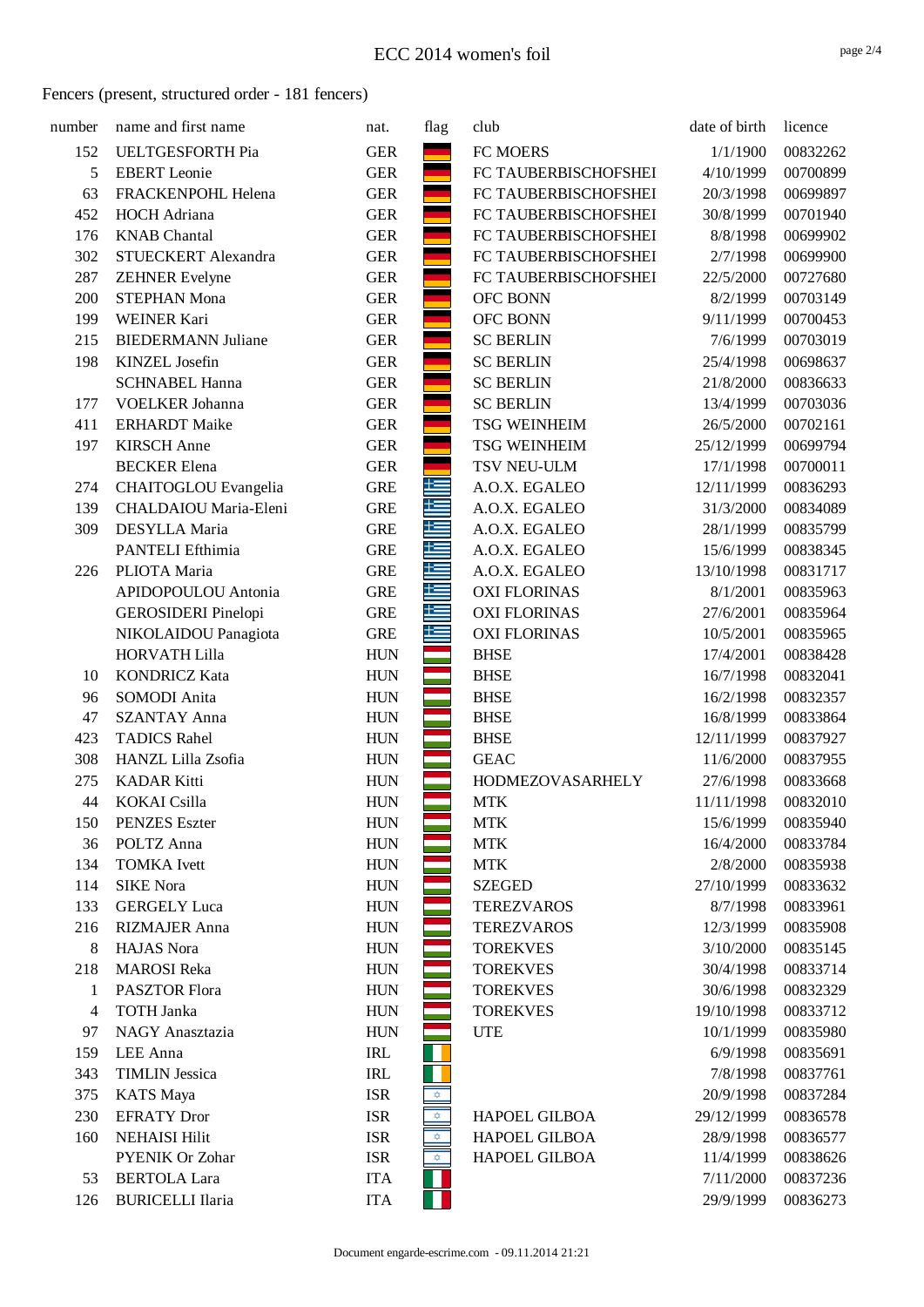| number | name and first name             | nat.       | flag | club                      | date of birth | licence  |
|--------|---------------------------------|------------|------|---------------------------|---------------|----------|
|        | <b>CAMPAGNA</b> Federica        | <b>ITA</b> | Ш    |                           | 26/11/2000    | 00838668 |
| 191    | <b>CANDIANI</b> Vittoria        | <b>ITA</b> |      |                           | 17/3/1999     | 00835178 |
|        | <b>CANESSO Francesca</b>        | <b>ITA</b> |      |                           | 7/4/1999      | 00838548 |
| 366    | <b>CURTI</b> Beatrice           | <b>ITA</b> |      |                           | 26/8/1998     | 00832737 |
|        | DE ZAN Camilla                  | <b>ITA</b> |      |                           | 27/9/2000     | 00838521 |
| 273    | FERRARA Valentina               | <b>ITA</b> |      |                           | 14/9/2000     | 00837897 |
|        | <b>FURLAN Sveva</b>             | <b>ITA</b> |      |                           | 10/5/2000     | 00838538 |
| 263    | <b>MACCARONE Maria Vittoria</b> | <b>ITA</b> |      |                           | 7/1/2000      | 00837237 |
| 59     | <b>MAINA Mila</b>               | <b>ITA</b> |      |                           | 11/11/1999    | 00836712 |
| 354    | <b>MANDELLI</b> Giulia          | <b>ITA</b> |      |                           | 4/8/1999      | 00837228 |
| 170    | PACELLI Maria Teresa            | <b>ITA</b> |      |                           | 19/6/1998     | 00834303 |
| 420    | SANTUZZO Maria                  | <b>ITA</b> |      |                           | 8/6/1999      | 00835974 |
| 73     | <b>SCAGLIONE Luce</b>           | <b>ITA</b> |      |                           | 29/11/1999    | 00837244 |
| 185    | <b>SCHIAVONE Cecilia</b>        | <b>ITA</b> |      |                           | 7/11/1998     | 00832743 |
| 235    | SIRENA Lucrezia                 | <b>ITA</b> |      |                           | 31/5/2000     | 00836009 |
|        | <b>TEATINI Anna</b>             | <b>ITA</b> |      |                           | 10/12/1999    | 00838525 |
| 94     | VALACCHI Maddalena              | <b>ITA</b> |      |                           | 10/7/1998     | 00832744 |
|        | <b>ZUIN</b> Anna                | <b>ITA</b> |      |                           | 15/3/1999     | 00838540 |
| 18     | <b>AZUMA Rio</b>                | <b>JPN</b> |      |                           | 27/7/1998     | 00835202 |
| 116    | <b>AZUMA</b> Sera               | <b>JPN</b> |      |                           | 20/8/1999     | 00835203 |
|        | <b>ENDO</b> Rina                | <b>JPN</b> |      |                           | 8/5/1998      | 00834595 |
| 64     | MIZOGUCHI Reina                 | <b>JPN</b> |      |                           | 27/7/1998     | 00834732 |
| 34     | <b>MORI</b> Chihiro             | <b>JPN</b> |      |                           | 6/1/1998      | 00834369 |
| 98     | <b>TAKADA Maho</b>              | <b>JPN</b> |      |                           | 22/12/1998    | 00832681 |
| 51     | <b>TSUJI Sumire</b>             | <b>JPN</b> |      |                           | 29/11/1999    | 00834370 |
| 84     | <b>UMETSU Haruka</b>            | <b>JPN</b> |      |                           | 26/2/1998     | 00834368 |
| 235    | <b>DAWSON Willow</b>            | <b>NED</b> |      | HOLLAND SCHERMENR         | 23/12/1999    | 00835767 |
| 131    | MEULENKAMP Kimberley            | <b>NED</b> |      | HOLLAND SCHERMENR         | 7/1/2000      | 00835770 |
| 102    | <b>SPLIT Marcella</b>           | <b>NED</b> |      | MAESTRO S KLUP TEAM       | 14/3/1998     | 00819475 |
| 119    | <b>ZOONS</b> Myrthe             | <b>NED</b> |      | SCHERMCENTRUM AMST        | 20/4/1999     | 00778122 |
| 219    | <b>KACZMAREK Marta</b>          | POL        |      | <b>IKS JAMALEX LESZNO</b> | 13/3/1999     | 00837127 |
| 163    | <b>KOLAK</b> Ewelina            | POL        |      | <b>IKS JAMALEX LESZNO</b> | 24/1/1998     | 00837128 |
| 19     | <b>TOMCZAK</b> Renata           | POL        |      | <b>IKS JAMALEX LESZNO</b> | 29/5/1999     | 00835916 |
| 161    | WOJTALUK Julia                  | POL        |      | KU AZS UK BYDGOSZCZ       | 15/9/1998     | 00832986 |
| 123    | <b>CANDESCU Rebeca</b>          | <b>ROU</b> |      | <b>ACS BALESTRA</b>       | 6/10/2001     | 00836375 |
| 389    | <b>GHEORGHE Andreea</b>         | <b>ROU</b> |      | <b>ACS BALESTRA</b>       | 24/8/2001     | 00837935 |
| 127    | <b>VACARASU Raluca</b>          | <b>ROU</b> |      | CS FARUL CONSTANTA        | 2/4/1999      | 00834246 |
| 82     | HAIDU Adriana                   | <b>ROU</b> | u    | <b>CS SATU MARE</b>       | 28/8/1998     | 00833079 |
| 35     | LAZIN Alexandra                 | <b>ROU</b> |      | <b>CS SATU MARE</b>       | 25/6/1998     | 00834277 |
| 155    | <b>DRAGHICI Raluca</b>          | <b>ROU</b> |      | CSA STEAUA BUCURESTI      | 16/9/2000     | 00835110 |
| 78     | <b>SAVEANU</b> Anca             | <b>ROU</b> |      | CSA STEAUA BUCURESTI      | 13/4/2000     | 00835111 |
| 142    | SIRBU Teodora                   | <b>ROU</b> |      | CSA STEAUA BUCURESTI      | 23/2/1999     | 00834276 |
|        | <b>DRAGOMIR Mihaela</b>         | <b>ROU</b> |      | PETROLUL PLOIESTI         | 2/9/1999      | 00838888 |
| 52     | <b>BATENINA Olga</b>            | <b>RUS</b> |      | <b>NATIONAL TEAM</b>      | 28/9/1998     | 00837969 |
| 149    | <b>GALEEVA Kamilla</b>          | <b>RUS</b> |      | NATIONAL TEAM             | 1/1/1998      | 00838326 |
| 24     | <b>GOLOKOLENKO Alla</b>         | <b>RUS</b> |      | NATIONAL TEAM             | 22/4/1998     | 00834232 |
| 205    | <b>IMATDINOVA Lilia</b>         | <b>RUS</b> |      | NATIONAL TEAM             | 4/5/1999      | 00836251 |
| 115    | KARPACHEVA Anastasia            | <b>RUS</b> |      | NATIONAL TEAM             | 10/3/1999     | 00836253 |
| 99     | KUCHEROVA Margarita             | <b>RUS</b> |      | NATIONAL TEAM             | 12/5/1998     | 00836250 |
| 26     | MALYSHKINA Alina                | <b>RUS</b> |      | NATIONAL TEAM             | 1/12/1999     | 00834231 |
| 144    | <b>MAMAEVA</b> Natalia          | <b>RUS</b> |      | NATIONAL TEAM             | 12/5/1998     | 00834229 |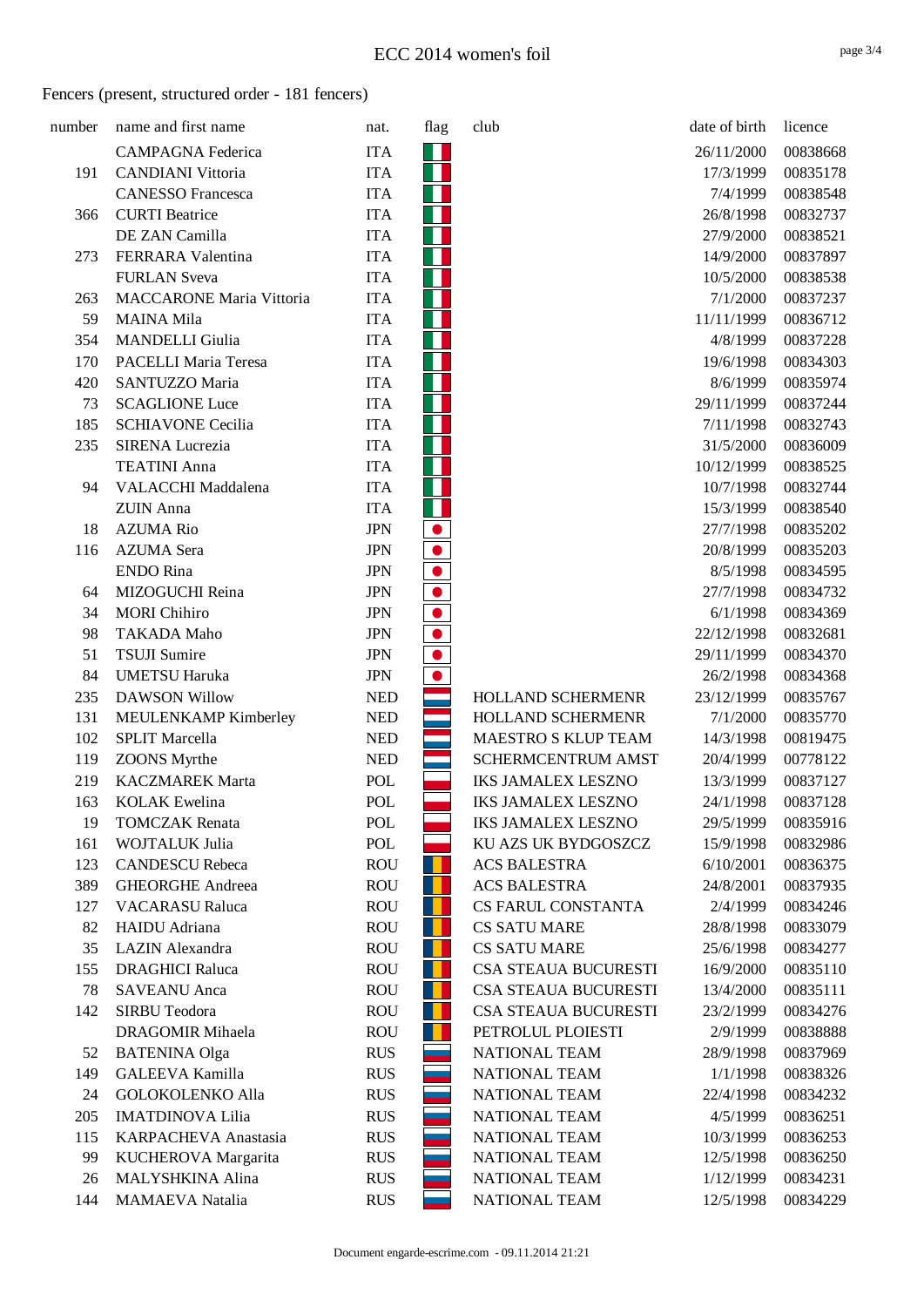| number | name and first name       | nat.       | flag                    | club                        | date of birth | licence  |
|--------|---------------------------|------------|-------------------------|-----------------------------|---------------|----------|
| 180    | MINYAEVA Anastasya        | <b>RUS</b> |                         | <b>NATIONAL TEAM</b>        | 29/10/1999    | 00836893 |
| 210    | SAMOILOVA Polina          | <b>RUS</b> |                         | <b>NATIONAL TEAM</b>        | 4/6/1999      | 00838322 |
|        | <b>SEMENOVA Anastasia</b> | <b>RUS</b> |                         | <b>NATIONAL TEAM</b>        | 14/6/1999     | 00838814 |
| 83     | SUNDUCHKOVA Alexandra     | <b>RUS</b> |                         | <b>NATIONAL TEAM</b>        | 2/8/2000      | 00836247 |
| 32     | TSYBIROVA Kamilla         | <b>RUS</b> |                         | <b>NATIONAL TEAM</b>        | 6/4/1998      | 00836249 |
| 300    | <b>TYSHLER Nikol</b>      | <b>RUS</b> |                         | <b>NATIONAL TEAM</b>        | 1/6/1998      | 00838325 |
| 37     | <b>UDOVICHENKO Anna</b>   | <b>RUS</b> |                         | NATIONAL TEAM               | 12/7/2000     | 00837971 |
| 7      | YUSOVA Victoria           | <b>RUS</b> |                         | <b>NATIONAL TEAM</b>        | 8/9/1998      | 00834225 |
| 178    | ZHIDYAEVA Maria           | <b>RUS</b> |                         | NATIONAL TEAM               | 4/8/1998      | 00834227 |
| 125    | <b>SARDAIN Stephanie</b>  | SUI        | $\overline{\textbf{r}}$ | <b>CAL LAUSANNE</b>         | 10/11/1998    | 00834346 |
|        | <b>BACHMANN Lise</b>      | SUI        | ٠                       | <b>CEM MORGES</b>           | 28/4/2000     | 00838463 |
| 16     | <b>CIMIOTTI Carlotta</b>  | SUI        | ٠                       | LUGANO SCHERMA              | 16/9/1998     | 00833809 |
| 416    | <b>BARTALOVA Vivien</b>   | <b>SVK</b> | 19 -                    | <b>KS SAMORIN</b>           | 3/7/2001      | 00837847 |
| 398    | <b>BUDAY</b> Boglarka     | <b>SVK</b> | $\overline{\mathbf{v}}$ | <b>KS SAMORIN</b>           | 8/10/2002     | 00837848 |
| 136    | CSEFALVAYOVA Karolina     | <b>SVK</b> | 要                       | <b>KS SAMORIN</b>           | 19/7/1999     | 00832118 |
| 222    | NAGYOVA Kitti             | <b>SVK</b> | $\mathbf{E}$            | <b>KS SAMORIN</b>           | 3/5/2000      | 00836011 |
| 15     | PIRK Rita                 | <b>SVK</b> | $\mathbb{B}$ .          | <b>KS SAMORIN</b>           | 23/7/1998     | 00832114 |
| 422    | <b>UDVARDY</b> Jazmin     | <b>SVK</b> | 嗖一                      | <b>KS SAMORIN</b>           | 12/8/2001     | 00837845 |
| 193    | KRALIKOVA Veronika        | <b>SVK</b> | $\mathbb{R}$            | <b>SLAVIA STU BRATISLAV</b> | 7/11/2001     | 00835242 |
| 23     | <b>KRALIKOVA Viktoria</b> | <b>SVK</b> | <u>கு .</u>             | <b>SLAVIA STU BRATISLAV</b> | 2/9/1999      | 00777508 |
|        | <b>ENGELKE</b> Isabelle   | <b>SWE</b> | ╄                       | <b>EGF</b>                  | 30/6/1999     | 00835579 |
|        | <b>JADERLING Miranda</b>  | <b>SWE</b> | H.<br>H                 | EGF                         | 5/3/2000      | 00838153 |
| 107    | <b>RUNDQUIST Harriet</b>  | <b>SWE</b> | ╄                       | <b>EGF</b>                  | 5/2/1998      | 00703256 |
| 140    | <b>GILLJAM</b> Patricia   | <b>SWE</b> | ₩                       | <b>GFK</b>                  | 23/5/1998     | 00832789 |
|        | HOLBERG Maja              | <b>SWE</b> | H.                      | <b>KFK</b>                  | 3/7/1999      | 00838152 |
| 433    | MUSTAFAEVA Dillshodahon   | <b>SWE</b> | 유물                      | <b>MFFG</b>                 | 28/10/1998    | 00728099 |
| 213    | <b>GULEN</b> Fatmanur     | <b>TUR</b> | $\mathsf{C}^\star$      |                             | 3/4/1999      | 00836048 |
| 336    | <b>OKUMUS</b> Busra       | <b>TUR</b> | $\mathsf{C}^\star$      |                             | 12/12/2000    | 00836064 |
| 265    | <b>OZKURT Elif</b>        | <b>TUR</b> | $\mathsf{C}^\star$      |                             | 8/3/1999      | 00834188 |
| 266    | <b>OZUCAGLI Asli</b>      | <b>TUR</b> | $\mathsf{C}^\star$      |                             | 2/4/1999      | 00837473 |
| 174    | <b>TEMIZKAN</b> Ipek      | <b>TUR</b> | $\overline{C}$          |                             | 3/4/1998      | 00833816 |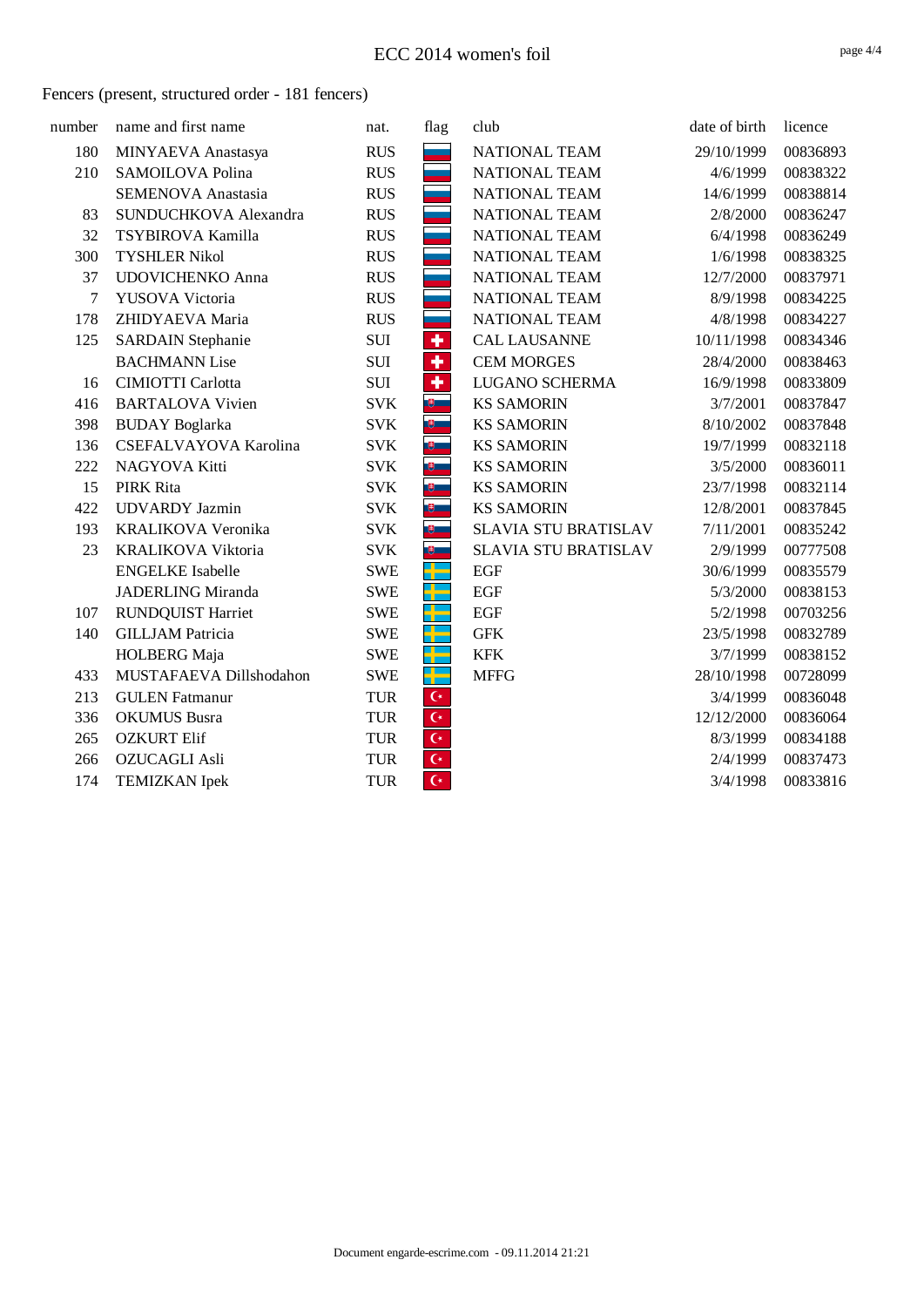Formula of the competition

182 fencers

1 poules: round

182 fencers 26 poules of 7 Separation by : countries, countries 144 qualifiers

\_\_\_\_\_\_\_\_\_\_\_\_\_\_\_\_\_\_\_\_\_\_\_\_\_\_\_\_\_\_\_\_\_

Direct elimination : 144 fencers

Direct elimination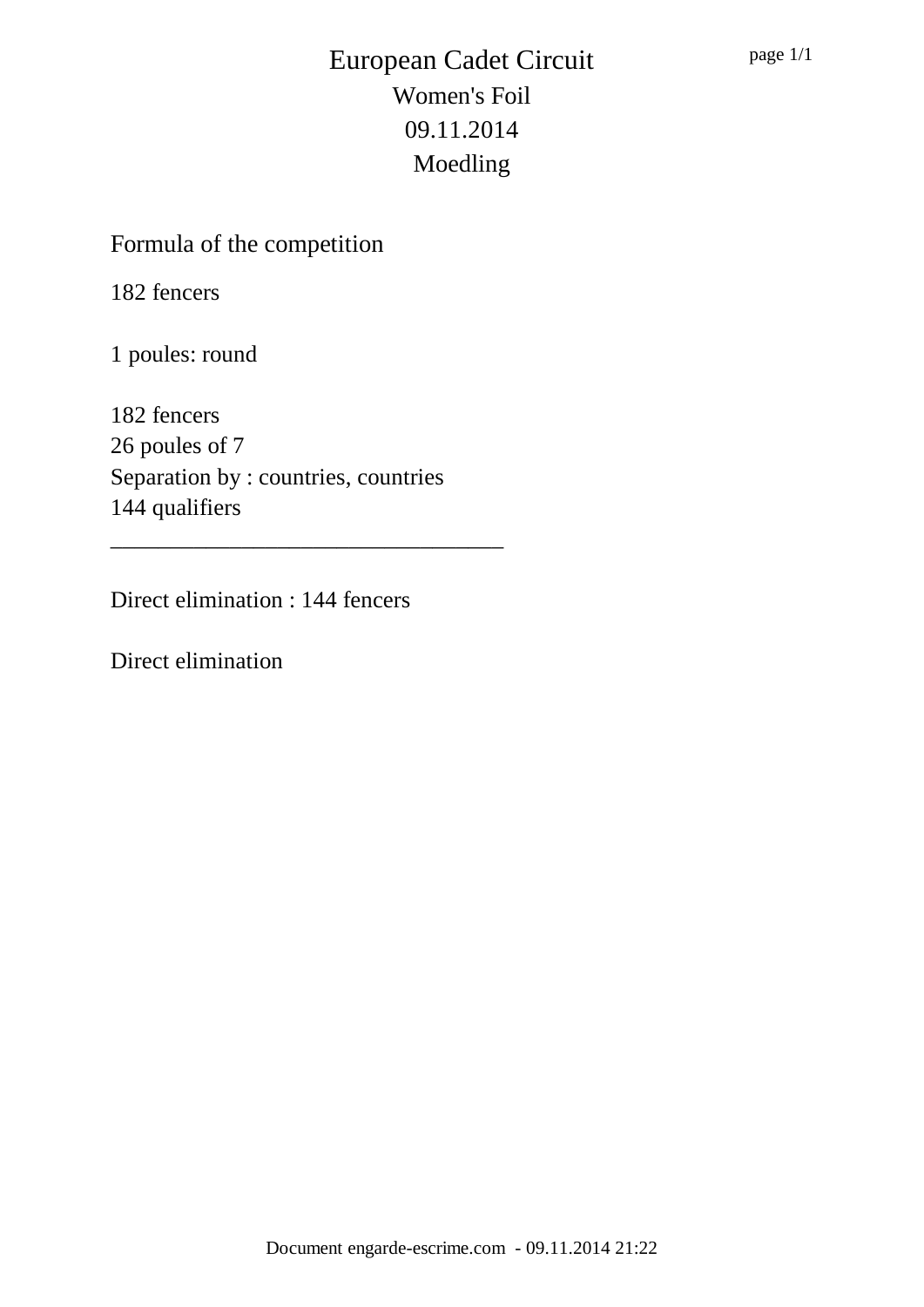Poules, round No 1

Poule No 1 8:30 piste No 1

| Referee: KRÄNKL Maria AUT    |            |                                                                                                                      |       |                  |           |                |
|------------------------------|------------|----------------------------------------------------------------------------------------------------------------------|-------|------------------|-----------|----------------|
|                              |            |                                                                                                                      | V/M   | ind.             | <b>HS</b> | rank           |
| <b>PASZTOR Flora</b>         | <b>HUN</b> | V<br>$\mathbf V$<br>V<br>V<br>$\overline{4}$<br>$\mathbf V$                                                          | 0.833 | 12               | 29        | $\mathbf{1}$   |
| <b>PINEAU Noemie</b>         | <b>FRA</b> | $\mathbf{V}$<br>$\overline{\mathsf{V}}$<br>$\overline{2}$<br>$\mathbf{1}$<br>$\boldsymbol{0}$<br>$\overline{4}$      | 0.333 | $-4$             | 17        | 5              |
| KUCHEROVA Margarita          | <b>RUS</b> | $\overline{\mathsf{V}}$<br>$\overline{\mathsf{V}}$<br>$\mathbf V$<br>$\mathbf V$<br>$\overline{4}$<br>1              | 0.667 | 9                | 25        | $\overline{4}$ |
| <b>BURGET Theresa</b>        | <b>AUT</b> | 3<br>$\overline{0}$<br>$\overline{0}$<br>$\mathbf{1}$<br>$\boldsymbol{0}$<br>1                                       | 0.000 | $-25$            | 5         | $\tau$         |
| <b>CANESSO</b> Francesca     | <b>ITA</b> | $\overline{\mathsf{V}}$<br>$\overline{4}$<br>$\overline{2}$<br>3<br>$\boldsymbol{0}$<br>1                            | 0.167 | $-13$            | 15        | 6              |
| <b>TAKADA Maho</b>           | <b>JPN</b> | $\overline{V}$<br>$\mathbf{V}$<br>3<br>V<br>$\mathbf V$<br>$\overline{\mathsf{V}}$                                   | 0.833 | 11               | 28        | $\sqrt{2}$     |
| <b>WEINER Kari</b>           | <b>GER</b> | $\mathbf{V}$<br>$\overline{\mathsf{V}}$<br>$\mathbf{V}$<br>$\mathbf{V}$<br>$\overline{4}$<br>3                       | 0.667 | 10               | 27        | 3              |
| Poule No 2 $8:30$ piste No 2 |            |                                                                                                                      |       |                  |           |                |
| Referee: VEGH David GER      |            |                                                                                                                      |       |                  |           |                |
|                              |            |                                                                                                                      | V/M   | ind.             | <b>HS</b> | rank           |
| <b>GEROSIDERI</b> Pinelopi   | <b>GRE</b> | 3<br>$\mathbf{1}$<br>$\overline{2}$<br>1<br>$\boldsymbol{0}$<br>$\boldsymbol{0}$                                     | 0.000 | $-23$            | $\tau$    | 7              |
| <b>RECHER Alice</b>          | <b>FRA</b> | $\overline{V}$<br>V<br>$\mathbf V$<br>$\overline{2}$<br>V<br>V                                                       | 0.833 | 15               | 27        | $\mathbf{1}$   |
| <b>STEPHAN Mona</b>          | <b>GER</b> | $\overline{2}$<br>$\overline{2}$<br>V <sub>2</sub><br>$\overline{\mathsf{V}}$<br>V<br>$\mathbf{1}$                   | 0.500 | $\boldsymbol{0}$ | 17        | $\overline{4}$ |
| <b>VALACCHI</b> Maddalena    | <b>ITA</b> | $\mathbf{V}$<br>$\mathbf V$<br>$\overline{3}$<br>$\overline{2}$<br>$\overline{\mathsf{V}}$<br>$\mathbf{1}$           | 0.500 | $-1$             | 21        | 5              |
| <b>SEMENOVA Anastasia</b>    | <b>RUS</b> | V<br>$\mathbf V$<br>V <sub>4</sub><br>$\overline{2}$<br>$\overline{\mathsf{V}}$<br>$\mathbf{1}$                      | 0.667 | 10               | 22        | 3              |
| <b>TOTH Janka</b>            | <b>HUN</b> | $\overline{2}$<br>V<br>$\mathbf{V}$<br>$\overline{\mathsf{V}}$<br>V<br>$\mathbf{V}$                                  | 0.833 | 13               | 27        | $\overline{2}$ |
| <b>SPLIT Marcella</b>        | <b>NED</b> | V<br>$\overline{3}$<br>3<br>$\mathbf{1}$<br>$\mathbf{1}$<br>$\theta$                                                 | 0.167 | $-14$            | 13        | 6              |
| Poule No 3 8:30 piste No 3   |            |                                                                                                                      |       |                  |           |                |
| Referee: BALOGH Reka HUN     |            |                                                                                                                      |       |                  |           |                |
|                              |            |                                                                                                                      | V/M   | ind.             | <b>HS</b> | rank           |
| LI MING Lea                  | <b>CRO</b> | 3<br>$\mathbf{V}$<br>$\overline{2}$<br>$\overline{2}$<br>$\overline{4}$<br>$\mathbf{0}$                              | 0.167 | $-12$            | 16        | 6              |
| <b>SOMODI</b> Anita          | <b>HUN</b> | $\overline{\mathsf{V}}$<br>$\mathbf V$<br>$\overline{\mathsf{V}}$<br>$\overline{2}$<br>$\mathbf V$<br>$\overline{4}$ | 0.667 | 6                | 26        | $\mathfrak{Z}$ |
| <b>ZUIN</b> Anna             | <b>ITA</b> | $\overline{\mathsf{V}}$<br>$\overline{2}$<br>$\overline{4}$<br>$\overline{4}$<br>V<br>$\mathbf{1}$                   | 0.333 | $-4$             | 21        | 5              |
| MUSTAFAEVA Dillshodahon      | <b>SWE</b> | $\overline{2}$<br>3<br>$\mathbf{1}$<br>$\overline{4}$<br>$\mathbf{1}$<br>$\mathbf{1}$                                | 0.000 | $-18$            | 12        | $\tau$         |
| <b>IMATDINOVA Lilia</b>      | <b>RUS</b> | $\mathbf V$<br>V<br>$\mathbf V$<br>$\overline{2}$<br>$\overline{4}$<br>V <sub>3</sub>                                | 0.667 | 6                | 24        | $\overline{4}$ |
| PIMOUGUET Emma               | <b>FRA</b> | $\mathbf V$<br>$\overline{\mathsf{V}}$<br>$\mathbf{V}$<br>V<br>V<br>1                                                | 0.833 | $\overline{7}$   | 26        | $\mathbf{2}$   |
| <b>EBERT</b> Leonie          | <b>GER</b> | $\mathbf V$<br>V<br>V<br>$\mathbf{V}$<br>V<br>$\overline{2}$                                                         | 0.833 | 15               | 27        | $\mathbf{1}$   |
| Poule No 4 8:30 piste No 4   |            |                                                                                                                      |       |                  |           |                |
| Referee: BRIGOLA Peter AUT   |            |                                                                                                                      |       |                  |           |                |
|                              |            |                                                                                                                      | V/M   | ind.             |           | HS rank        |
| <b>GULEN</b> Fatmanur        | <b>TUR</b> | 3<br>V<br>V<br>V<br>$\mathbf{1}$<br>4                                                                                | 0.500 | 5                | 23        | 4              |
| <b>NAGY Anasztazia</b>       | <b>HUN</b> | $\overline{2}$<br>3<br>$\mathbf{V}$<br>$\overline{2}$<br>1<br>V                                                      | 0.333 | $-3$             | 18        | 5              |
| <b>YUSOVA Victoria</b>       | <b>RUS</b> | $\mathbf V$<br>3<br>$\mathbf V$<br>V<br>$\mathbf V$<br>V                                                             | 0.833 | 18               | 28        | $\overline{c}$ |
| <b>CAMPAGNA Federica</b>     | <b>ITA</b> | $\overline{c}$<br>$\overline{2}$<br>$\mathbf{1}$<br>$\mathbf{1}$<br>$\boldsymbol{0}$<br>$\mathbf{0}$                 | 0.000 | $-23$            | 6         | $\overline{7}$ |
| <b>LACOSTE Aurore</b>        | <b>FRA</b> | $\overline{2}$<br>V<br>V<br>3<br>V<br>V                                                                              | 0.667 | 6                | 25        | 3              |
| <b>KINZEL</b> Josefin        | <b>GER</b> | V<br>V<br>V4<br>V<br>V<br>$\mathsf{V4}\vert$                                                                         | 1.000 | 14               | 28        | 1              |
| <b>UDVARDY Jazmin</b>        | <b>SVK</b> | $\mathbf{V}$<br>$\overline{0}$<br>$\overline{2}$<br>$\boldsymbol{0}$<br>$\overline{0}$<br>1                          | 0.167 | $-17$            | 8         | 6              |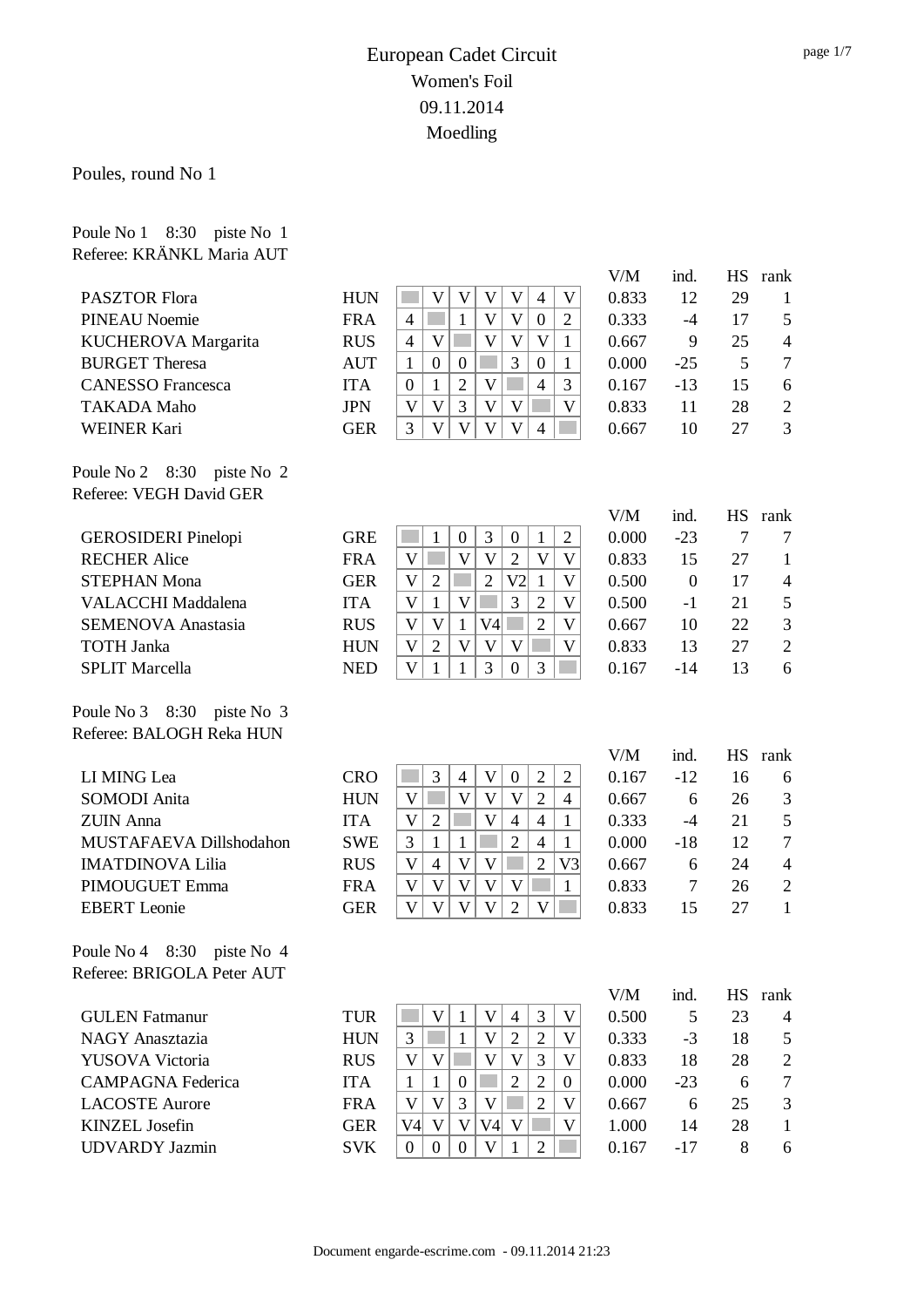#### Poule No 5 8:30 piste No 5 Referee: LE PECHOUX Hugo FRA

|                               |             |                |   |          |          |                |        |        | V/M    | ind.     | <b>HS</b>      | rank           |
|-------------------------------|-------------|----------------|---|----------|----------|----------------|--------|--------|--------|----------|----------------|----------------|
| <b>RUNDQUIST Harriet</b>      | <b>SWE</b>  |                | 4 | 4        |          |                | V      | V      | 0.667  | 9        | 28             | 2              |
| <b>HAJAS</b> Nora             | <b>HUN</b>  | V              |   | V        | V        | V              | V      | V      | 1.000  | 18       | 30             |                |
| <b>MIENVILLE Melodie</b>      | <b>FRA</b>  | V              | 1 |          | 3        | V              | V      |        | 0.500  | $\Omega$ | 20             | 5              |
| <b>KIRSCH</b> Anne            | <b>GER</b>  | $\overline{4}$ | 2 | V        |          | V              | V      |        | 0.500  |          | 22             | $\overline{4}$ |
| DE ZAN Camilla                | <b>ITA</b>  | $\overline{2}$ | 3 |          | 3        |                | V      | V      | 0.333  | $-5$     | 19             | 6              |
| <b>BARTALOVA Vivien</b>       | <b>SVK</b>  | $\theta$       | 1 | $\Omega$ | $\Omega$ | $\Omega$       |        | 3      | 0.000  | $-26$    | $\overline{4}$ | 7              |
| <b>SAMOILOVA Polina</b>       | <b>RUS</b>  | 3              |   | V        | V        | 4              | V      |        | 0.500  | 3        | 23             | 3              |
| Poule No 6 8:30<br>piste No 6 |             |                |   |          |          |                |        |        |        |          |                |                |
| Referee: POKORNA Katarina SVK |             |                |   |          |          |                |        |        |        |          |                |                |
|                               |             |                |   |          |          |                |        |        | V/M    | ind.     | <b>HS</b>      | rank           |
|                               | $- - - - -$ |                |   | — — I    |          | $\overline{a}$ | $\sim$ | $\sim$ | - - -- |          |                |                |

| <b>KRALIKOVA Veronika</b>  | <b>SVK</b> |   |                   | 4  | 4 |                | 4 | 0.167 | -7   |    |                |
|----------------------------|------------|---|-------------------|----|---|----------------|---|-------|------|----|----------------|
| <b>KONDRICZ Kata</b>       | <b>HUN</b> |   |                   |    |   |                |   | 1.000 | 18   | 30 |                |
| SANTUZZO Maria             | <b>ITA</b> |   |                   | V4 |   | $\overline{4}$ |   | 0.333 | -5   | 20 | 5              |
| <b>BIEDERMANN Juliane</b>  | GER        | v | ∍                 |    | V |                |   | 0.500 | $-1$ | 20 | $\overline{4}$ |
| <b>BARONNET Maelle</b>     | <b>FRA</b> |   |                   |    |   |                | 3 | 0.500 |      |    |                |
| <b>JOERGENSEN</b> Laeticia | <b>DEN</b> |   | V                 |    |   |                |   | 0.333 | -11  | 15 | 6              |
| <b>KRALOVA Katerina</b>    | CZE        |   | $\mathbf{\Omega}$ |    |   |                |   | 0 667 | h    | 26 |                |

Poule No 7 8:30 piste No 7 Referee: ARZAMASTSEVA Nadezda RUS

|                                                        |            |                |                |                  |                         |                |                |                         | V/M   | ind.  | HS | rank           |
|--------------------------------------------------------|------------|----------------|----------------|------------------|-------------------------|----------------|----------------|-------------------------|-------|-------|----|----------------|
| <b>CANDIANI</b> Vittoria                               | <b>ITA</b> |                | 4              | V                | V                       | 2              | V              | 2                       | 0.500 | 2     | 23 | $\overline{4}$ |
| <b>UMETSU Haruka</b>                                   | <b>JPN</b> | V              |                | V                | V                       | V              | 3              | V                       | 0.833 | 12    | 28 |                |
| <b>KACZMAREK Marta</b>                                 | POL        | $\overline{2}$ | $\overline{2}$ |                  | V                       | V              | V              | $\overline{\mathsf{V}}$ | 0.667 | 9     | 24 | $\overline{2}$ |
| APIDOPOULOU Antonia                                    | <b>GRE</b> | $\Omega$       | 1              | $\theta$         |                         | $\overline{2}$ | $\theta$       | 2                       | 0.000 | $-25$ | 5  | 7              |
| <b>KUDLACEK Beatrice</b>                               | AUT        | V              |                | 3                | V                       |                | V              | 3                       | 0.500 | 1     | 22 | 5              |
| <b>ERHARDT</b> Maike                                   | <b>GER</b> | 4              | V              | $\boldsymbol{0}$ | V                       | $\overline{2}$ |                | 3                       | 0.333 | -4    | 19 | 6              |
| <b>SIKE</b> Nora                                       | <b>HUN</b> | V              | 3              | 2                | V                       | V              | V              |                         | 0.667 | 5     | 25 | 3              |
| Poule No 8 8:30 piste No 8<br>Referee: WEISZ Tamas HUN |            |                |                |                  |                         |                |                |                         | V/M   | ind.  | HS | rank           |
| <b>HOCH</b> Adriana                                    | <b>GER</b> |                |                | $\theta$         | 2                       | V              | 2              | $\theta$                | 0.167 | $-17$ | 10 | 7              |
| <b>RIZMAJER Anna</b>                                   | <b>HUN</b> | V              |                |                  | V                       | V              | 1              | 3                       | 0.500 | $-2$  | 20 | $\overline{4}$ |
| PIRK Rita                                              | <b>SVK</b> | V              | V              |                  | V                       | V              | 3              | V                       | 0.833 | 18    | 28 | 1              |
| <b>MARGETICH Iris</b>                                  | <b>AUT</b> | V              | 3              | $\theta$         |                         | 3              | $\overline{2}$ | 1                       | 0.167 | $-13$ | 14 | 6              |
| <b>GHEORGHE Andreea</b>                                | <b>ROU</b> | 2              | 3              | $\overline{0}$   | V                       |                | 1              | V                       | 0.333 | $-10$ | 16 | 5              |
| <b>AZUMA</b> Sera                                      | <b>JPN</b> | V              | V              | V                | V                       | V              |                | 3                       | 0.833 | 14    | 28 | $\overline{2}$ |
| SUNDUCHKOVA Alexandra                                  | <b>RUS</b> | V              | V              | 4                | $\overline{\mathsf{V}}$ | 3              | V              |                         | 0.667 | 10    | 27 | 3              |

page 2/7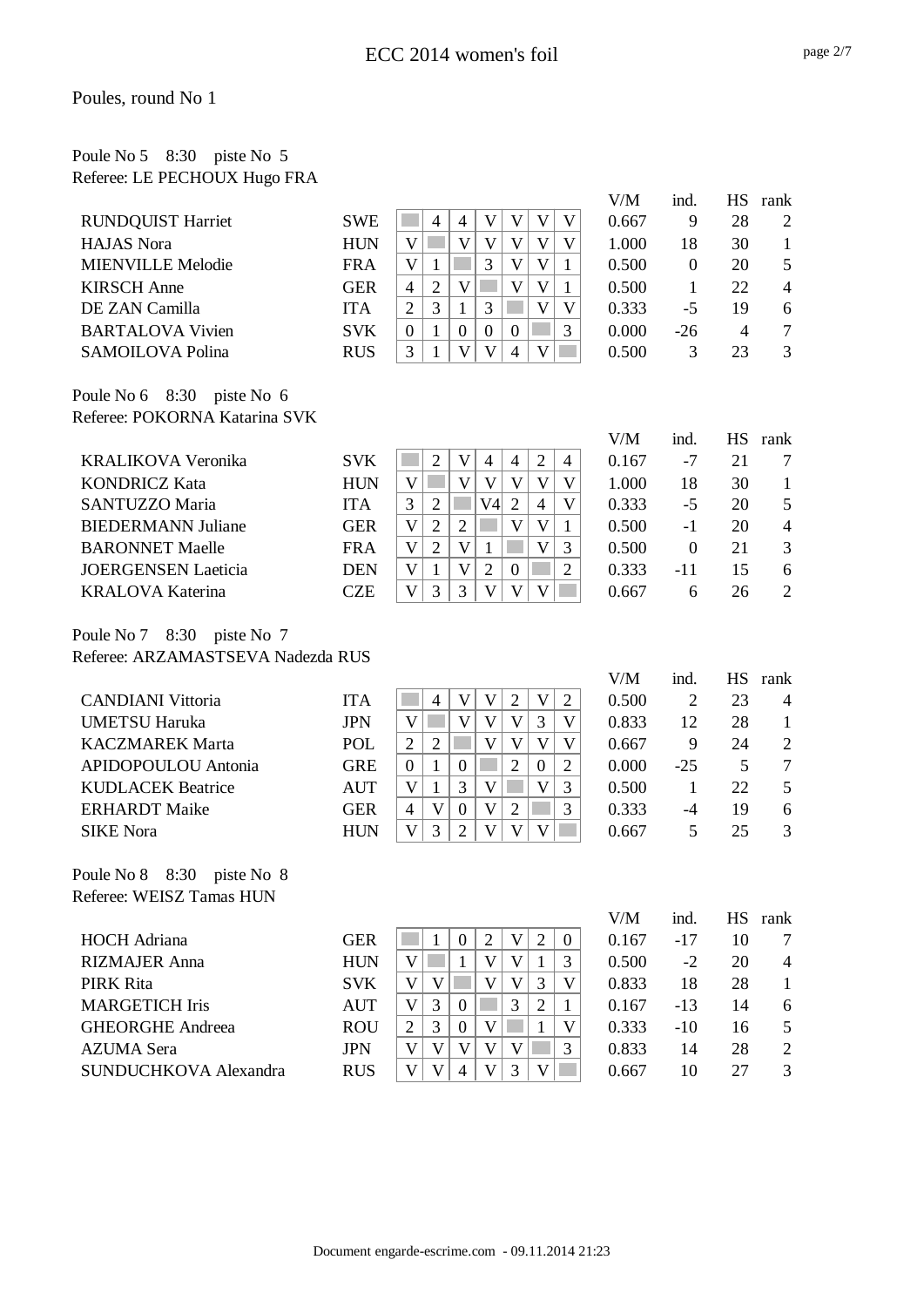## Poule No 9 8:30 piste No 9 Referee: SAVEANU Andre ROU

|                             |            |          |   |   |          |   |    |   | V/M   | ind.  | НS | rank           |
|-----------------------------|------------|----------|---|---|----------|---|----|---|-------|-------|----|----------------|
| <b>LACHERAY Eva</b>         | <b>FRA</b> |          | 4 |   | $\theta$ |   |    | V | 0.500 |       | 21 |                |
| <b>KARPACHEVA Anastasia</b> | <b>RUS</b> | V        |   |   | V        |   |    | V | 1.000 | 17    | 30 |                |
| <b>HAIDU</b> Adriana        | <b>ROU</b> | V        | 3 |   | V        |   | V  | V | 0.667 | 9     | 24 | 3              |
| <b>CIMIOTTI Carlotta</b>    | <b>SUI</b> | V        |   |   |          | V | v  | V | 0.667 | 10    | 22 | 2              |
| <b>MAROSI</b> Reka          | <b>HUN</b> | 3        | 3 | V | $\left($ |   | v  | V | 0.500 | 5     | 21 | $\overline{4}$ |
| <b>OSWALD</b> Laura         | <b>AUT</b> | $\Omega$ |   |   |          |   |    | 3 | 0.000 | $-23$ | 6  | 7              |
| <b>BUDAY</b> Boglarka       | <b>SVK</b> |          |   |   |          |   | V4 |   | 0.167 | $-20$ | 8  | 6              |
|                             |            |          |   |   |          |   |    |   |       |       |    |                |

Poule No 10 8:30 piste No 10 Referee: PALABIYIK Cihan TUR

|                                |            |          |   |   |   |   |                |   | V/M   | ind.  | <b>HS</b> | rank           |
|--------------------------------|------------|----------|---|---|---|---|----------------|---|-------|-------|-----------|----------------|
| <b>AZUMA Rio</b>               | JPN        |          |   |   |   |   |                |   | 0.833 | 19    | 27        |                |
| <b>ROM Florentine</b>          | <b>AUT</b> |          |   | 2 | 3 |   | V              |   | 0.500 | -4    | 21        | $\overline{4}$ |
| <b>OUDOT</b> Valerie           | <b>FRA</b> |          |   |   |   | V | $\overline{4}$ | V | 0.667 | 6     | 25        | 3              |
| <b>SAVEANU</b> Anca            | <b>ROU</b> |          | V |   |   | V | V              |   | 0.833 | 13    | 26        | 2              |
| NAGYOVA Kitti                  | <b>SVK</b> |          | っ | 3 | ∍ |   | V              | V | 0.333 | $-5$  | 18        | 5              |
| <b>PATHARE Laura Margrethe</b> | <b>DEN</b> | $\Omega$ | 4 | v |   |   |                |   | 0.333 | -9    | 16        | 6              |
| <b>TADICS Rahel</b>            | <b>HUN</b> | 0        | 4 | ി |   |   |                |   | 0.000 | $-20$ | 10        |                |
|                                |            |          |   |   |   |   |                |   |       |       |           |                |

Poule No 11 8:30 piste No 11 Referee: RAFALSON Evgeniy RUS

|                           |            |          |          |          |   |   |          |   | V/M   | ind.  | <b>HS</b> | rank                     |
|---------------------------|------------|----------|----------|----------|---|---|----------|---|-------|-------|-----------|--------------------------|
| <b>TOMCZAK Renata</b>     | <b>POL</b> |          | V3       | V        |   |   |          |   | 1.000 | 18    | 28        |                          |
| PLIOTA Maria              | <b>GRE</b> | 2        |          |          | V |   | 2        | V | 0.333 | $-5$  | 16        | $\overline{\phantom{1}}$ |
| <b>SCHIAVONE Cecilia</b>  | <b>ITA</b> | $\theta$ |          |          |   | V | V        | 3 | 0.667 | 11    | 23        | 2                        |
| <b>MARONET</b> Andrea     | <b>BEL</b> | 2        | $\theta$ | $\Omega$ |   | V | V        | V | 0.500 | -6    | 17        | $\overline{4}$           |
| <b>REINTHALER Miriam</b>  | <b>AUT</b> |          |          | $\Omega$ |   |   | 2        |   | 0.167 | $-15$ |           | 7                        |
| <b>VANNEREAU Clemence</b> | <b>FRA</b> | 4        |          |          | 4 |   |          | V | 0.500 | 5     | 24        | 3                        |
| <b>PYENIK Or Zohar</b>    | <b>ISR</b> |          | 3        | V        |   | V | $\Omega$ |   | 0.333 | -8    | 16        | 6                        |
| D 1 M 10 0.00 ' M 10      |            |          |          |          |   |   |          |   |       |       |           |                          |

Poule No 12 8:30 piste No 12 Referee: BERJOZKIN Anton HUN

| <b>ISR</b> |   |   |    |          |   | 0.167 | -14   | 12 |  |
|------------|---|---|----|----------|---|-------|-------|----|--|
| <b>FRA</b> | V |   |    | $\Omega$ |   | 0.500 | $-2$  | 17 |  |
| <b>NED</b> | V |   |    | $\Omega$ |   | 0.333 | $-10$ | 13 |  |
| <b>ITA</b> | V |   |    | 4        |   | 0.667 | 15    | 27 |  |
| <b>RUS</b> | V | V |    |          | 3 | 0.833 | 16    | 28 |  |
| <b>GBR</b> | V |   | V4 |          |   | 1.000 | 18    | 29 |  |
| <b>AUT</b> |   |   |    |          |   | 0.000 | $-23$ |    |  |
|            |   |   |    |          |   |       |       |    |  |

V/M ind. HS rank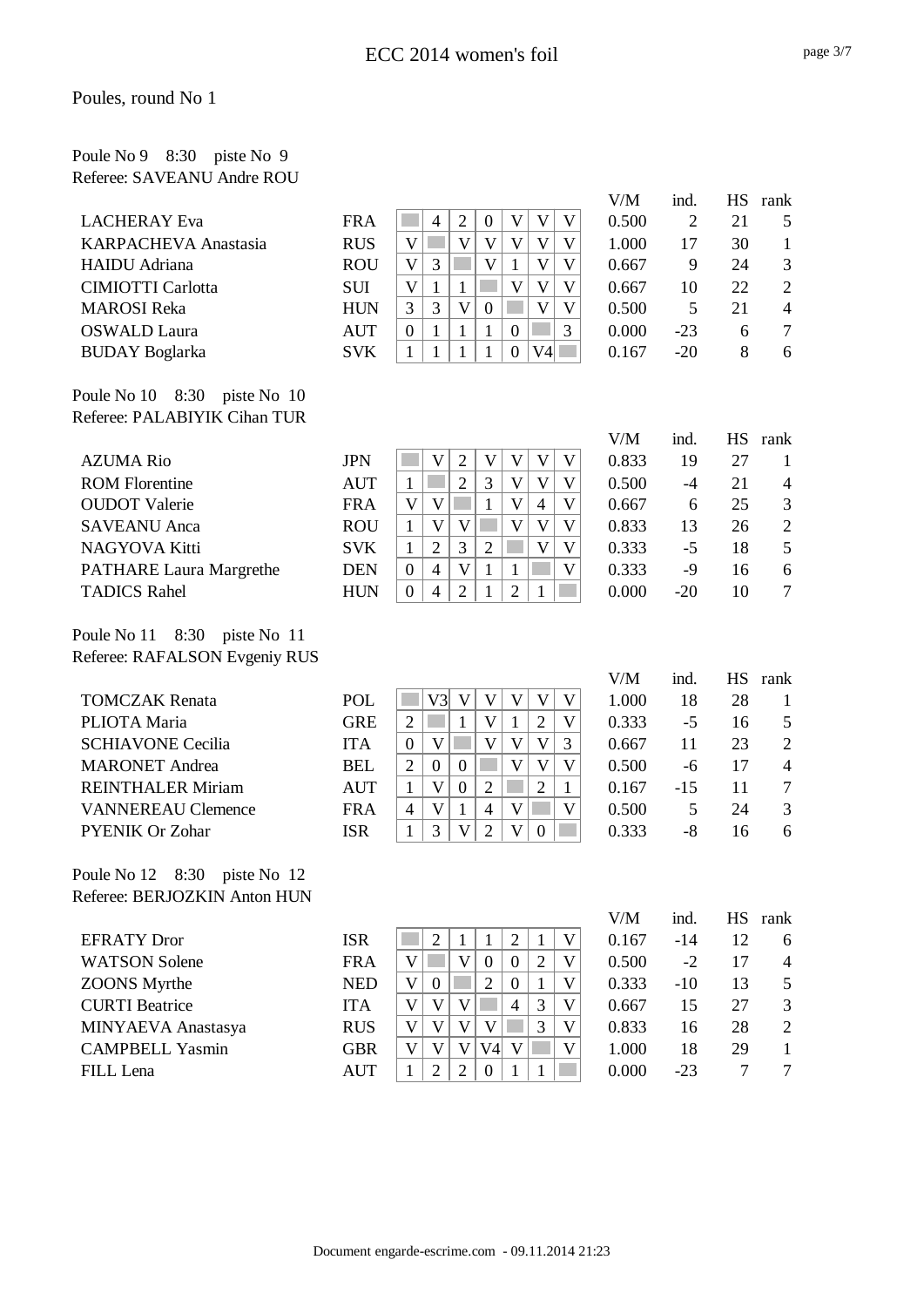| Poule No 13 8:30 piste No 13 |  |  |
|------------------------------|--|--|
| Referee: DORDEVIC Denis SWE  |  |  |

|                        |            |     |    |   |          |   |   | V/M   | ind.  | <b>HS</b> | rank           |
|------------------------|------------|-----|----|---|----------|---|---|-------|-------|-----------|----------------|
| <b>CANDESCU Rebeca</b> | <b>ROU</b> |     |    |   | റ        |   |   | 0.500 |       | 18        | $\overline{4}$ |
| <b>KROHMER Alice</b>   | <b>GER</b> |     |    |   | ∍        | V |   | 0.833 | 16    | 27        | 2              |
| DAWSON Willow          | <b>NED</b> |     |    | 3 |          | V | 4 | 0.167 | -11   | 17        | 6              |
| <b>SCAGLIONE Luce</b>  | <b>ITA</b> | V3l |    |   |          |   |   | 0.833 | 12    | 24        |                |
| MANGA Alexia           | <b>FRA</b> |     | W. | 3 |          | V |   | 0.833 | 16    | 28        |                |
| NIKOLAIDOU Panagiota   | <b>GRE</b> |     |    |   | $\theta$ |   |   | 0.000 | $-23$ |           |                |
| <b>ORTLER Vanessa</b>  | AUT        | ∍   |    |   |          |   |   | 0.333 | -11   | 14        |                |
|                        |            |     |    |   |          |   |   |       |       |           |                |

#### Poule No 14 8:30 piste No 14 Referee: HOFMANINGER Maximilian AUT

|                           |            |    |              |          |   |   |   |          | V/M   | ind.  | <b>HS</b> | rank           |
|---------------------------|------------|----|--------------|----------|---|---|---|----------|-------|-------|-----------|----------------|
| ZHIDYAEVA Maria           | <b>RUS</b> |    | V4l          | 3        | V | V | v | V        | 0.833 | 15    | 27        | 2              |
| <b>SARDAIN Stephanie</b>  | <b>SUI</b> | 3  |              |          | V | V | V | V        | 0.667 |       | 24        | 3              |
| <b>PATRU Morgane</b>      | <b>FRA</b> | V4 | $\mathbf{V}$ |          | V | V | V | V        | 1.000 | 22    | 29        |                |
| <b>SIRENA Lucrezia</b>    | <b>ITA</b> | 3  | 2            |          |   | V | V |          | 0.333 | -8    | 17        | 5              |
| <b>REINTHALER Isabel</b>  | <b>AUT</b> |    |              | $\Omega$ | 3 |   |   | $\theta$ | 0.000 | $-25$ |           | 7              |
| <b>HORVATH Lilla</b>      | <b>HUN</b> |    | 3            | 2        | ∍ | V |   |          | 0.167 | $-12$ | 14        | 6              |
| <b>KRALIKOVA Viktoria</b> | <b>SVK</b> | 0  | 3            | 0        | V |   | V |          | 0.500 |       | 18        | $\overline{4}$ |
|                           |            |    |              |          |   |   |   |          |       |       |           |                |

Poule No 15 8:30 piste No 15 Referee: DUCARME Florence FRA

Referee: KALI Andras HUN

|                                    |            |                |          |                |                |          |   |   | V/M   | ind.     | НS             | rank           |
|------------------------------------|------------|----------------|----------|----------------|----------------|----------|---|---|-------|----------|----------------|----------------|
| <b>BURICELLI Ilaria</b>            | <b>ITA</b> |                | ⌒        | 3              | V              | V        |   | V | 0.667 |          | 25             | 3              |
| <b>HENAFF</b> Ilona                | FRA        | V              |          | V              | V              | V        | V | V | 1.000 | 20       | 30             |                |
| <b>KATS</b> Maya                   | <b>ISR</b> | V              |          |                | V              | $\theta$ | V | V | 0.667 | $\Omega$ | 21             | $\overline{4}$ |
| <b>VOELKER Johanna</b>             | <b>GER</b> | 2              | 4        | 2              |                |          | V | V | 0.333 | $-1$     | 19             | 5              |
| <b>GOLOKOLENKO Alla</b>            | <b>RUS</b> | $\overline{4}$ | 2        | V              | V              |          | V | V | 0.667 | 13       | 26             | 2              |
| <b>GJELSTRUP</b> Signe             | <b>DEN</b> | 2              | $\theta$ | $\overline{4}$ | $\overline{0}$ | 2        |   |   | 0.167 | $-13$    | 13             | 6              |
| <b>JADERLING Miranda</b>           | <b>SWE</b> | $\Omega$       |          | $\overline{2}$ | $\Omega$       |          |   |   | 0.000 | $-26$    | $\overline{4}$ | 7              |
| 8:30<br>Poule No 16<br>piste No 16 |            |                |          |                |                |          |   |   |       |          |                |                |

|                             |            |                |              |   |    |                |   |                | V/M   | ind. | <b>HS</b> | rank                     |
|-----------------------------|------------|----------------|--------------|---|----|----------------|---|----------------|-------|------|-----------|--------------------------|
| MIZOGUCHI Reina             | <b>JPN</b> |                |              |   |    |                | V |                | 0.667 | 9    | 26        | 2                        |
| <b>KNAB</b> Chantal         | <b>GER</b> |                |              | ↑ |    | 3              | V | $\overline{4}$ | 0.333 | -6   | 20        | $\overline{4}$           |
| <b>MANDELLI</b> Giulia      | <b>ITA</b> | 3              | V            |   |    |                | 3 | ◠              | 0.333 | $-7$ | 18        | .5                       |
| <b>DON</b> Laura            | <b>BEL</b> | $\theta$       | $\mathbf{V}$ | 3 |    |                | 2 | $\Omega$       | 0.167 | -13  | 11        | 7                        |
| MATRASZEK Veronika Viktoria | <b>CZE</b> |                |              |   |    |                | V | V              | 1.000 | 16   | 30        |                          |
| <b>HOLBERG</b> Maja         | <b>SWE</b> | $\Omega$       | ∍            |   | V3 | $\overline{4}$ |   | 4              | 0.333 | $-7$ | 18        | $\overline{\phantom{1}}$ |
| <b>SIMON Chloe</b>          | <b>FRA</b> | $\overline{4}$ |              |   | V  |                | V |                | 0.667 | 8    | 28        | $\mathcal{F}$            |
|                             |            |                |              |   |    |                |   |                |       |      |           |                          |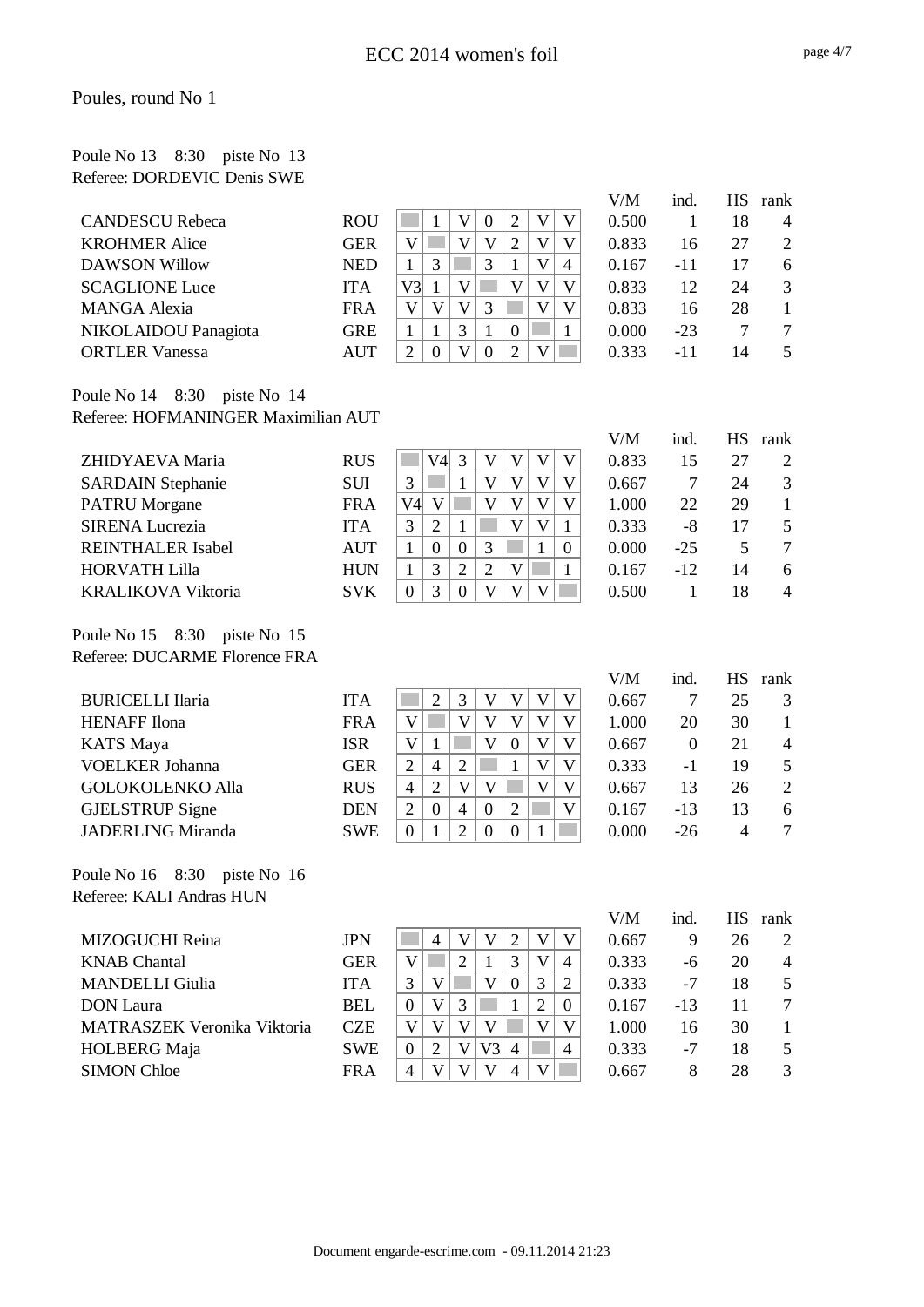| Poule No 17 8:30 piste No 17 |  |  |
|------------------------------|--|--|
| Referee: ORAY Cem TUR        |  |  |

|                         |            |                |   |   |   |   |   | V/M   | ind.  | НS | rank           |
|-------------------------|------------|----------------|---|---|---|---|---|-------|-------|----|----------------|
| <b>VACARASU Raluca</b>  | <b>ROU</b> |                |   |   |   | 4 | V | 0.500 |       | 23 | $\overline{4}$ |
| <b>BEARDMORE Emily</b>  | <b>GBR</b> | $\overline{2}$ |   | ာ |   |   |   | 0.167 | $-15$ | 12 | 7              |
| <b>MALYSHKINA Alina</b> | <b>RUS</b> | V              |   | V |   |   | V | 0.833 | 15    | 28 |                |
| <b>TIMLIN Jessica</b>   | <b>IRL</b> | 3              |   |   |   | 2 |   | 0.167 | $-14$ | 13 | 6              |
| FRACKENPOHL Helena      | <b>GER</b> | V              |   |   |   |   | V | 0.833 | 13    | 26 | 2              |
| PACELLI Maria Teresa    | <b>ITA</b> | V              |   |   |   |   | V | 0.833 | 11    | 27 | $\mathcal{R}$  |
| <b>BACHMANN Lise</b>    | SUI        | 2              | ∍ | V | 3 | 3 |   | 0.167 | -11   | 15 | $\overline{5}$ |
|                         |            |                |   |   |   |   |   |       |       |    |                |

Poule No 18 10:15 piste No 2 Referee: KOVACS Mark ferenc HUN

|                           |            |   |   |   |                |               |     |                | V/M   | ind.  | <b>HS</b> | rank           |
|---------------------------|------------|---|---|---|----------------|---------------|-----|----------------|-------|-------|-----------|----------------|
| <b>FREITAG Luise</b>      | <b>GER</b> |   |   |   |                | $\theta$      | 2   | V              | 0.333 | $-10$ | 16        |                |
| <b>TISSEUIL Eva</b>       | <b>FRA</b> |   |   | V |                |               |     |                | 1.000 | 13    | 30        |                |
| <b>HANZL Lilla Zsofia</b> | <b>HUN</b> | V | 4 |   | $\overline{4}$ | V             | 3   | ↑              | 0.333 |       | 23        | 5              |
| <b>TEMIZKAN</b> Ipek      | <b>TUR</b> | 3 |   |   |                | ₩             | v   | 3              | 0.500 | -5    | 22        | 3              |
| MEULENKAMP Kimberley      | <b>NED</b> | V | ↑ |   |                |               | V4l | $\overline{4}$ | 0.333 | $-3$  | 20        | 6              |
| <b>BRUGGER Lilli</b>      | <b>AUT</b> | V | 4 | V | 4              | 3             |     | 4              | 0.333 |       | 25        | $\overline{4}$ |
| <b>MAINA Mila</b>         | <b>ITA</b> | 2 |   |   |                | $\mathcal{I}$ |     |                | 0.667 | 3     | 26        | $\overline{2}$ |
|                           |            |   |   |   |                |               |     |                |       |       |           |                |

Poule No 19 10:20 piste No 9 Referee: LE CORRE Erwan FRA

|                                 |            |          |     |                |   |   |   | V/M   | ind. | НS | rank           |
|---------------------------------|------------|----------|-----|----------------|---|---|---|-------|------|----|----------------|
| <b>FONTAYNE Emma</b>            | <b>FRA</b> |          | V3l | 4              |   |   |   | 0.833 | 19   | 27 |                |
| <b>MACCARONE Maria Vittoria</b> | <b>ITA</b> |          |     | 2              | V | ി | 2 | 0.333 | -8   | 17 | 6              |
| <b>HENDRICHOVA Sabina</b>       | <b>CZE</b> | V        | V   |                | 2 | 2 | 3 | 0.500 | -1   | 22 | 3              |
| <b>OKUMUS Busra</b>             | <b>TUR</b> |          | 3   | V              |   | V |   | 0.333 | -9   | 16 | $\overline{7}$ |
| <b>BECKER</b> Elena             | <b>GER</b> |          | V   | V              |   |   | 4 | 0.333 | -5   | 19 | .5             |
| <b>GERGELY</b> Luca             | <b>HUN</b> | $\theta$ | V   | V              |   |   |   | 0.833 | 6    | 25 | 2              |
| <b>KOLAK</b> Ewelina            | POL        | $\theta$ | 4   | $\mathfrak{2}$ |   | V | 4 | 0.333 | $-2$ | 20 | $\overline{4}$ |
|                                 |            |          |     |                |   |   |   |       |      |    |                |

Poule No 20 10:20 piste No 7 Referee: LANGE Robert GER

| TUR        |                |   |  |   |   | 0.167 | -18   |    |                |
|------------|----------------|---|--|---|---|-------|-------|----|----------------|
| <b>RUS</b> |                |   |  |   | 3 | 0.833 | 11    | 28 |                |
| <b>POL</b> |                | 2 |  | ⌒ |   | 0.667 | 8     | 25 |                |
| <b>ROU</b> |                |   |  | ◠ |   | 0.167 | $-16$ |    | 6              |
| <b>HUN</b> | $\overline{4}$ |   |  |   |   | 0.500 | $-2$  | 21 |                |
| <b>GRE</b> |                |   |  | 4 |   | 0.500 | 3     | 25 | $\overline{4}$ |
| <b>ITA</b> |                | 4 |  |   |   | 0.667 | 14    | 27 |                |
|            |                |   |  |   |   |       |       |    |                |

V/M ind. HS rank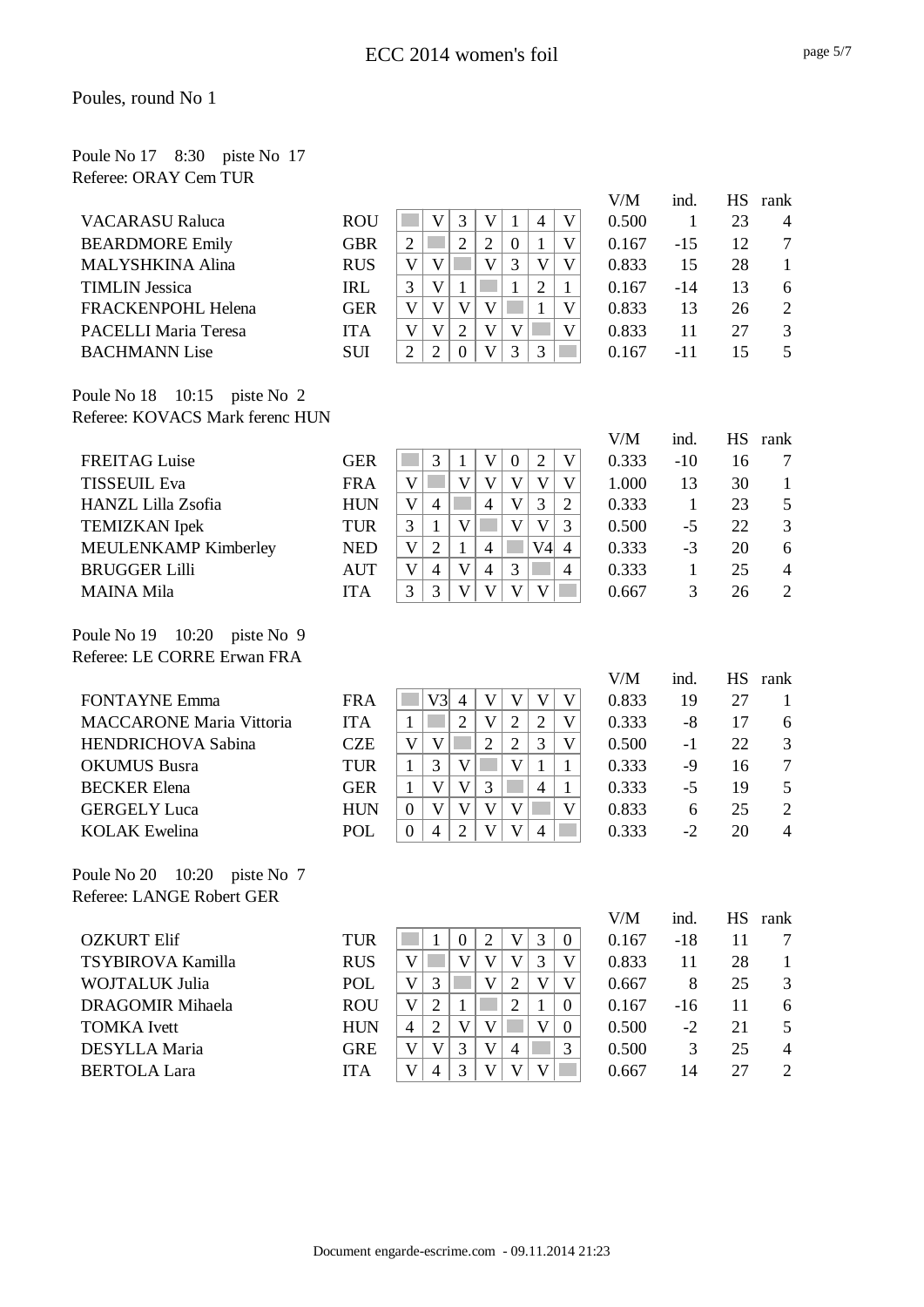#### Poule No 21 10:25 piste No 10 Referee: KREISZ Peter HUN

|                                    |            |                                                                                                                 | V/M   | ind.             |           | HS rank        |
|------------------------------------|------------|-----------------------------------------------------------------------------------------------------------------|-------|------------------|-----------|----------------|
| <b>NEHAISI Hilit</b>               | <b>ISR</b> | $\overline{\mathsf{V}}$<br>3<br>V<br>$\mathbf V$<br>V4<br>$\mathbf{1}$                                          | 0.667 | $\overline{4}$   | 23        | 3              |
| <b>OZUCAGLI Asli</b>               | <b>TUR</b> | 3<br>$\overline{2}$<br>3<br>$\overline{4}$<br>$\mathbf{0}$<br>$\boldsymbol{0}$                                  | 0.000 | $-17$            | 12        | $\overline{7}$ |
| <b>TSUJI Sumire</b>                | <b>JPN</b> | V<br>$\overline{3}$<br>$\mathbf V$<br>V4<br>V<br>V                                                              | 0.833 | 14               | 27        | $\mathfrak{2}$ |
| <b>VLEUGELS Ezra</b>               | <b>BEL</b> | $\mathbf V$<br>3<br>V3<br>$\overline{2}$<br>$\mathbf{1}$<br>$\overline{4}$                                      | 0.333 | $-3$             | 18        | 5              |
| <b>TEATINI Anna</b>                | <b>ITA</b> | V<br>$\mathbf V$<br>V4<br>$\mathbf{V}$<br>V<br>$\overline{\mathsf{V}}$                                          | 1.000 | 15               | 29        | $\mathbf{1}$   |
| CSEFALVAYOVA Karolina              | <b>SVK</b> | $\mathbf{V}$<br>$\overline{2}$<br>3<br>$\mathbf{1}$<br>$\boldsymbol{0}$<br>$\mathbf{1}$                         | 0.167 | -11              | 12        | 6              |
| <b>TYSHLER Nikol</b>               | <b>RUS</b> | $\overline{2}$<br>$\overline{\mathsf{V}}$<br>V<br>V<br>$\overline{4}$<br>$\mathbf{1}$                           | 0.500 | $-2$             | 22        | $\overline{4}$ |
| Poule No 22 10:25<br>piste No 1    |            |                                                                                                                 |       |                  |           |                |
| Referee: ORLOVA Elye RUS           |            |                                                                                                                 |       |                  |           |                |
|                                    |            |                                                                                                                 | V/M   | ind.             | <b>HS</b> | rank           |
| CHALDAIOU Maria-Eleni              | <b>GRE</b> | $\overline{2}$<br>$\overline{2}$<br>$\mathbf{V}$<br>$\mathbf V$<br>$\mathbf V$<br>$\boldsymbol{0}$              | 0.500 | $-5$             | 19        | 5              |
| <b>KADAR Kitti</b>                 | <b>HUN</b> | $\mathbf{V}$<br>$\overline{2}$<br>$\overline{2}$<br>$\overline{\mathsf{V}}$<br>$\overline{2}$<br>$\overline{4}$ | 0.333 | $-5$             | 20        | 6              |
| <b>FERON Johanna</b>               | <b>GER</b> | $\mathbf V$<br>$\mathbf V$<br>$\mathbf{1}$<br>$\overline{\mathsf{V}}$<br>$\overline{4}$<br>1                    | 0.500 | $-2$             | 21        | $\overline{4}$ |
| <b>MORI</b> Chihiro                | <b>JPN</b> | $\overline{3}$<br>$\mathbf{V}$<br>V<br>$\mathbf{1}$<br>$\mathbf{V}$<br>$\mathbf{1}$                             | 0.500 | $\mathbf{1}$     | 20        | 3              |
| <b>BATENINA Olga</b>               | <b>RUS</b> | $\mathbf V$<br>$\mathbf V$<br>V<br>$\mathbf V$<br>V<br>$\overline{\mathsf{V}}$                                  | 1.000 | 21               | 30        | $\mathbf{1}$   |
| LEE Anna                           | <b>IRL</b> | $\mathbf V$<br>V<br>$\overline{4}$<br>$\mathbf V$<br>V<br>$\overline{4}$                                        | 0.667 | 7                | 28        | $\mathfrak{2}$ |
| <b>FURLAN Sveva</b>                | <b>ITA</b> | $\overline{2}$<br>3<br>$\overline{2}$<br>$\overline{4}$<br>1<br>1                                               | 0.000 | $-17$            | 13        | $\overline{7}$ |
| Poule No 23 10:30<br>piste No 8    |            |                                                                                                                 |       |                  |           |                |
| Referee: SELAN Klemen SLO          |            |                                                                                                                 |       |                  |           |                |
|                                    |            |                                                                                                                 | V/M   | ind.             |           | HS rank        |
| <b>BREDY</b> Perrine               | <b>FRA</b> | V<br>V<br>$\mathbf V$<br>1<br>$\mathbf{1}$<br>$\overline{4}$                                                    | 0.500 | $-2$             | 21        | 3              |
| <b>SZANTAY Anna</b>                | <b>HUN</b> | V<br>$\mathbf{V}$<br>$\mathbf V$<br>V<br>V<br>$\overline{4}$                                                    | 0.833 | 20               | 29        | $\mathbf{1}$   |
| <b>GILLJAM Patricia</b>            | <b>SWE</b> | $\overline{4}$<br>$\overline{2}$<br>$\mathbf V$<br>$\overline{2}$<br>V<br>$\mathbf{0}$                          | 0.333 | $-5$             | 18        | $\overline{7}$ |
| <b>SCHNABEL Hanna</b>              | <b>GER</b> | $\overline{4}$<br>$\mathbf V$<br>V<br>$\boldsymbol{0}$<br>$\overline{4}$<br>$\overline{4}$                      | 0.333 | $-4$             | 22        | 6              |
| <b>FERRARA Valentina</b>           | <b>ITA</b> | $\mathbf V$<br>$\mathbf{V}$<br>$\mathbf V$<br>3<br>$\boldsymbol{0}$<br>3                                        | 0.500 | $-1$             | 21        | $\sqrt{2}$     |
| <b>LAZIN</b> Alexandra             | <b>ROU</b> | $\overline{2}$<br>V<br>$\mathbf V$<br>V<br>$\overline{4}$<br>$\mathbf{1}$                                       | 0.500 | $-4$             | 22        | $\overline{4}$ |
| <b>GALEEVA Kamilla</b>             | <b>RUS</b> | $\overline{2}$<br>V<br>V<br>$\overline{4}$<br>1<br>V                                                            | 0.500 | $-4$             | 22        | $\overline{4}$ |
| 10:30<br>Poule No 24<br>piste No 4 |            |                                                                                                                 |       |                  |           |                |
| Referee: ORAY Cem TUR              |            |                                                                                                                 |       |                  |           |                |
|                                    |            |                                                                                                                 | V/M   | ind.             |           | HS rank        |
| <b>SIRBU Teodora</b>               | <b>ROU</b> | $\mathbf V$<br>$\mathbf V$<br>V <sub>4</sub><br>$\sqrt{2}$<br>$\mathbf{1}$                                      | 0.600 | $-2$             | 17        | $\overline{4}$ |
| <b>CHAITOGLOU</b> Evangelia        | <b>GRE</b> | V<br>3<br>3<br>V<br>V                                                                                           | 0.600 | 5                | 21        | $\overline{c}$ |
| <b>ENDO</b> Rina                   | <b>JPN</b> | 3<br>V <sub>4</sub><br>$\overline{4}$<br>V <sub>2</sub><br>$\overline{2}$                                       | 0.400 | $-4$             | 15        | $\mathfrak s$  |
| STUECKERT Alexandra                | <b>GER</b> | $\overline{2}$<br>3<br>$\mathbf V$<br>3<br>1                                                                    | 0.200 | $-10$            | 14        | 6              |
| POLTZ Anna                         | <b>HUN</b> | $\mathbf V$<br>V<br>V<br>1<br>$\mathbf{1}$                                                                      | 0.600 | $\overline{4}$   | 17        | 3              |
| <b>SORIANO</b> Marie               | <b>FRA</b> | 3<br>$\mathbf{V}$<br>$\mathbf V$<br>$\overline{4}$<br>V                                                         | 0.600 | $\boldsymbol{7}$ | 22        | $\mathbf{1}$   |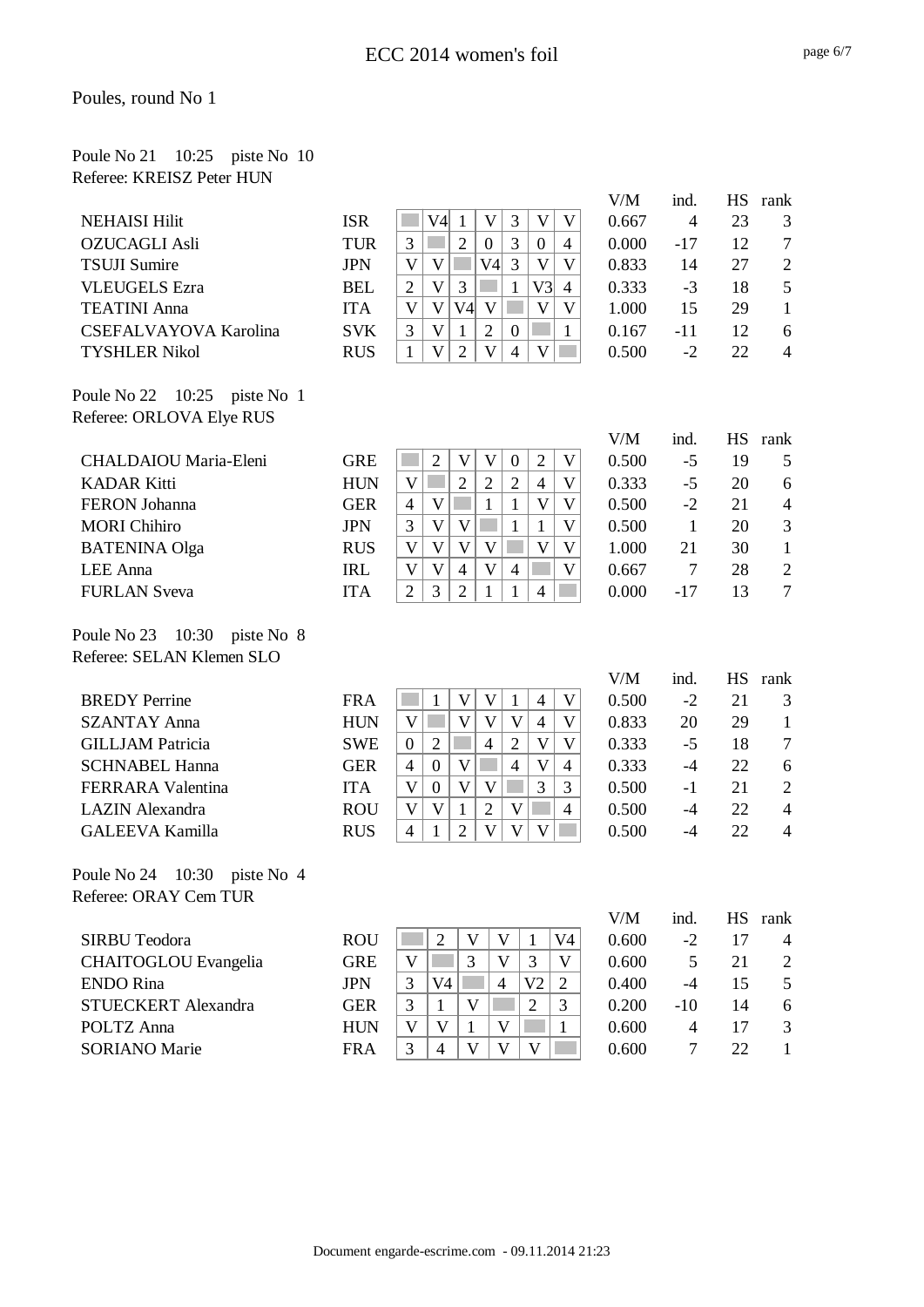#### Poule No 25 10:35 piste No 3 Referee: SAVEANU Andre ROU

|                                                                        |            |                |   |     |                |                |   |   | V/M   | ind.  | <b>HS</b> | rank           |
|------------------------------------------------------------------------|------------|----------------|---|-----|----------------|----------------|---|---|-------|-------|-----------|----------------|
| <b>PANTELI Efthimia</b>                                                | <b>GRE</b> |                | 4 |     |                |                | 3 | V | 0.333 | -8    | 18        |                |
| <b>UELTGESFORTH Pia</b>                                                | <b>GER</b> |                |   |     |                |                | 4 | V | 0.833 | 10    | 29        | 2              |
| <b>LECOMTE Nadia</b>                                                   | <b>FRA</b> | $\overline{4}$ | 3 |     | $\left($       |                |   |   | 0.000 | $-18$ | 11        |                |
| <b>DRAGHICI Raluca</b>                                                 | <b>ROU</b> |                | 4 |     |                | $\Omega$       | 3 | V | 0.500 | 5.    | 22        | $\overline{4}$ |
| <b>KOKAI</b> Csilla                                                    | <b>HUN</b> | V              | ⌒ |     |                |                | V | V | 0.833 | 16    | 27        |                |
| <b>UDOVICHENKO Anna</b>                                                | <b>RUS</b> |                |   | V4l | V <sub>4</sub> |                |   | V | 0.833 | 7     | 24        | $\mathcal{R}$  |
| <b>BERGER Julia</b>                                                    | <b>AUT</b> | $\overline{2}$ |   |     | ↑              | $\overline{4}$ |   |   | 0.167 | $-12$ | 15        | 6              |
|                                                                        |            |                |   |     |                |                |   |   |       |       |           |                |
| $D_{\text{out}} 1. N_{\text{e}} 26 - 10.25$ $\ldots$ $N_{\text{e}} 12$ |            |                |   |     |                |                |   |   |       |       |           |                |

Poule No 26 10:35 piste No 12 Referee: VEGH David GER

|                           |            |   |          |    |   |    |          |          | V/M   | ind.  | НS | rank           |
|---------------------------|------------|---|----------|----|---|----|----------|----------|-------|-------|----|----------------|
| <b>GRUM-SCHWENSEN Sol</b> | <b>DEN</b> |   |          | V  |   | 3. | V4       | $\Omega$ | 0.500 | -4    | 18 | 4              |
| <b>MAMAEVA Natalia</b>    | <b>RUS</b> | V |          |    |   |    |          |          | 0.833 | 19    | 26 | $\overline{2}$ |
| <b>ENGELKE</b> Isabelle   | <b>SWE</b> | 2 | $\theta$ |    | 3 | 4  | $\theta$ | 3        | 0.000 | $-17$ | 12 | 7              |
| <b>ZEHNER Evelyne</b>     | <b>GER</b> |   | $\Omega$ | V  |   | 3  | 2        | 2        | 0.167 | $-14$ | 14 | 6              |
| <b>BANJAC</b> Anamarija   | <b>CRO</b> | V | $\Omega$ |    |   |    | 3        |          | 0.500 | -6    | 19 |                |
| <b>PENZES</b> Eszter      | <b>HUN</b> | 3 |          |    | V | V  |          | 3        | 0.500 | 4     | 22 | 3              |
| <b>SIMON Pia</b>          | <b>FRA</b> | V | V        | V4 |   | V  | V4       |          | 1.000 | 18    | 28 |                |
|                           |            |   |          |    |   |    |          |          |       |       |    |                |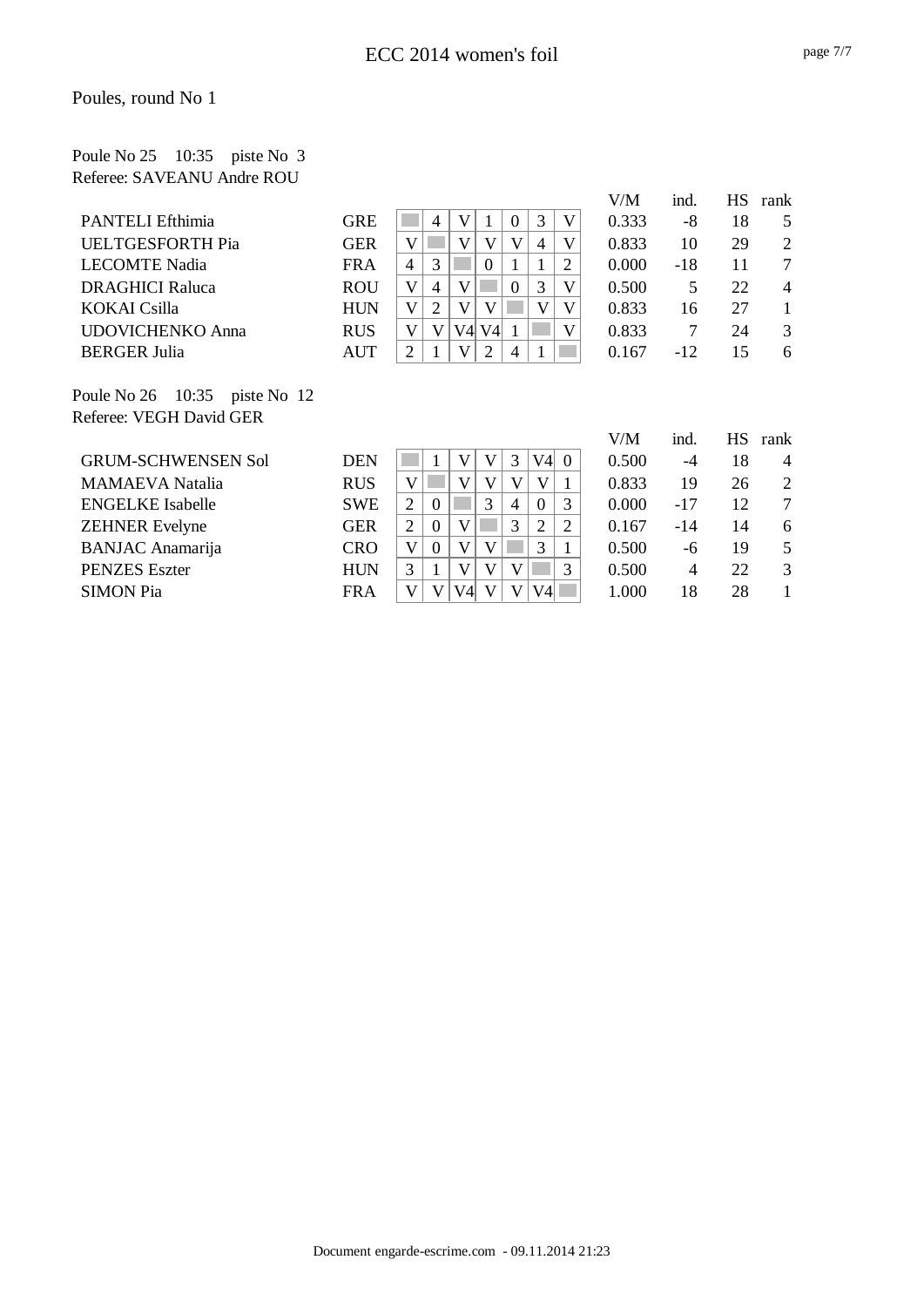| ranking        | name and first name         | country    | V/M   | indicator        | hits scored | group     |
|----------------|-----------------------------|------------|-------|------------------|-------------|-----------|
| 1              | <b>PATRU</b> Morgane        | <b>FRA</b> | 1.000 | 22               | 29          | qualifier |
| $\sqrt{2}$     | <b>BATENINA Olga</b>        | <b>RUS</b> | 1.000 | 21               | 30          | qualifier |
| 3              | <b>HENAFF</b> Ilona         | <b>FRA</b> | 1.000 | 20               | 30          | qualifier |
| $\overline{4}$ | <b>HAJAS</b> Nora           | <b>HUN</b> | 1.000 | 18               | 30          | qualifier |
| $\overline{4}$ | <b>KONDRICZ Kata</b>        | <b>HUN</b> | 1.000 | 18               | 30          | qualifier |
| 6              | <b>CAMPBELL Yasmin</b>      | <b>GBR</b> | 1.000 | 18               | 29          | qualifier |
| 7              | <b>SIMON Pia</b>            | <b>FRA</b> | 1.000 | 18               | 28          | qualifier |
| 7              | <b>TOMCZAK Renata</b>       | POL        | 1.000 | 18               | 28          | qualifier |
| 9              | KARPACHEVA Anastasia        | <b>RUS</b> | 1.000 | 17               | 30          | qualifier |
| 10             | MATRASZEK Veronika Viktoria | <b>CZE</b> | 1.000 | 16               | 30          | qualifier |
| 11             | <b>TEATINI</b> Anna         | <b>ITA</b> | 1.000 | 15               | 29          | qualifier |
| 12             | KINZEL Josefin              | <b>GER</b> | 1.000 | 14               | 28          | qualifier |
| 13             | <b>TISSEUIL Eva</b>         | <b>FRA</b> | 1.000 | 13               | 30          | qualifier |
| 14             | <b>SZANTAY Anna</b>         | <b>HUN</b> | 0.833 | 20               | 29          | qualifier |
| 15             | <b>AZUMA Rio</b>            | <b>JPN</b> | 0.833 | 19               | 27          | qualifier |
| 15             | <b>FONTAYNE Emma</b>        | <b>FRA</b> | 0.833 | 19               | 27          | qualifier |
| 17             | <b>MAMAEVA</b> Natalia      | <b>RUS</b> | 0.833 | 19               | 26          | qualifier |
| 18             | PIRK Rita                   | <b>SVK</b> | 0.833 | 18               | 28          | qualifier |
| 18             | YUSOVA Victoria             | <b>RUS</b> | 0.833 | 18               | 28          | qualifier |
| 20             | <b>MANGA Alexia</b>         | <b>FRA</b> | 0.833 | 16               | 28          | qualifier |
| 20             | MINYAEVA Anastasya          | <b>RUS</b> | 0.833 | 16               | 28          | qualifier |
| 22             | KOKAI Csilla                | <b>HUN</b> | 0.833 | 16               | 27          | qualifier |
| 22             | <b>KROHMER Alice</b>        | <b>GER</b> | 0.833 | 16               | 27          | qualifier |
| 24             | MALYSHKINA Alina            | <b>RUS</b> | 0.833 | 15               | 28          | qualifier |
| 25             | <b>EBERT</b> Leonie         | <b>GER</b> | 0.833 | 15               | 27          | qualifier |
| 25             | <b>RECHER Alice</b>         | <b>FRA</b> | 0.833 | 15               | 27          | qualifier |
| 25             | ZHIDYAEVA Maria             | <b>RUS</b> | 0.833 | 15               | 27          | qualifier |
| 28             | <b>AZUMA</b> Sera           | <b>JPN</b> | 0.833 | 14               | 28          | qualifier |
| 29             | <b>TSUJI</b> Sumire         | <b>JPN</b> | 0.833 | 14               | 27          | qualifier |
| 30             | <b>TOTH Janka</b>           | <b>HUN</b> | 0.833 | 13               | 27          | qualifier |
| 31             | FRACKENPOHL Helena          | <b>GER</b> | 0.833 | 13               | 26          | qualifier |
| 31             | <b>SAVEANU</b> Anca         | <b>ROU</b> | 0.833 | 13               | 26          | qualifier |
| 33             | PASZTOR Flora               | <b>HUN</b> | 0.833 | 12               | 29          | qualifier |
| 34             | <b>UMETSU Haruka</b>        | <b>JPN</b> | 0.833 | 12               | 28          | qualifier |
| 35             | <b>SCAGLIONE Luce</b>       | <b>ITA</b> | 0.833 | 12               | 24          | qualifier |
| 36             | <b>TAKADA Maho</b>          | <b>JPN</b> | 0.833 | 11               | 28          | qualifier |
| 36             | TSYBIROVA Kamilla           | <b>RUS</b> | 0.833 | 11               | 28          | qualifier |
| 38             | PACELLI Maria Teresa        | <b>ITA</b> | 0.833 | 11               | 27          | qualifier |
| 39             | <b>UELTGESFORTH Pia</b>     | <b>GER</b> | 0.833 | 10               | 29          | qualifier |
| 40             | PIMOUGUET Emma              | <b>FRA</b> | 0.833 | $\boldsymbol{7}$ | 26          | qualifier |
| 41             | <b>UDOVICHENKO Anna</b>     | <b>RUS</b> | 0.833 | $\boldsymbol{7}$ | 24          | qualifier |
| 42             | <b>GERGELY</b> Luca         | <b>HUN</b> | 0.833 | 6                | 25          | qualifier |
| 43             | <b>CURTI</b> Beatrice       | <b>ITA</b> | 0.667 | 15               | 27          | qualifier |
| 44             | <b>BERTOLA Lara</b>         | <b>ITA</b> | 0.667 | 14               | 27          | qualifier |
| 45             | <b>GOLOKOLENKO Alla</b>     | <b>RUS</b> | 0.667 | 13               | 26          | qualifier |
| 46             | <b>SCHIAVONE Cecilia</b>    | <b>ITA</b> | 0.667 | 11               | 23          | qualifier |
| 47             | SUNDUCHKOVA Alexandra       | <b>RUS</b> | 0.667 | 10               | 27          | qualifier |
| 47             | WEINER Kari                 | <b>GER</b> | 0.667 | 10               | 27          | qualifier |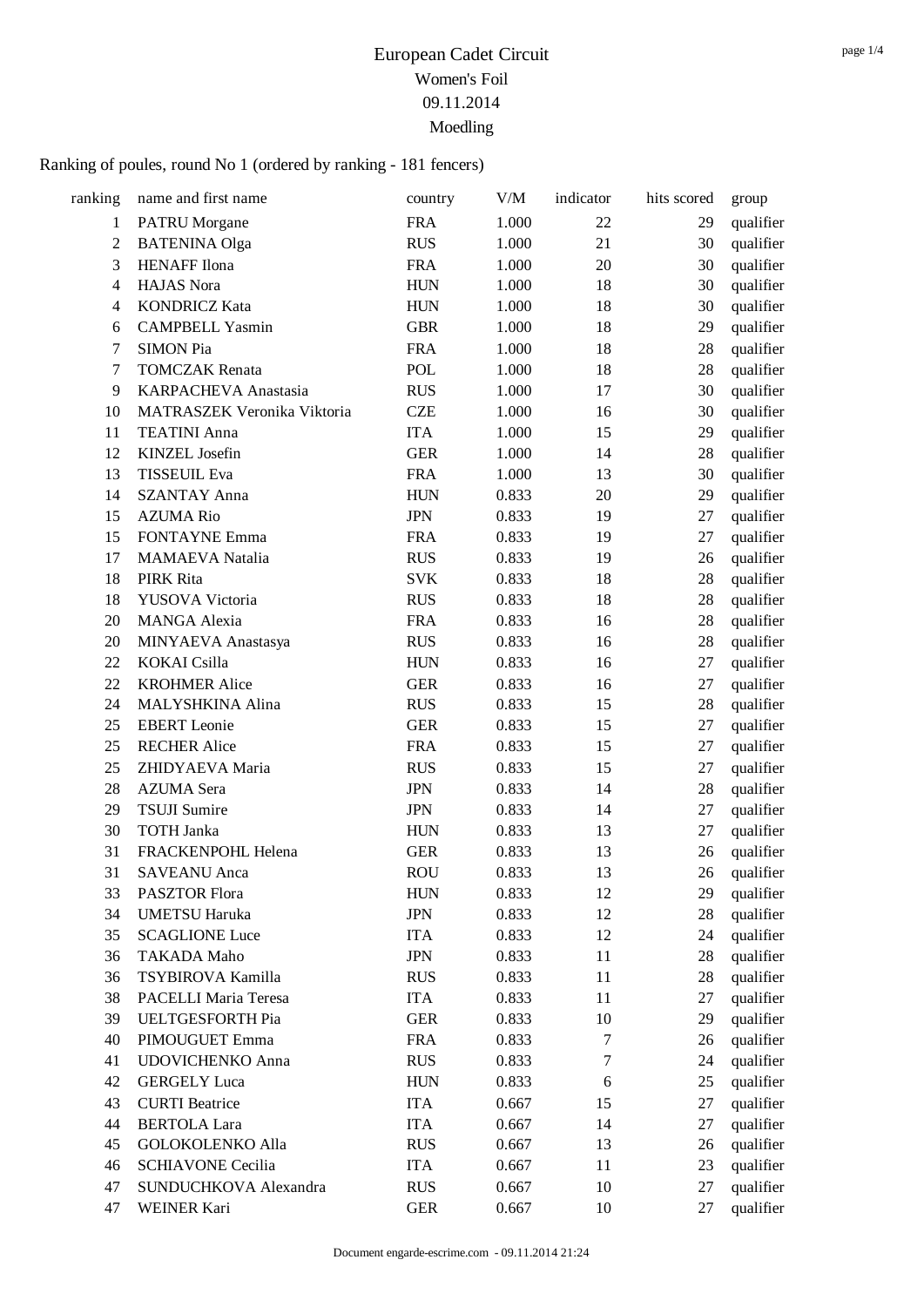#### Ranking of poules, round No 1 (ordered by ranking - 181 fencers)

| ranking | name and first name         | country     | V/M   | indicator        | hits scored | group     |
|---------|-----------------------------|-------------|-------|------------------|-------------|-----------|
| 49      | CIMIOTTI Carlotta           | SUI         | 0.667 | 10               | 22          | qualifier |
| 49      | SEMENOVA Anastasia          | <b>RUS</b>  | 0.667 | 10               | 22          | qualifier |
| 51      | <b>RUNDQUIST Harriet</b>    | <b>SWE</b>  | 0.667 | 9                | 28          | qualifier |
| 52      | MIZOGUCHI Reina             | <b>JPN</b>  | 0.667 | 9                | 26          | qualifier |
| 53      | KUCHEROVA Margarita         | <b>RUS</b>  | 0.667 | 9                | 25          | qualifier |
| 54      | HAIDU Adriana               | <b>ROU</b>  | 0.667 | 9                | 24          | qualifier |
| 54      | <b>KACZMAREK Marta</b>      | POL         | 0.667 | 9                | 24          | qualifier |
| 56      | <b>SIMON Chloe</b>          | <b>FRA</b>  | 0.667 | $8\,$            | 28          | qualifier |
| 57      | WOJTALUK Julia              | <b>POL</b>  | 0.667 | $8\,$            | 25          | qualifier |
| 58      | LEE Anna                    | <b>IRL</b>  | 0.667 | 7                | 28          | qualifier |
| 59      | <b>BURICELLI Ilaria</b>     | <b>ITA</b>  | 0.667 | 7                | 25          | qualifier |
| 60      | <b>SARDAIN Stephanie</b>    | <b>SUI</b>  | 0.667 | 7                | 24          | qualifier |
| 61      | KRALOVA Katerina            | <b>CZE</b>  | 0.667 | 6                | 26          | qualifier |
| 61      | SOMODI Anita                | <b>HUN</b>  | 0.667 | 6                | 26          | qualifier |
| 63      | <b>LACOSTE Aurore</b>       | <b>FRA</b>  | 0.667 | 6                | 25          | qualifier |
| 63      | <b>OUDOT</b> Valerie        | <b>FRA</b>  | 0.667 | $\sqrt{6}$       | 25          | qualifier |
| 65      | <b>IMATDINOVA Lilia</b>     | <b>RUS</b>  | 0.667 | 6                | 24          | qualifier |
| 66      | <b>SIKE Nora</b>            | <b>HUN</b>  | 0.667 | 5                | 25          | qualifier |
| 67      | <b>NEHAISI Hilit</b>        | <b>ISR</b>  | 0.667 | $\overline{4}$   | 23          | qualifier |
| 68      | <b>MAINA Mila</b>           | <b>ITA</b>  | 0.667 | 3                | 26          | qualifier |
| 69      | <b>KATS</b> Maya            | <b>ISR</b>  | 0.667 | $\boldsymbol{0}$ | 21          | qualifier |
| 70      | SORIANO Marie               | <b>FRA</b>  | 0.600 | $\boldsymbol{7}$ | 22          | qualifier |
| 71      | <b>CHAITOGLOU</b> Evangelia | <b>GRE</b>  | 0.600 | 5                | 21          | qualifier |
| 72      | POLTZ Anna                  | <b>HUN</b>  | 0.600 | $\overline{4}$   | 17          | qualifier |
| 73      | SIRBU Teodora               | <b>ROU</b>  | 0.600 | $-2$             | 17          | qualifier |
| 74      | <b>VANNEREAU Clemence</b>   | <b>FRA</b>  | 0.500 | 5                | 24          | qualifier |
| 75      | <b>GULEN</b> Fatmanur       | <b>TUR</b>  | 0.500 | 5                | 23          | qualifier |
| 76      | <b>DRAGHICI Raluca</b>      | <b>ROU</b>  | 0.500 | 5                | 22          | qualifier |
| 77      | <b>MAROSI</b> Reka          | <b>HUN</b>  | 0.500 | 5                | 21          | qualifier |
| 78      | <b>PENZES</b> Eszter        | ${\rm HUN}$ | 0.500 | $\overline{4}$   | 22          | qualifier |
| 79      | DESYLLA Maria               | <b>GRE</b>  | 0.500 | 3                | 25          | qualifier |
| 80      | SAMOILOVA Polina            | <b>RUS</b>  | 0.500 | 3                | 23          | qualifier |
| 81      | <b>CANDIANI</b> Vittoria    | <b>ITA</b>  | 0.500 | $\sqrt{2}$       | 23          | qualifier |
| 82      | <b>LACHERAY</b> Eva         | <b>FRA</b>  | 0.500 | $\overline{c}$   | 21          | qualifier |
| 83      | <b>VACARASU Raluca</b>      | <b>ROU</b>  | 0.500 | $\mathbf{1}$     | 23          | qualifier |
| 84      | <b>KIRSCH</b> Anne          | <b>GER</b>  | 0.500 | $\mathbf{1}$     | 22          | qualifier |
| 84      | <b>KUDLACEK Beatrice</b>    | <b>AUT</b>  | 0.500 | $\mathbf{1}$     | 22          | qualifier |
| 86      | <b>MORI</b> Chihiro         | <b>JPN</b>  | 0.500 | $\mathbf{1}$     | $20\,$      | qualifier |
| 87      | <b>CANDESCU Rebeca</b>      | <b>ROU</b>  | 0.500 | 1                | 18          | qualifier |
| 87      | KRALIKOVA Viktoria          | <b>SVK</b>  | 0.500 | 1                | 18          | qualifier |
| 89      | <b>BARONNET Maelle</b>      | <b>FRA</b>  | 0.500 | $\boldsymbol{0}$ | 21          | qualifier |
| 90      | <b>MIENVILLE Melodie</b>    | <b>FRA</b>  | 0.500 | $\boldsymbol{0}$ | 20          | qualifier |
| 91      | STEPHAN Mona                | <b>GER</b>  | 0.500 | $\boldsymbol{0}$ | 17          | qualifier |
| 92      | HENDRICHOVA Sabina          | <b>CZE</b>  | 0.500 | $-1$             | 22          | qualifier |
| 93      | FERRARA Valentina           | <b>ITA</b>  | 0.500 | $-1$             | 21          | qualifier |
| 93      | VALACCHI Maddalena          | <b>ITA</b>  | 0.500 | $-1$             | 21          | qualifier |
| 95      | <b>BIEDERMANN Juliane</b>   | <b>GER</b>  | 0.500 | $-1$             | 20          | qualifier |
| 96      | <b>TYSHLER Nikol</b>        | <b>RUS</b>  | 0.500 | $-2$             | 22          | qualifier |
| 97      | <b>BREDY</b> Perrine        | <b>FRA</b>  | 0.500 | $-2$             | 21          | qualifier |
| 97      | FERON Johanna               | <b>GER</b>  | 0.500 | $-2$             | 21          | qualifier |
| 97      | <b>TOMKA</b> Ivett          | <b>HUN</b>  | 0.500 | $-2$             | 21          | qualifier |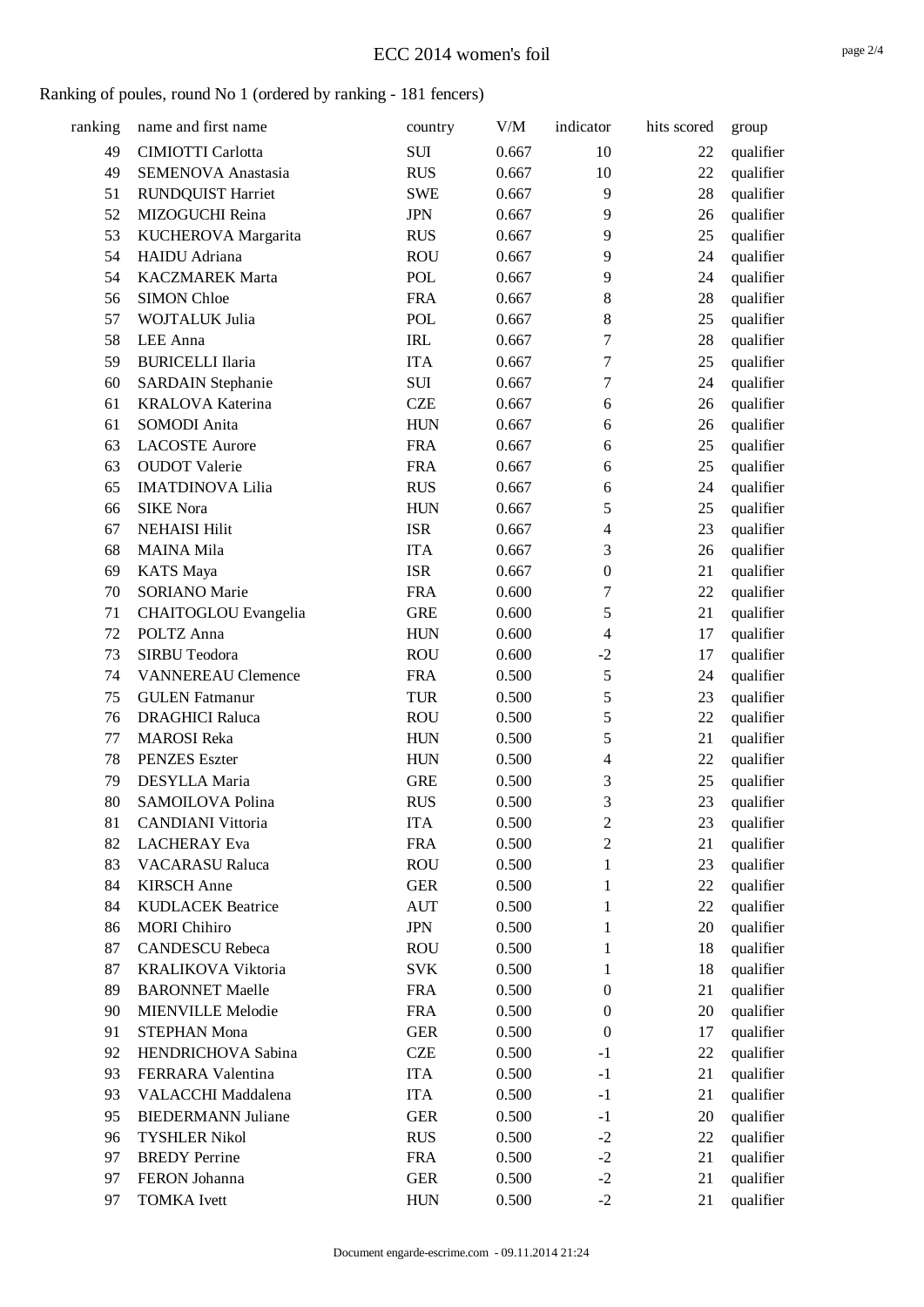#### Ranking of poules, round No 1 (ordered by ranking - 181 fencers)

| ranking | name and first name             | country    | V/M   | indicator    | hits scored | group      |
|---------|---------------------------------|------------|-------|--------------|-------------|------------|
| 100     | <b>RIZMAJER Anna</b>            | <b>HUN</b> | 0.500 | $-2$         | 20          | qualifier  |
| 101     | <b>WATSON Solene</b>            | <b>FRA</b> | 0.500 | $-2$         | 17          | qualifier  |
| 102     | <b>GALEEVA Kamilla</b>          | <b>RUS</b> | 0.500 | $-4$         | 22          | qualifier  |
| 102     | <b>LAZIN</b> Alexandra          | <b>ROU</b> | 0.500 | $-4$         | 22          | qualifier  |
| 104     | <b>ROM Florentine</b>           | <b>AUT</b> | 0.500 | $-4$         | 21          | qualifier  |
| 105     | <b>GRUM-SCHWENSEN Sol</b>       | <b>DEN</b> | 0.500 | $-4$         | 18          | qualifier  |
| 106     | <b>TEMIZKAN</b> Ipek            | TUR        | 0.500 | $-5$         | 22          | qualifier  |
| 107     | CHALDAIOU Maria-Eleni           | <b>GRE</b> | 0.500 | $-5$         | 19          | qualifier  |
| 108     | <b>BANJAC</b> Anamarija         | <b>CRO</b> | 0.500 | $-6$         | 19          | qualifier  |
| 109     | <b>MARONET</b> Andrea           | <b>BEL</b> | 0.500 | $-6$         | 17          | qualifier  |
| 110     | <b>ENDO</b> Rina                | <b>JPN</b> | 0.400 | $-4$         | 15          | qualifier  |
| 111     | <b>BRUGGER Lilli</b>            | <b>AUT</b> | 0.333 | $\mathbf{1}$ | 25          | qualifier  |
| 112     | HANZL Lilla Zsofia              | <b>HUN</b> | 0.333 | $\mathbf{1}$ | 23          | qualifier  |
| 113     | VOELKER Johanna                 | <b>GER</b> | 0.333 | $-1$         | 19          | qualifier  |
| 114     | <b>KOLAK</b> Ewelina            | POL        | 0.333 | $-2$         | 20          | qualifier  |
| 115     | MEULENKAMP Kimberley            | <b>NED</b> | 0.333 | $-3$         | 20          | qualifier  |
| 116     | NAGY Anasztazia                 | <b>HUN</b> | 0.333 | $-3$         | 18          | qualifier  |
| 116     | <b>VLEUGELS</b> Ezra            | <b>BEL</b> | 0.333 | $-3$         | 18          | qualifier  |
| 118     | <b>SCHNABEL Hanna</b>           | <b>GER</b> | 0.333 | $-4$         | 22          | qualifier  |
| 119     | <b>ZUIN</b> Anna                | <b>ITA</b> | 0.333 | $-4$         | 21          | qualifier  |
| 120     | <b>ERHARDT</b> Maike            | <b>GER</b> | 0.333 | $-4$         | 19          | qualifier  |
| 121     | <b>PINEAU Noemie</b>            | <b>FRA</b> | 0.333 | $-4$         | 17          | qualifier  |
| 122     | <b>KADAR Kitti</b>              | <b>HUN</b> | 0.333 | $-5$         | 20          | qualifier  |
| 122     | SANTUZZO Maria                  | <b>ITA</b> | 0.333 | $-5$         | 20          | qualifier  |
| 124     | <b>BECKER</b> Elena             | <b>GER</b> | 0.333 | $-5$         | 19          | qualifier  |
| 124     | DE ZAN Camilla                  | <b>ITA</b> | 0.333 | $-5$         | 19          | qualifier  |
| 126     | <b>GILLJAM Patricia</b>         | <b>SWE</b> | 0.333 | $-5$         | 18          | qualifier  |
| 126     | NAGYOVA Kitti                   | <b>SVK</b> | 0.333 | $-5$         | 18          | qualifier  |
| 128     | PLIOTA Maria                    | <b>GRE</b> | 0.333 | $-5$         | 16          | qualifier  |
| 129     | <b>KNAB</b> Chantal             | <b>GER</b> | 0.333 | $-6$         | 20          | qualifier  |
| 130     | HOLBERG Maja                    | <b>SWE</b> | 0.333 | $-7$         | 18          | qualifier  |
| 130     | <b>MANDELLI</b> Giulia          | <b>ITA</b> | 0.333 | $-7$         | 18          | qualifier  |
| 132     | PANTELI Efthimia                | <b>GRE</b> | 0.333 | $\text{-}8$  | 18          | qualifier  |
| 133     | <b>MACCARONE Maria Vittoria</b> | <b>ITA</b> | 0.333 | $\mbox{-}8$  | 17          | qualifier  |
| 133     | <b>SIRENA Lucrezia</b>          | <b>ITA</b> | 0.333 | $-8$         | 17          | qualifier  |
| 135     | <b>PYENIK Or Zohar</b>          | <b>ISR</b> | 0.333 | $-8$         | 16          | qualifier  |
| 136     | <b>OKUMUS</b> Busra             | <b>TUR</b> | 0.333 | $-9$         | 16          | qualifier  |
| 136     | <b>PATHARE Laura Margrethe</b>  | <b>DEN</b> | 0.333 | $-9$         | 16          | qualifier  |
| 138     | <b>FREITAG Luise</b>            | <b>GER</b> | 0.333 | $-10$        | 16          | qualifier  |
| 138     | <b>GHEORGHE Andreea</b>         | <b>ROU</b> | 0.333 | $-10$        | 16          | qualifier  |
| 140     | <b>ZOONS</b> Myrthe             | <b>NED</b> | 0.333 | $-10$        | 13          | qualifier  |
| 141     | <b>JOERGENSEN</b> Laeticia      | <b>DEN</b> | 0.333 | $-11$        | 15          | qualifier  |
| 142     | <b>ORTLER Vanessa</b>           | <b>AUT</b> | 0.333 | $-11$        | 14          | qualifier  |
| 143     | STUECKERT Alexandra             | <b>GER</b> | 0.200 | $-10$        | 14          | qualifier  |
| 144     | KRALIKOVA Veronika              | <b>SVK</b> | 0.167 | $-7$         | 21          | qualifier  |
| 145     | <b>DAWSON Willow</b>            | <b>NED</b> | 0.167 | $-11$        | 17          | eliminated |
| 146     | <b>BACHMANN</b> Lise            | SUI        | 0.167 | $-11$        | 15          | eliminated |
| 147     | CSEFALVAYOVA Karolina           | <b>SVK</b> | 0.167 | $-11$        | 12          | eliminated |
| 148     | LI MING Lea                     | <b>CRO</b> | 0.167 | $-12$        | 16          | eliminated |
| 149     | <b>BERGER Julia</b>             | <b>AUT</b> | 0.167 | $-12$        | 15          | eliminated |
| 150     | <b>HORVATH Lilla</b>            | <b>HUN</b> | 0.167 | $-12$        | 14          | eliminated |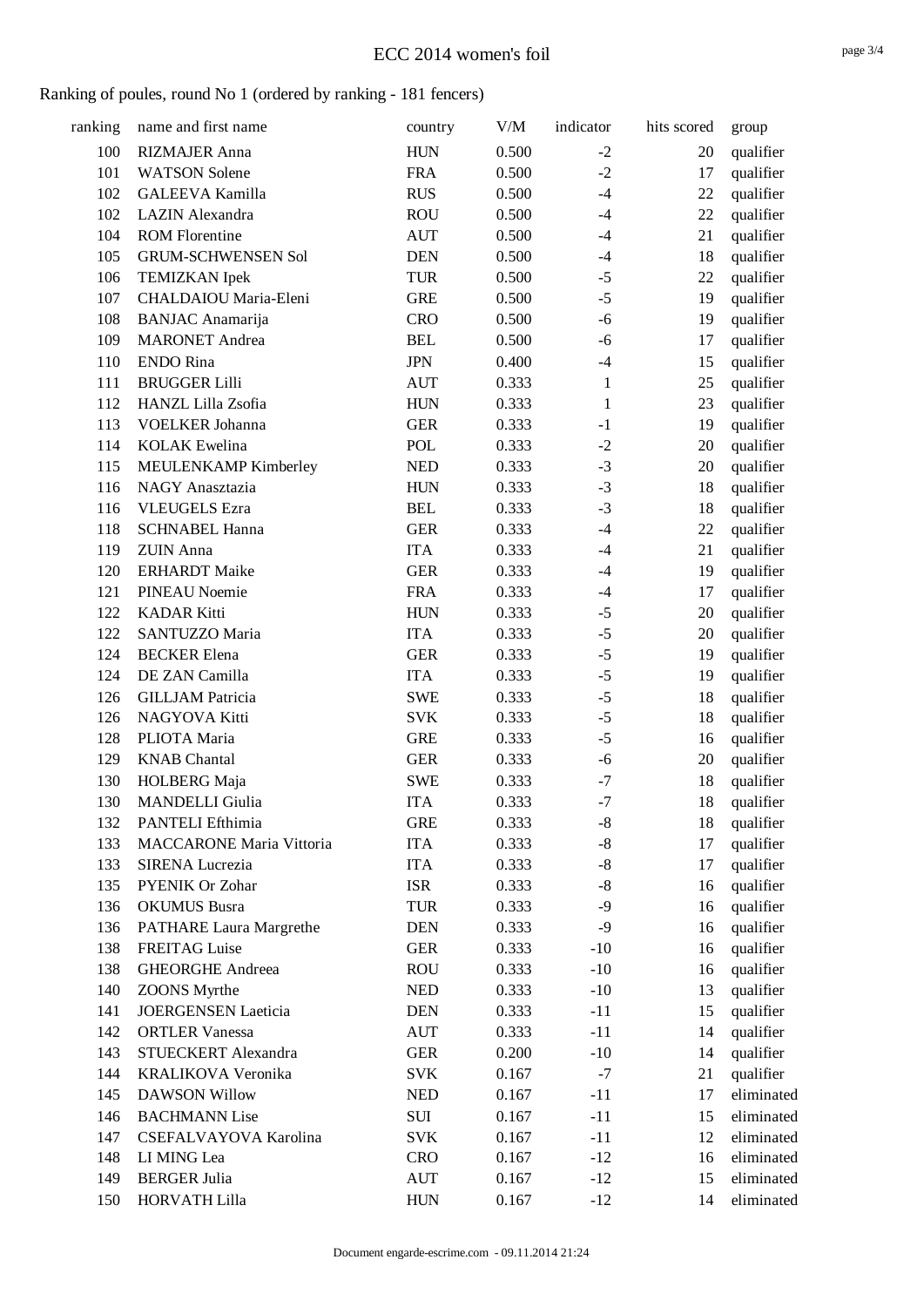#### Ranking of poules, round No 1 (ordered by ranking - 181 fencers)

| ranking | name and first name        | country    | $V\!/\!M$ | indicator | hits scored    | group      |
|---------|----------------------------|------------|-----------|-----------|----------------|------------|
| 151     | <b>CANESSO Francesca</b>   | <b>ITA</b> | 0.167     | $-13$     | 15             | eliminated |
| 152     | <b>MARGETICH Iris</b>      | <b>AUT</b> | 0.167     | $-13$     | 14             | eliminated |
| 153     | <b>GJELSTRUP</b> Signe     | <b>DEN</b> | 0.167     | $-13$     | 13             | eliminated |
| 154     | <b>DON</b> Laura           | <b>BEL</b> | 0.167     | $-13$     | 11             | eliminated |
| 155     | <b>ZEHNER Evelyne</b>      | <b>GER</b> | 0.167     | $-14$     | 14             | eliminated |
| 156     | <b>SPLIT Marcella</b>      | <b>NED</b> | 0.167     | $-14$     | 13             | eliminated |
| 156     | <b>TIMLIN Jessica</b>      | <b>IRL</b> | 0.167     | $-14$     | 13             | eliminated |
| 158     | <b>EFRATY</b> Dror         | <b>ISR</b> | 0.167     | $-14$     | 12             | eliminated |
| 159     | <b>BEARDMORE Emily</b>     | <b>GBR</b> | 0.167     | $-15$     | 12             | eliminated |
| 160     | <b>REINTHALER Miriam</b>   | <b>AUT</b> | 0.167     | $-15$     | 11             | eliminated |
| 161     | <b>DRAGOMIR Mihaela</b>    | <b>ROU</b> | 0.167     | $-16$     | 11             | eliminated |
| 162     | <b>HOCH</b> Adriana        | <b>GER</b> | 0.167     | $-17$     | 10             | eliminated |
| 163     | <b>UDVARDY</b> Jazmin      | <b>SVK</b> | 0.167     | $-17$     | 8              | eliminated |
| 164     | <b>OZKURT Elif</b>         | <b>TUR</b> | 0.167     | $-18$     | 11             | eliminated |
| 165     | <b>BUDAY</b> Boglarka      | <b>SVK</b> | 0.167     | $-20$     | 8              | eliminated |
| 166     | <b>FURLAN Sveva</b>        | <b>ITA</b> | 0.000     | $-17$     | 13             | eliminated |
| 167     | <b>ENGELKE</b> Isabelle    | <b>SWE</b> | 0.000     | $-17$     | 12             | eliminated |
| 167     | <b>OZUCAGLI Asli</b>       | <b>TUR</b> | 0.000     | $-17$     | 12             | eliminated |
| 169     | MUSTAFAEVA Dillshodahon    | <b>SWE</b> | 0.000     | $-18$     | 12             | eliminated |
| 170     | <b>LECOMTE Nadia</b>       | <b>FRA</b> | 0.000     | $-18$     | 11             | eliminated |
| 171     | <b>TADICS Rahel</b>        | <b>HUN</b> | 0.000     | $-20$     | 10             | eliminated |
| 172     | FILL Lena                  | <b>AUT</b> | 0.000     | $-23$     | $\overline{7}$ | eliminated |
| 172     | <b>GEROSIDERI</b> Pinelopi | <b>GRE</b> | 0.000     | $-23$     | $\overline{7}$ | eliminated |
| 172     | NIKOLAIDOU Panagiota       | <b>GRE</b> | 0.000     | $-23$     | 7              | eliminated |
| 175     | <b>CAMPAGNA Federica</b>   | <b>ITA</b> | 0.000     | $-23$     | 6              | eliminated |
| 175     | <b>OSWALD Laura</b>        | <b>AUT</b> | 0.000     | $-23$     | 6              | eliminated |
| 177     | APIDOPOULOU Antonia        | <b>GRE</b> | 0.000     | $-25$     | 5              | eliminated |
| 177     | <b>BURGET Theresa</b>      | <b>AUT</b> | 0.000     | $-25$     | 5              | eliminated |
| 177     | <b>REINTHALER Isabel</b>   | <b>AUT</b> | 0.000     | $-25$     | 5              | eliminated |
| 180     | <b>BARTALOVA Vivien</b>    | <b>SVK</b> | 0.000     | $-26$     | 4              | eliminated |
| 180     | <b>JADERLING Miranda</b>   | <b>SWE</b> | 0.000     | $-26$     | 4              | eliminated |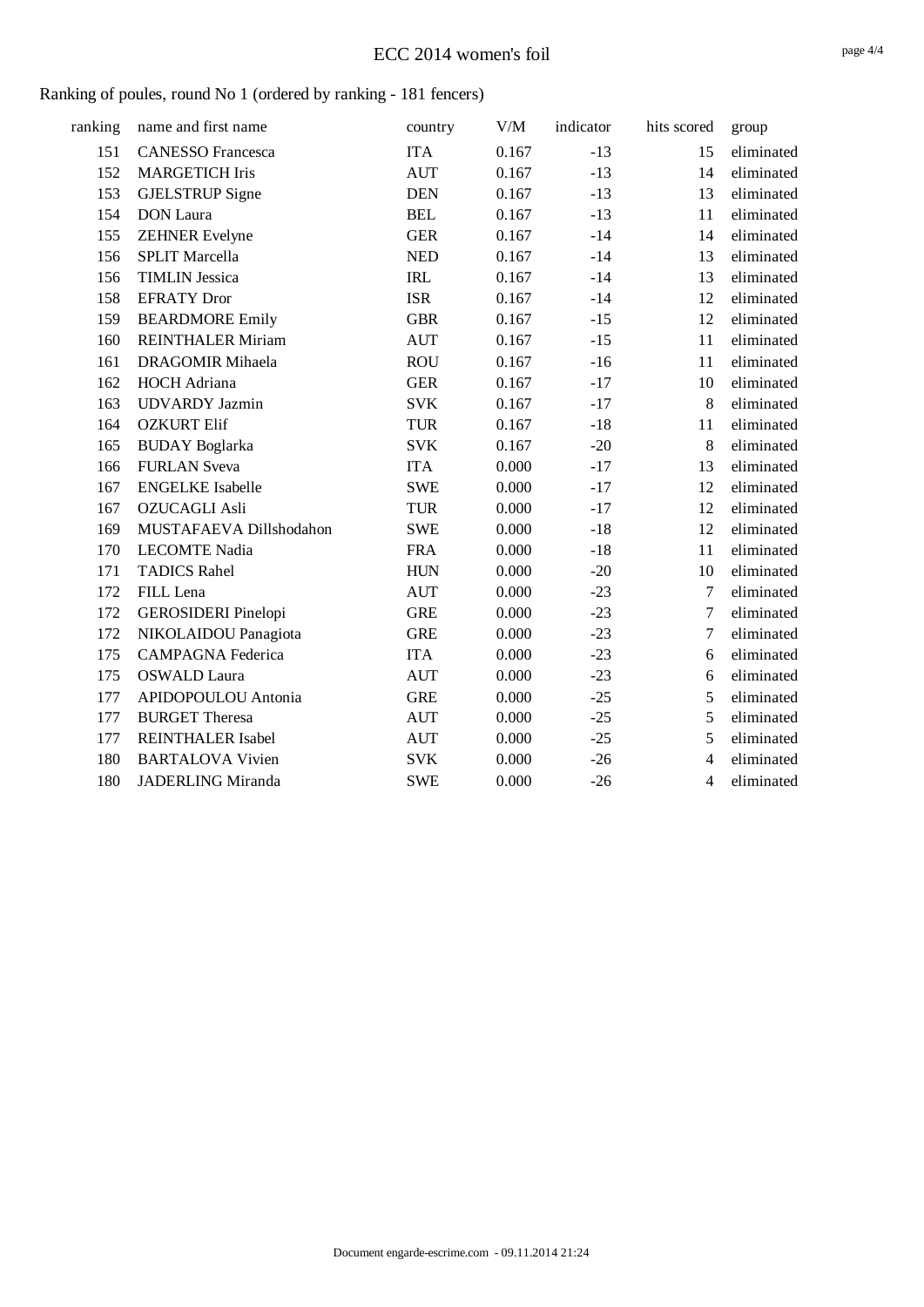ECC 2014 women's foil page 1/8

|              | Tableau of 256            |                                     | Tableau of 128           | Tableau of 64                     |                              |
|--------------|---------------------------|-------------------------------------|--------------------------|-----------------------------------|------------------------------|
| $\mathbf{1}$ | <b>PATRU</b> Morgane      | <b>FRA</b>                          |                          |                                   |                              |
| 256          | ---------                 | $\hspace{0.05cm}---\hspace{0.05cm}$ | <b>PATRU</b> Morgane     |                                   |                              |
| 129          | <b>KNAB</b> Chantal       | <b>GER</b>                          |                          | <b>PATRU</b> Morgane<br>15/8      |                              |
| 128          | PLIOTA Maria              | <b>GRE</b>                          | PLIOTA Maria<br>15/10    |                                   |                              |
| 65           | <b>IMATDINOVA Lilia</b>   | <b>RUS</b>                          |                          |                                   | <b>PATRU</b> Morgane<br>15/7 |
| 192          | $- - - - - - - - -$       | $\qquad \qquad - -$                 | <b>IMATDINOVA Lilia</b>  |                                   |                              |
|              |                           |                                     |                          | <b>IMATDINOVA Lilia</b>           |                              |
| 193          |                           | $\qquad \qquad - -$                 | <b>OUDOT</b> Valerie     | 15/11                             |                              |
| 64           | <b>OUDOT</b> Valerie      | <b>FRA</b>                          |                          |                                   |                              |
| 33           | <b>PASZTOR Flora</b>      | <b>HUN</b>                          | PASZTOR Flora            |                                   |                              |
| 224          | ---------                 | $---$                               |                          | PASZTOR Flora                     |                              |
| 161          | ---------                 | $\qquad \qquad - -$                 |                          | 15/5                              |                              |
| 96           | <b>TYSHLER Nikol</b>      | <b>RUS</b>                          | <b>TYSHLER Nikol</b>     |                                   |                              |
| 97           | <b>BREDY</b> Perrine      | <b>FRA</b>                          |                          |                                   | PASZTOR Flora<br>15/9        |
| 160          |                           | $\!\!\!\!\!-\!-\!$ $\!\!\!-\!$      | <b>BREDY</b> Perrine     |                                   |                              |
| 225          |                           | $---$                               |                          | FRACKENPOHL Helena<br>15/5        |                              |
| 32           | FRACKENPOHL Helena        | <b>GER</b>                          | FRACKENPOHL Helena       |                                   |                              |
|              |                           |                                     |                          |                                   |                              |
| 17           | <b>MAMAEVA</b> Natalia    | <b>RUS</b>                          | <b>MAMAEVA</b> Natalia   |                                   |                              |
|              | 240 ---------             | $\!\!\!\!\!-\!-\!$ $\!\!\!-\!$      |                          | MAMAEVA Natalia                   |                              |
|              | 145 ---------             | $---$                               | HANZL Lilla Zsofia       | 15/4                              |                              |
|              | 112 HANZL Lilla Zsofia    | <b>HUN</b>                          |                          |                                   | <b>MAMAEVA</b> Natalia       |
| 81           | <b>CANDIANI</b> Vittoria  | <b>ITA</b>                          |                          |                                   | 15/12                        |
| 176          |                           | $---$                               | <b>CANDIANI</b> Vittoria |                                   |                              |
| 209          |                           | $---$                               |                          | <b>CANDIANI Vittoria</b><br>15/12 |                              |
| 48           | WEINER Kari               | <b>GER</b>                          | <b>WEINER Kari</b>       |                                   |                              |
| 49           | <b>SEMENOVA</b> Anastasia | <b>RUS</b>                          |                          |                                   |                              |
| 208          |                           | $---$                               | SEMENOVA Anastasia       |                                   |                              |
|              |                           |                                     |                          | SEMENOVA Anastasia                |                              |
| 177          |                           | $---$                               | SAMOILOVA Polina         | 15/12                             |                              |
| 80           | SAMOILOVA Polina          | <b>RUS</b>                          |                          |                                   | SEMENOVA Anastasia           |
| 113          | VOELKER Johanna           | <b>GER</b>                          | VOELKER Johanna          |                                   | 15/11                        |
| 144          | KRALIKOVA Veronika        | <b>SVK</b>                          | 15/8                     | <b>FONTAYNE Emma</b>              |                              |
| 241          |                           | $---$                               | <b>FONTAYNE Emma</b>     | 15/14                             |                              |
| 16           | <b>FONTAYNE Emma</b>      | <b>FRA</b>                          |                          |                                   |                              |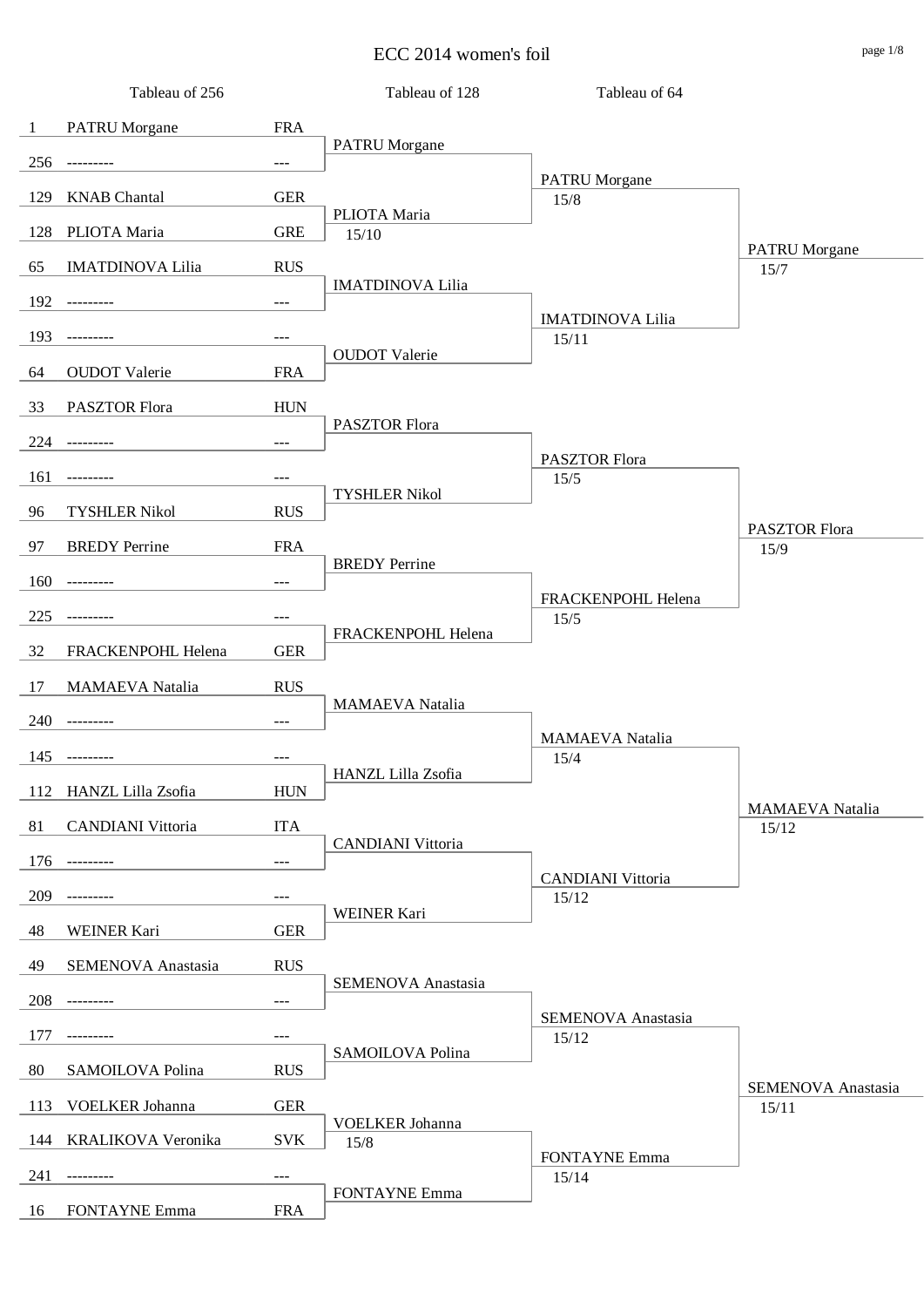ECC 2014 women's foil page 2/8

|     | Tableau of 256                 |            | Tableau of 128            | Tableau of 64                       |                         |
|-----|--------------------------------|------------|---------------------------|-------------------------------------|-------------------------|
| 9   | KARPACHEVA Anastasia           | <b>RUS</b> |                           |                                     |                         |
| 248 | ---------                      | $---$      | KARPACHEVA Anastasia      |                                     |                         |
| 137 | <b>OKUMUS</b> Busra            | <b>TUR</b> |                           | <b>KARPACHEVA Anastasia</b><br>15/4 |                         |
|     |                                |            | <b>ERHARDT</b> Maike      |                                     |                         |
| 120 | <b>ERHARDT</b> Maike           | <b>GER</b> | 15/6                      |                                     | KARPACHEVA Anastasia    |
| 73  | <b>SIRBU Teodora</b>           | <b>ROU</b> | SIRBU Teodora             |                                     | 15/11                   |
| 184 | ---------                      | $---$      |                           | <b>SIMON Chloe</b>                  |                         |
| 201 |                                | ---        | <b>SIMON Chloe</b>        | 15/12                               |                         |
| 56  | <b>SIMON Chloe</b>             | <b>FRA</b> |                           |                                     |                         |
| 41  | UDOVICHENKO Anna               | <b>RUS</b> |                           |                                     |                         |
| 216 | $- - - - - - - - -$            | $---$      | <b>UDOVICHENKO Anna</b>   |                                     |                         |
| 169 |                                | ---        |                           | <b>UDOVICHENKO Anna</b><br>15/9     |                         |
|     |                                |            | <b>CANDESCU Rebeca</b>    |                                     |                         |
| 88  | <b>CANDESCU Rebeca</b>         | <b>ROU</b> |                           |                                     | <b>MALYSHKINA Alina</b> |
| 105 | <b>GRUM-SCHWENSEN Sol</b>      | <b>DEN</b> | <b>GRUM-SCHWENSEN Sol</b> |                                     | 15/13                   |
| 152 | ---------                      | $---$      |                           | MALYSHKINA Alina                    |                         |
| 233 | ------                         | $---$      | MALYSHKINA Alina          | 15/7                                |                         |
| 24  | MALYSHKINA Alina               | <b>RUS</b> |                           |                                     |                         |
| 25  | ZHIDYAEVA Maria                | <b>RUS</b> |                           |                                     |                         |
| 232 | ---------                      | $---$      | ZHIDYAEVA Maria           |                                     |                         |
| 153 | ----------                     | $---$      |                           | ZHIDYAEVA Maria<br>15/4             |                         |
|     |                                |            | <b>ROM Florentine</b>     |                                     |                         |
| 104 | <b>ROM Florentine</b>          | <b>AUT</b> |                           |                                     | PIMOUGUET Emma          |
| 89  | <b>BARONNET Maelle</b>         | <b>FRA</b> | <b>BARONNET Maelle</b>    |                                     | 15/12                   |
| 168 | ---------                      | ---        |                           | PIMOUGUET Emma                      |                         |
| 217 |                                | $---$      | PIMOUGUET Emma            | 15/14                               |                         |
| 40  | PIMOUGUET Emma                 | <b>FRA</b> |                           |                                     |                         |
| 57  | WOJTALUK Julia                 | POL        |                           |                                     |                         |
| 200 | $- - - - - - - - -$            | ---        | WOJTALUK Julia            |                                     |                         |
| 185 |                                | $---$      |                           | POLTZ Anna<br>15/14                 |                         |
| 72  | POLTZ Anna                     | <b>HUN</b> | POLTZ Anna                |                                     |                         |
|     |                                |            |                           |                                     | <b>SIMON Pia</b>        |
| 121 | <b>PINEAU Noemie</b>           | <b>FRA</b> | <b>PINEAU Noemie</b>      |                                     | 15/8                    |
| 136 | <b>PATHARE Laura Margrethe</b> | <b>DEN</b> | 15/5                      | <b>SIMON Pia</b>                    |                         |
| 249 | ------                         | $---$      | <b>SIMON Pia</b>          | 15/14                               |                         |
| 8   | <b>SIMON Pia</b>               | <b>FRA</b> |                           |                                     |                         |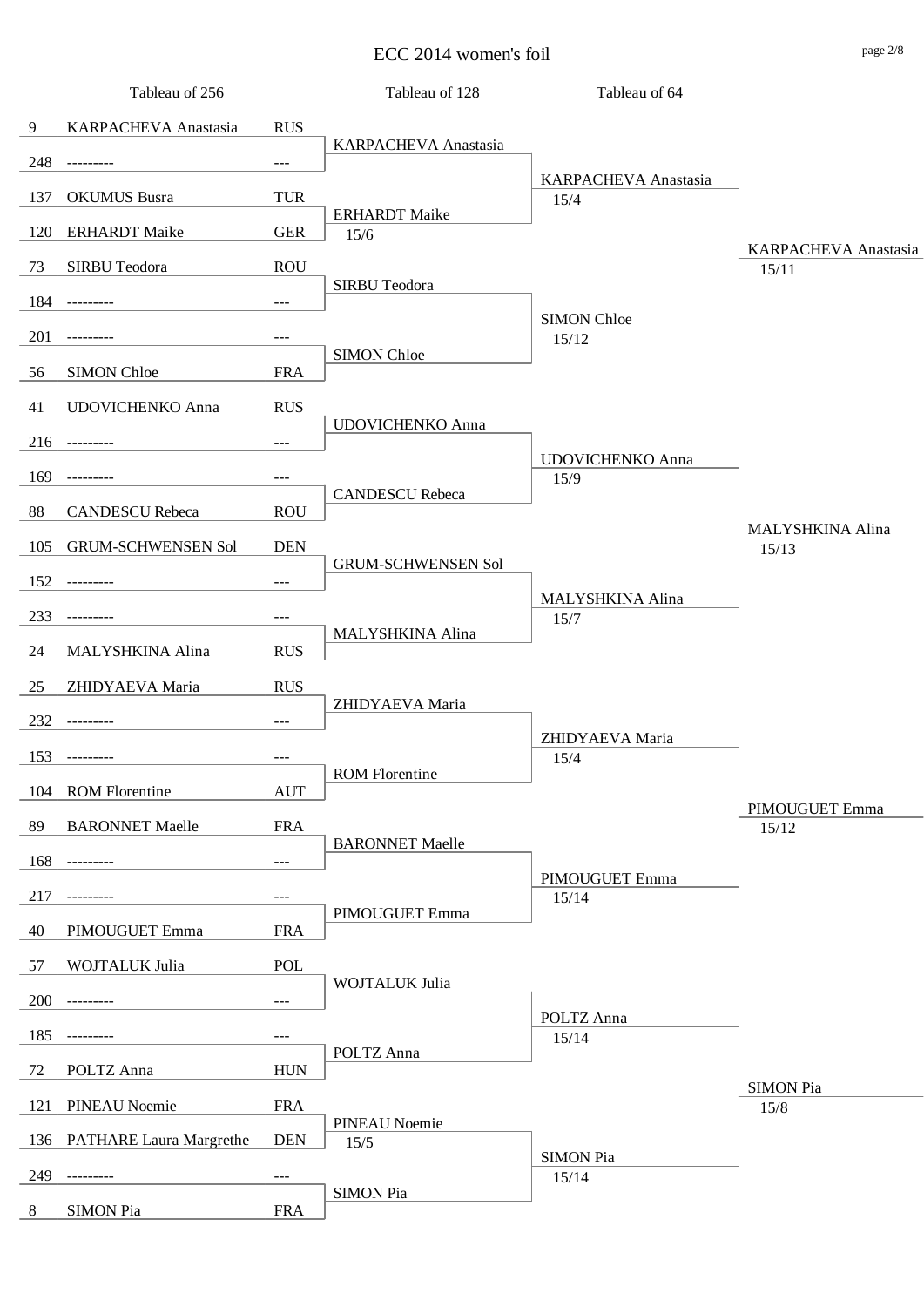$\text{ECC } 2014 \text{ women's foil}$ 

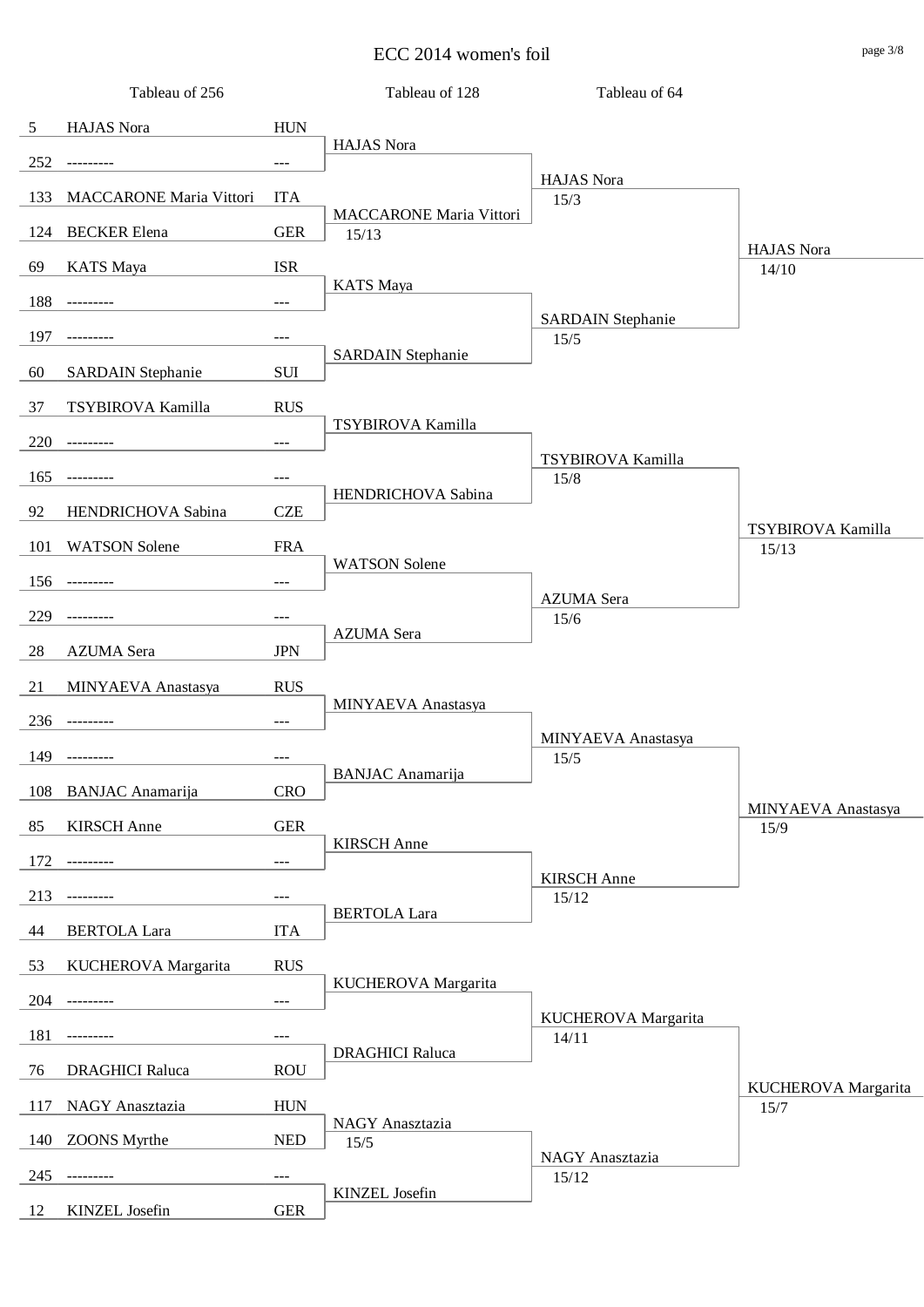ECC 2014 women's foil page 4/8

|     | Tableau of 256           |                     | Tableau of 128                | Tableau of 64               |                                  |
|-----|--------------------------|---------------------|-------------------------------|-----------------------------|----------------------------------|
| 13  | <b>TISSEUIL Eva</b>      | <b>FRA</b>          |                               |                             |                                  |
| 244 | ----------               | $\qquad \qquad - -$ | <b>TISSEUIL Eva</b>           |                             |                                  |
| 141 | JOERGENSEN Laeticia      | <b>DEN</b>          |                               | <b>TISSEUIL Eva</b><br>15/6 |                                  |
| 116 | <b>VLEUGELS</b> Ezra     | <b>BEL</b>          | <b>VLEUGELS</b> Ezra<br>14/11 |                             |                                  |
| 77  | <b>MAROSI</b> Reka       | ${\rm HUN}$         |                               |                             | <b>TISSEUIL Eva</b><br>15/10     |
| 180 | ---------                |                     | <b>MAROSI</b> Reka            |                             |                                  |
|     |                          | $\qquad \qquad - -$ |                               | MIZOGUCHI Reina             |                                  |
| 205 | ---------                | $---$               | MIZOGUCHI Reina               | 15/11                       |                                  |
| 52  | MIZOGUCHI Reina          | <b>JPN</b>          |                               |                             |                                  |
| 45  | <b>GOLOKOLENKO Alla</b>  | <b>RUS</b>          | <b>GOLOKOLENKO Alla</b>       |                             |                                  |
|     | $212$ ---------          | $\qquad \qquad - -$ |                               | <b>GOLOKOLENKO Alla</b>     |                                  |
| 173 | ---------                | ---                 |                               | 15/9                        |                                  |
| 84  | <b>KUDLACEK Beatrice</b> | <b>AUT</b>          | <b>KUDLACEK Beatrice</b>      |                             |                                  |
| 109 | <b>MARONET</b> Andrea    | <b>BEL</b>          |                               |                             | <b>GOLOKOLENKO Alla</b><br>15/13 |
| 148 | ---------                | $\qquad \qquad - -$ | <b>MARONET</b> Andrea         |                             |                                  |
| 237 | ---------                | $\qquad \qquad - -$ |                               | <b>MANGA Alexia</b><br>15/5 |                                  |
| 20  | <b>MANGA Alexia</b>      | <b>FRA</b>          | <b>MANGA Alexia</b>           |                             |                                  |
|     |                          |                     |                               |                             |                                  |
| 29  | <b>TSUJI</b> Sumire      | <b>JPN</b>          | <b>TSUJI</b> Sumire           |                             |                                  |
| 228 | ---------                | $\qquad \qquad - -$ |                               | <b>TSUJI Sumire</b>         |                                  |
| 157 | ---------                | $---$               | RIZMAJER Anna                 | 15/10                       |                                  |
|     | 100 RIZMAJER Anna        | <b>HUN</b>          |                               |                             | <b>TSUJI</b> Sumire              |
| 93  | FERRARA Valentina        | <b>ITA</b>          |                               |                             | 15/12                            |
| 164 | ---------                | $\qquad \qquad - -$ | FERRARA Valentina             |                             |                                  |
| 221 |                          | $---$               |                               | <b>TAKADA Maho</b><br>15/10 |                                  |
| 36  | <b>TAKADA Maho</b>       | <b>JPN</b>          | TAKADA Maho                   |                             |                                  |
| 61  | SOMODI Anita             | ${\rm HUN}$         |                               |                             |                                  |
| 196 |                          | $\qquad \qquad - -$ | SOMODI Anita                  |                             |                                  |
|     |                          |                     |                               | SOMODI Anita                |                                  |
| 189 |                          | $---$               | <b>MAINA Mila</b>             | 12/11                       |                                  |
| 68  | <b>MAINA Mila</b>        | <b>ITA</b>          |                               |                             | <b>KONDRICZ Kata</b>             |
| 125 | DE ZAN Camilla           | <b>ITA</b>          | DE ZAN Camilla                |                             | 15/10                            |
| 132 | PANTELI Efthimia         | <b>GRE</b>          | 15/10                         | <b>KONDRICZ Kata</b>        |                                  |
| 253 |                          | $---$               | <b>KONDRICZ Kata</b>          | 15/4                        |                                  |
| 4   | <b>KONDRICZ Kata</b>     | <b>HUN</b>          |                               |                             |                                  |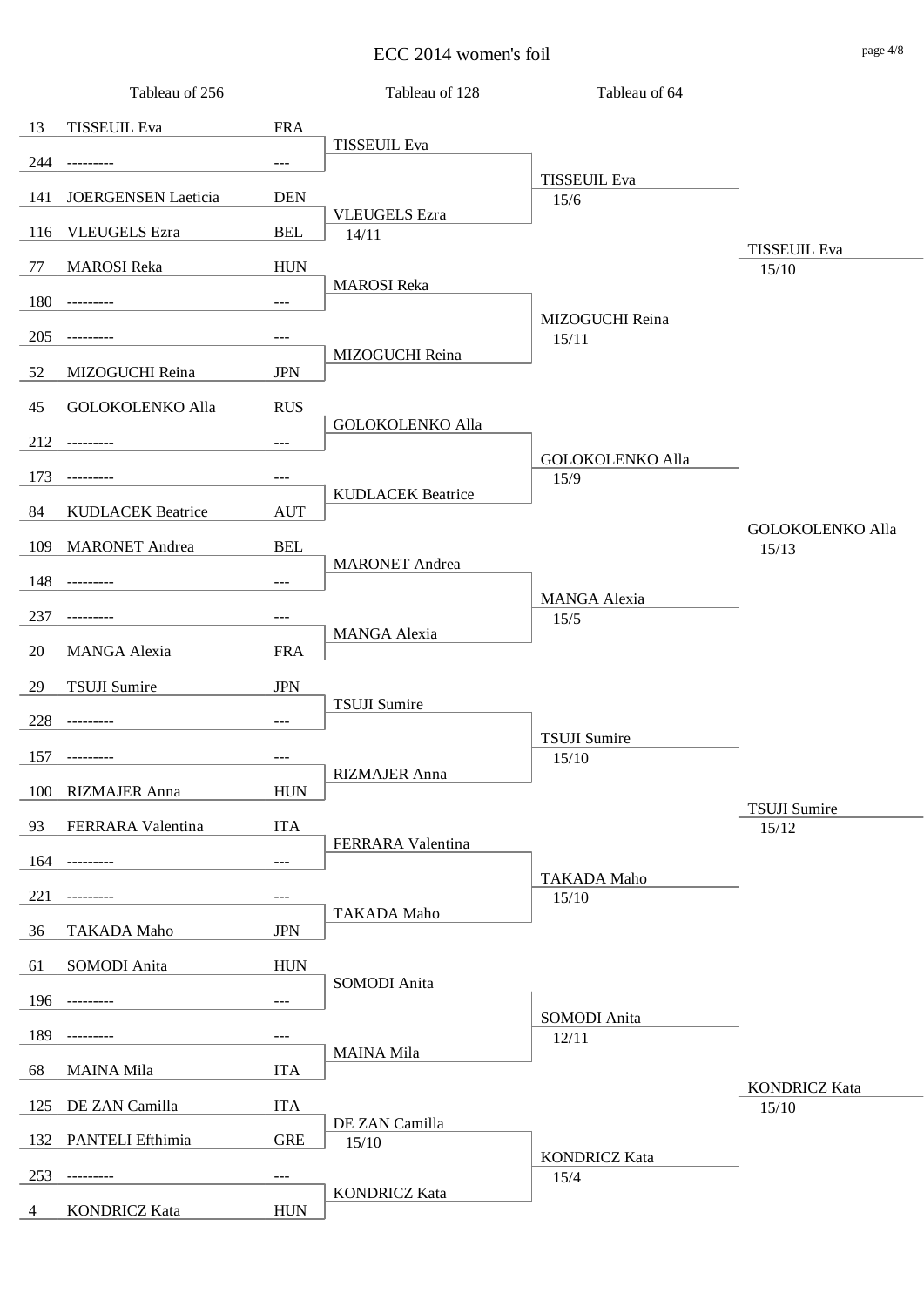ECC 2014 women's foil page 5/8

|                | Tableau of 256           |            | Tableau of 128                   | Tableau of 64                 |                                   |
|----------------|--------------------------|------------|----------------------------------|-------------------------------|-----------------------------------|
| $\mathfrak{Z}$ | <b>HENAFF</b> Ilona      | <b>FRA</b> |                                  |                               |                                   |
| 254            | ---------                | $---$      | <b>HENAFF</b> Ilona              |                               |                                   |
| 131            | <b>MANDELLI</b> Giulia   | <b>ITA</b> |                                  | <b>HENAFF</b> Ilona<br>$15/8$ |                                   |
| 126            | <b>GILLJAM Patricia</b>  | <b>SWE</b> | <b>GILLJAM Patricia</b><br>15/12 |                               |                                   |
| 67             | <b>NEHAISI Hilit</b>     | <b>ISR</b> |                                  |                               | <b>HENAFF</b> Ilona<br>15/4       |
|                |                          |            | <b>NEHAISI Hilit</b>             |                               |                                   |
| 190            | ----------               | $---$      |                                  | <b>NEHAISI Hilit</b>          |                                   |
| 195            |                          | ---        | KRALOVA Katerina                 | 15/10                         |                                   |
| 62             | KRALOVA Katerina         | <b>CZE</b> |                                  |                               |                                   |
| 35             | <b>SCAGLIONE Luce</b>    | <b>ITA</b> | <b>SCAGLIONE Luce</b>            |                               |                                   |
| 222            | ---------                | ---        |                                  | VALACCHI Maddalena            |                                   |
| 163            | ---------                | ---        |                                  | 15/13                         |                                   |
| 94             | VALACCHI Maddalena       | <b>ITA</b> | VALACCHI Maddalena               |                               |                                   |
| 99             | <b>TOMKA</b> Ivett       | <b>HUN</b> |                                  |                               | <b>TOTH Janka</b><br>15/11        |
| 158            |                          | $---$      | <b>TOMKA</b> Ivett               |                               |                                   |
|                |                          |            |                                  | <b>TOTH Janka</b>             |                                   |
| 227            | ---------                | ---        | <b>TOTH Janka</b>                | 15/13                         |                                   |
| 30             | <b>TOTH Janka</b>        | <b>HUN</b> |                                  |                               |                                   |
| 19             | YUSOVA Victoria          | <b>RUS</b> | YUSOVA Victoria                  |                               |                                   |
| 238            | ---------                | $---$      |                                  | <b>ENDO</b> Rina              |                                   |
| 147            | ---------                | $---$      |                                  | 15/9                          |                                   |
|                | 110 ENDO Rina            | <b>JPN</b> | ENDO Rina                        |                               |                                   |
| 83             | <b>VACARASU Raluca</b>   | <b>ROU</b> |                                  |                               | <b>SCHIAVONE Cecilia</b><br>14/13 |
| 174            | ----------               | ---        | <b>VACARASU Raluca</b>           |                               |                                   |
| 211            |                          | ---        |                                  | <b>SCHIAVONE Cecilia</b>      |                                   |
|                |                          |            | <b>SCHIAVONE Cecilia</b>         | 15/11                         |                                   |
| 46             | <b>SCHIAVONE Cecilia</b> | <b>ITA</b> |                                  |                               |                                   |
| 51             | <b>RUNDQUIST Harriet</b> | <b>SWE</b> | <b>RUNDQUIST Harriet</b>         |                               |                                   |
| 206            |                          | ---        |                                  | <b>PENZES</b> Eszter          |                                   |
| 179            |                          | $---$      | <b>PENZES</b> Eszter             | 15/12                         |                                   |
| 78             | <b>PENZES</b> Eszter     | <b>HUN</b> |                                  |                               |                                   |
| 115            | MEULENKAMP Kimberley     | <b>NED</b> |                                  |                               | <b>SZANTAY Anna</b><br>15/10      |
| 142            | <b>ORTLER Vanessa</b>    | <b>AUT</b> | <b>ORTLER Vanessa</b><br>15/14   |                               |                                   |
| 243            |                          | $---$      |                                  | <b>SZANTAY Anna</b><br>15/4   |                                   |
| 14             | <b>SZANTAY Anna</b>      | <b>HUN</b> | <b>SZANTAY Anna</b>              |                               |                                   |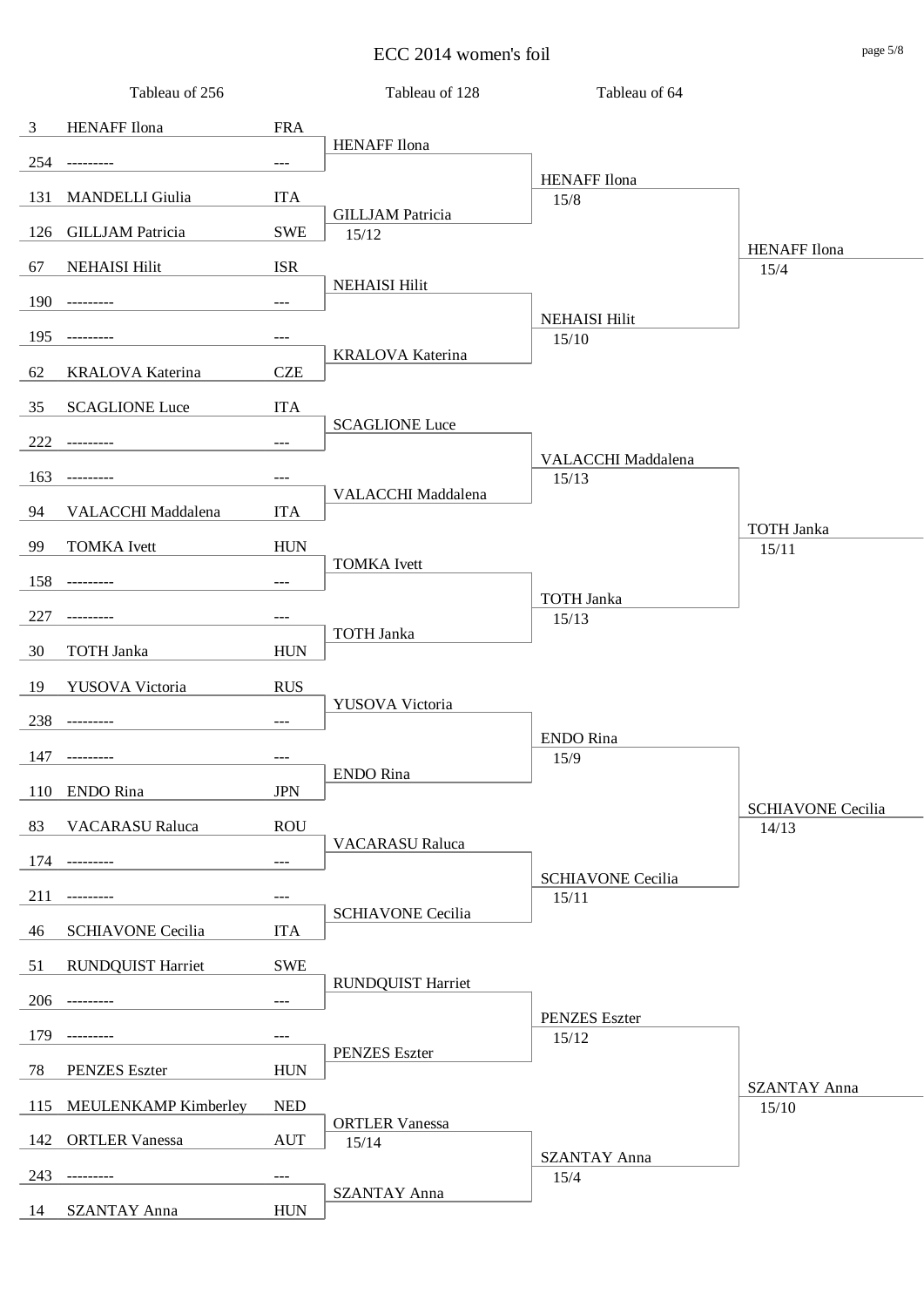ECC 2014 women's foil page 6/8

|     | Tableau of 256          |                     | Tableau of 128                | Tableau of 64                |                                 |
|-----|-------------------------|---------------------|-------------------------------|------------------------------|---------------------------------|
| 11  | <b>TEATINI Anna</b>     | <b>ITA</b>          |                               |                              |                                 |
| 246 | ---------               | $---$               | <b>TEATINI</b> Anna           |                              |                                 |
| 139 | <b>FREITAG</b> Luise    | <b>GER</b>          |                               | <b>TEATINI</b> Anna<br>15/9  |                                 |
| 118 | <b>SCHNABEL Hanna</b>   | <b>GER</b>          | <b>SCHNABEL Hanna</b><br>10/9 |                              |                                 |
| 75  | <b>GULEN</b> Fatmanur   | <b>TUR</b>          |                               |                              | <b>KACZMAREK Marta</b><br>15/10 |
| 182 | ---------               | $\qquad \qquad - -$ | <b>GULEN</b> Fatmanur         |                              |                                 |
|     |                         |                     |                               | <b>KACZMAREK Marta</b>       |                                 |
| 203 |                         | ---                 | <b>KACZMAREK Marta</b>        | 15/8                         |                                 |
| 54  | <b>KACZMAREK Marta</b>  | <b>POL</b>          |                               |                              |                                 |
| 43  | <b>CURTI</b> Beatrice   | <b>ITA</b>          | <b>CURTI</b> Beatrice         |                              |                                 |
| 214 | ---------               | $---$               |                               | <b>MORI</b> Chihiro          |                                 |
| 171 | ---------               | $---$               |                               | 15/4                         |                                 |
| 86  | <b>MORI</b> Chihiro     | <b>JPN</b>          | <b>MORI</b> Chihiro           |                              |                                 |
| 107 | CHALDAIOU Maria-Eleni   | <b>GRE</b>          |                               |                              | KOKAI Csilla<br>15/9            |
| 150 | $- - - - - - - - -$     | $\qquad \qquad - -$ | CHALDAIOU Maria-Eleni         |                              |                                 |
| 235 | ---------               | ---                 |                               | KOKAI Csilla<br>15/7         |                                 |
| 22  | KOKAI Csilla            | <b>HUN</b>          | KOKAI Csilla                  |                              |                                 |
| 27  | <b>EBERT</b> Leonie     | <b>GER</b>          |                               |                              |                                 |
|     |                         |                     | <b>EBERT</b> Leonie           |                              |                                 |
|     | $230$ ---------         | ---                 |                               | <b>EBERT</b> Leonie          |                                 |
|     | $155$ ---------         | ---                 | GALEEVA Kamilla               | 15/4                         |                                 |
| 102 | <b>GALEEVA Kamilla</b>  | <b>RUS</b>          |                               |                              | <b>EBERT</b> Leonie             |
| 91  | STEPHAN Mona            | <b>GER</b>          | <b>STEPHAN Mona</b>           |                              | 15/10                           |
| 166 | ----------              | ---                 |                               | PACELLI Maria Teresa         |                                 |
| 219 |                         | ---                 |                               | 15/4                         |                                 |
| 38  | PACELLI Maria Teresa    | <b>ITA</b>          | PACELLI Maria Teresa          |                              |                                 |
| 59  | <b>BURICELLI Ilaria</b> | <b>ITA</b>          |                               |                              |                                 |
| 198 | ---------               | ---                 | <b>BURICELLI Ilaria</b>       |                              |                                 |
| 187 |                         | ---                 |                               | <b>SORIANO</b> Marie<br>15/8 |                                 |
| 70  | <b>SORIANO</b> Marie    | <b>FRA</b>          | SORIANO Marie                 |                              |                                 |
|     |                         |                     |                               |                              | <b>CAMPBELL Yasmin</b>          |
| 123 | SANTUZZO Maria          | <b>ITA</b>          | SIRENA Lucrezia               |                              | 15/12                           |
| 134 | SIRENA Lucrezia         | <b>ITA</b>          | $15/8$                        | <b>CAMPBELL Yasmin</b>       |                                 |
| 251 | ---------               | ---                 | <b>CAMPBELL Yasmin</b>        | 15/9                         |                                 |
| 6   | <b>CAMPBELL Yasmin</b>  | <b>GBR</b>          |                               |                              |                                 |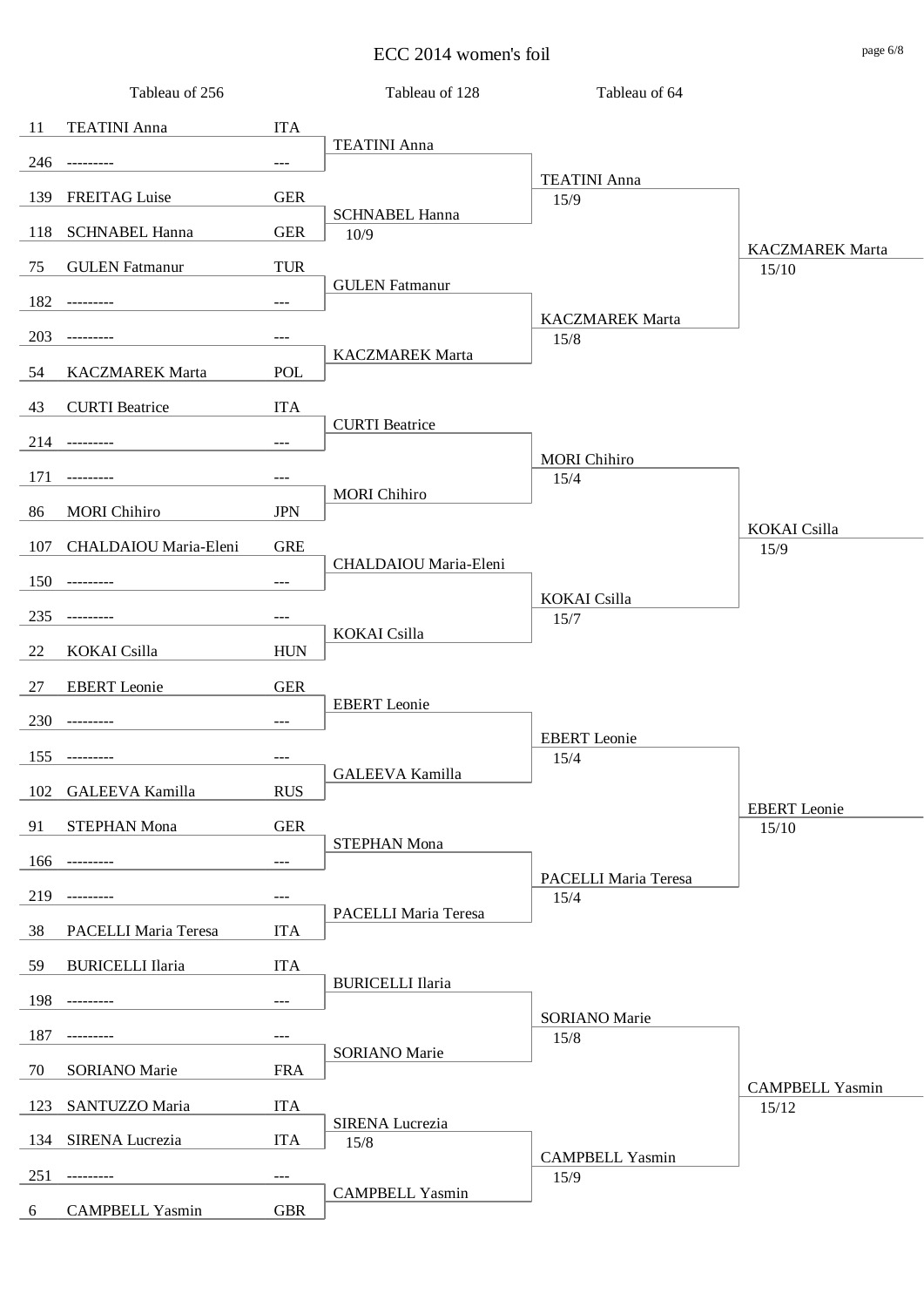ECC 2014 women's foil page 7/8

|        | Tableau of 256              |                                | Tableau of 128             | Tableau of 64                 |                                    |
|--------|-----------------------------|--------------------------------|----------------------------|-------------------------------|------------------------------------|
| $\tau$ | <b>TOMCZAK</b> Renata       | POL                            |                            |                               |                                    |
| 250    | ---------                   | $\!\!\!\!\!-\!-\!$ $\!\!\!-\!$ | <b>TOMCZAK</b> Renata      |                               |                                    |
| 135    | PYENIK Or Zohar             | <b>ISR</b>                     |                            | <b>TOMCZAK</b> Renata<br>15/9 |                                    |
| 122    | <b>KADAR Kitti</b>          | <b>HUN</b>                     | <b>KADAR Kitti</b><br>15/8 |                               |                                    |
| 71     | <b>CHAITOGLOU</b> Evangelia | <b>GRE</b>                     |                            |                               | <b>TOMCZAK</b> Renata<br>15/8      |
|        |                             |                                | CHAITOGLOU Evangelia       |                               |                                    |
| 186    | ---------                   | $\qquad \qquad - -$            |                            | CHAITOGLOU Evangelia          |                                    |
| 199    | ---------                   | $\qquad \qquad - -$            | LEE Anna                   | 15/12                         |                                    |
| 58     | LEE Anna                    | <b>IRL</b>                     |                            |                               |                                    |
| 39     | UELTGESFORTH Pia            | <b>GER</b>                     | UELTGESFORTH Pia           |                               |                                    |
| 218    | $- - - - - - - - -$         | $---$                          |                            | UELTGESFORTH Pia              |                                    |
| 167    | ---------                   | $---$                          |                            | 11/8                          |                                    |
| 90     | MIENVILLE Melodie           | <b>FRA</b>                     | <b>MIENVILLE Melodie</b>   |                               |                                    |
| 103    | LAZIN Alexandra             | <b>ROU</b>                     |                            |                               | <b>RECHER Alice</b><br>15/11       |
| 154    | $- - - - - - - - -$         | $\!\!\!\!\!-\!-\!$ $\!\!\!-\!$ | LAZIN Alexandra            |                               |                                    |
| 231    |                             | $---$                          |                            | <b>RECHER Alice</b><br>15/13  |                                    |
|        |                             |                                | <b>RECHER Alice</b>        |                               |                                    |
| 26     | <b>RECHER Alice</b>         | <b>FRA</b>                     |                            |                               |                                    |
| 23     | <b>KROHMER Alice</b>        | <b>GER</b>                     | <b>KROHMER Alice</b>       |                               |                                    |
| 234    | $- - - - - - - - -$         | $---$                          |                            | <b>KROHMER Alice</b>          |                                    |
| 151    | ---------                   | $\qquad \qquad - -$            | <b>TEMIZKAN</b> Ipek       | 15/8                          |                                    |
| 106    | <b>TEMIZKAN</b> Ipek        | <b>TUR</b>                     |                            |                               |                                    |
| 87     | KRALIKOVA Viktoria          | <b>SVK</b>                     |                            |                               | <b>KRALIKOVA Viktoria</b><br>15/11 |
| 170    | ----------                  | $\qquad \qquad - -$            | <b>KRALIKOVA Viktoria</b>  |                               |                                    |
| 215    | ---------                   | ---                            |                            | KRALIKOVA Viktoria<br>15/11   |                                    |
| 42     | <b>GERGELY</b> Luca         | <b>HUN</b>                     | <b>GERGELY</b> Luca        |                               |                                    |
| 55     | HAIDU Adriana               | <b>ROU</b>                     |                            |                               |                                    |
|        |                             |                                | HAIDU Adriana              |                               |                                    |
| 202    | ---------                   | $\qquad \qquad - -$            |                            | <b>VANNEREAU Clemence</b>     |                                    |
| 183    |                             | $---$                          | <b>VANNEREAU Clemence</b>  | 15/5                          |                                    |
| 74     | <b>VANNEREAU Clemence</b>   | <b>FRA</b>                     |                            |                               | <b>VANNEREAU Clemence</b>          |
| 119    | <b>ZUIN</b> Anna            | <b>ITA</b>                     | <b>ZUIN</b> Anna           |                               | 15/11                              |
| 138    | <b>GHEORGHE Andreea</b>     | <b>ROU</b>                     | 15/8                       | MATRASZEK Veronika Vikt       |                                    |
| 247    | ---------                   | $---$                          |                            | 15/12                         |                                    |
| 10     | MATRASZEK Veronika Vikt     | <b>CZE</b>                     | MATRASZEK Veronika Vikt    |                               |                                    |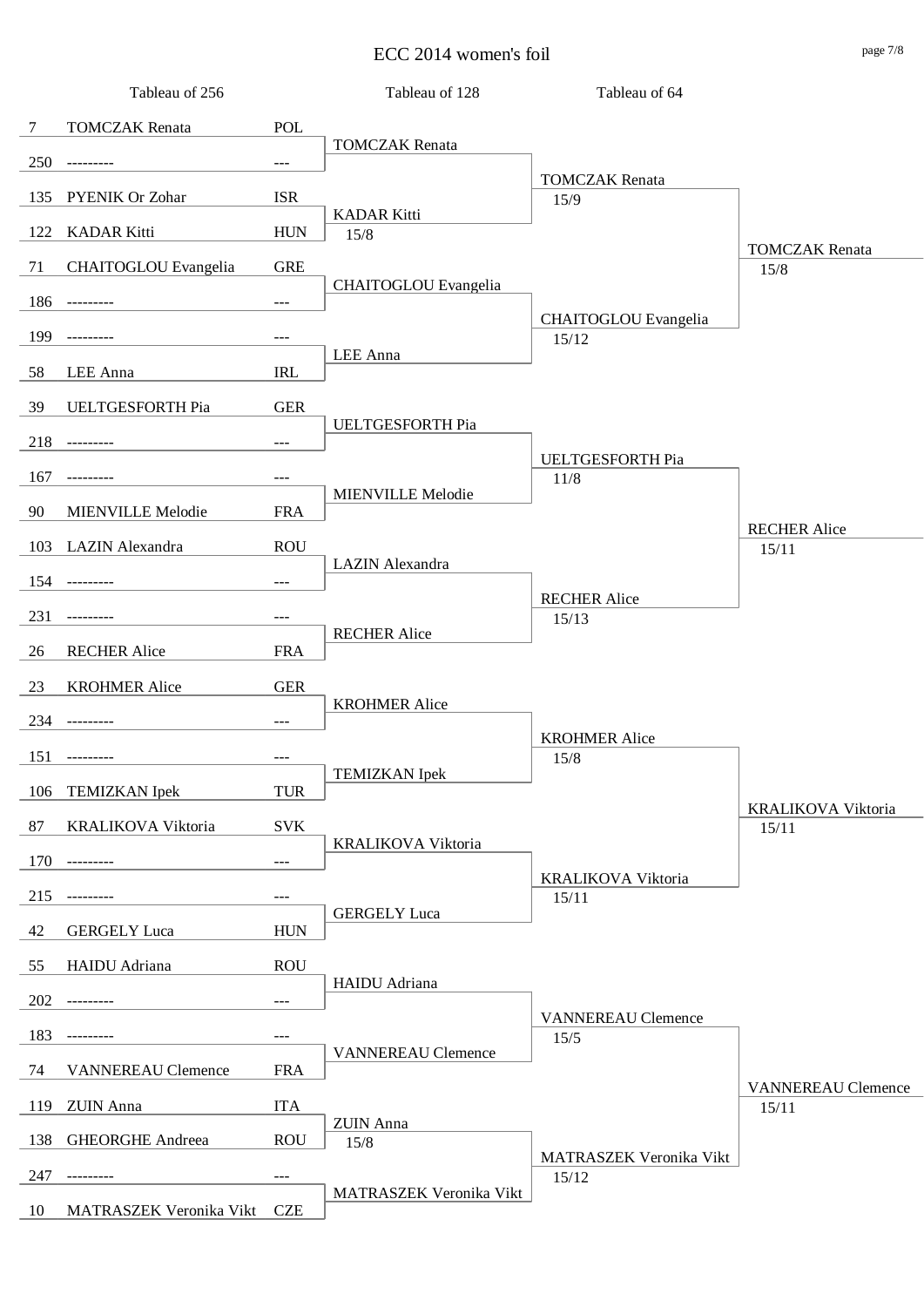ECC 2014 women's foil page 8/8

|                | Tableau of 256            |                                     | Tableau of 128               | Tableau of 64                     |                               |
|----------------|---------------------------|-------------------------------------|------------------------------|-----------------------------------|-------------------------------|
| 15             | <b>AZUMA Rio</b>          | <b>JPN</b>                          |                              |                                   |                               |
| 242            | $- - - - - - - - -$       | $\hspace{0.05cm}---\hspace{0.05cm}$ | <b>AZUMA Rio</b>             |                                   |                               |
| 143            | STUECKERT Alexandra       | <b>GER</b>                          |                              | <b>AZUMA Rio</b><br>15/9          |                               |
| 114            | <b>KOLAK</b> Ewelina      | POL                                 | STUECKERT Alexandra<br>15/11 |                                   |                               |
| 79             | DESYLLA Maria             | <b>GRE</b>                          |                              |                                   | <b>AZUMA Rio</b><br>15/11     |
| 178            | ---------                 | $---$                               | DESYLLA Maria                |                                   |                               |
| 207            | ---------                 | $---$                               |                              | <b>CIMIOTTI Carlotta</b><br>15/12 |                               |
| 50             | CIMIOTTI Carlotta         | <b>SUI</b>                          | CIMIOTTI Carlotta            |                                   |                               |
| 47             | SUNDUCHKOVA Alexandra     | <b>RUS</b>                          |                              |                                   |                               |
|                |                           |                                     | SUNDUCHKOVA Alexandra        |                                   |                               |
|                | $210$ ---------           | $\scriptstyle \cdots$               |                              | SUNDUCHKOVA Alexandra             |                               |
| 175            | ---------                 | $\hspace{0.05cm}---\hspace{0.05cm}$ | <b>LACHERAY</b> Eva          | 15/9                              |                               |
| 82             | <b>LACHERAY</b> Eva       | <b>FRA</b>                          |                              |                                   | SUNDUCHKOVA Alexand           |
| 111            | <b>BRUGGER Lilli</b>      | <b>AUT</b>                          | <b>BRUGGER Lilli</b>         |                                   | 15/9                          |
| 146            | $- - - - - - - - -$       | $---$                               |                              | PIRK Rita                         |                               |
| 239            | $- - - - - - - - -$       | $---$                               |                              | 15/8                              |                               |
| 18             | PIRK Rita                 | <b>SVK</b>                          | PIRK Rita                    |                                   |                               |
| 31             | <b>SAVEANU</b> Anca       | <b>ROU</b>                          |                              |                                   |                               |
|                | $226$ ---------           | $---$                               | <b>SAVEANU</b> Anca          |                                   |                               |
|                | 159 ---------             | $\qquad \qquad - -$                 |                              | <b>SAVEANU</b> Anca<br>15/12      |                               |
| 98             | FERON Johanna             | <b>GER</b>                          | FERON Johanna                |                                   |                               |
| 95             | <b>BIEDERMANN Juliane</b> | ${\tt GER}$                         |                              |                                   | <b>UMETSU Haruka</b>          |
|                |                           |                                     | <b>BIEDERMANN Juliane</b>    |                                   | 15/10                         |
| 162            | ---------                 | $\hspace{0.05cm}---\hspace{0.05cm}$ |                              | <b>UMETSU Haruka</b>              |                               |
| 223            | ---------                 | $---$                               | <b>UMETSU Haruka</b>         | $15/6$                            |                               |
| 34             | <b>UMETSU Haruka</b>      | <b>JPN</b>                          |                              |                                   |                               |
| 63             | <b>LACOSTE Aurore</b>     | <b>FRA</b>                          | <b>LACOSTE Aurore</b>        |                                   |                               |
| 194            | ---------                 | $---$                               |                              | <b>SIKE Nora</b>                  |                               |
| 191            |                           | $---$                               |                              | 15/11                             |                               |
| 66             | <b>SIKE</b> Nora          | <b>HUN</b>                          | <b>SIKE Nora</b>             |                                   |                               |
| 127            | NAGYOVA Kitti             | <b>SVK</b>                          |                              |                                   | <b>BATENINA Olga</b><br>15/11 |
| 130            | HOLBERG Maja              | <b>SWE</b>                          | NAGYOVA Kitti<br>15/9        |                                   |                               |
| 255            | ---------                 | $---$                               |                              | <b>BATENINA Olga</b><br>$15/6$    |                               |
| $\overline{2}$ | <b>BATENINA Olga</b>      | <b>RUS</b>                          | <b>BATENINA Olga</b>         |                                   |                               |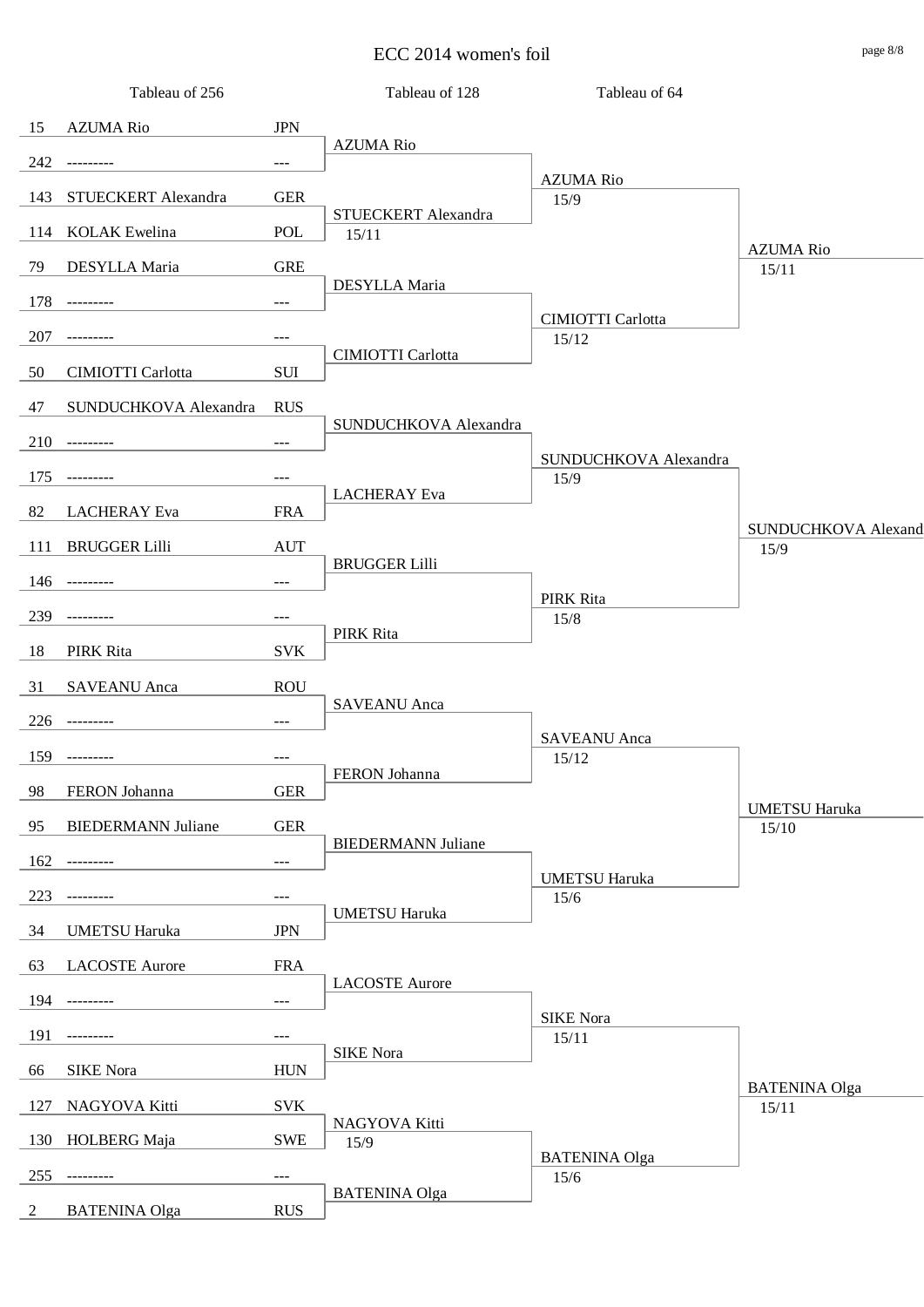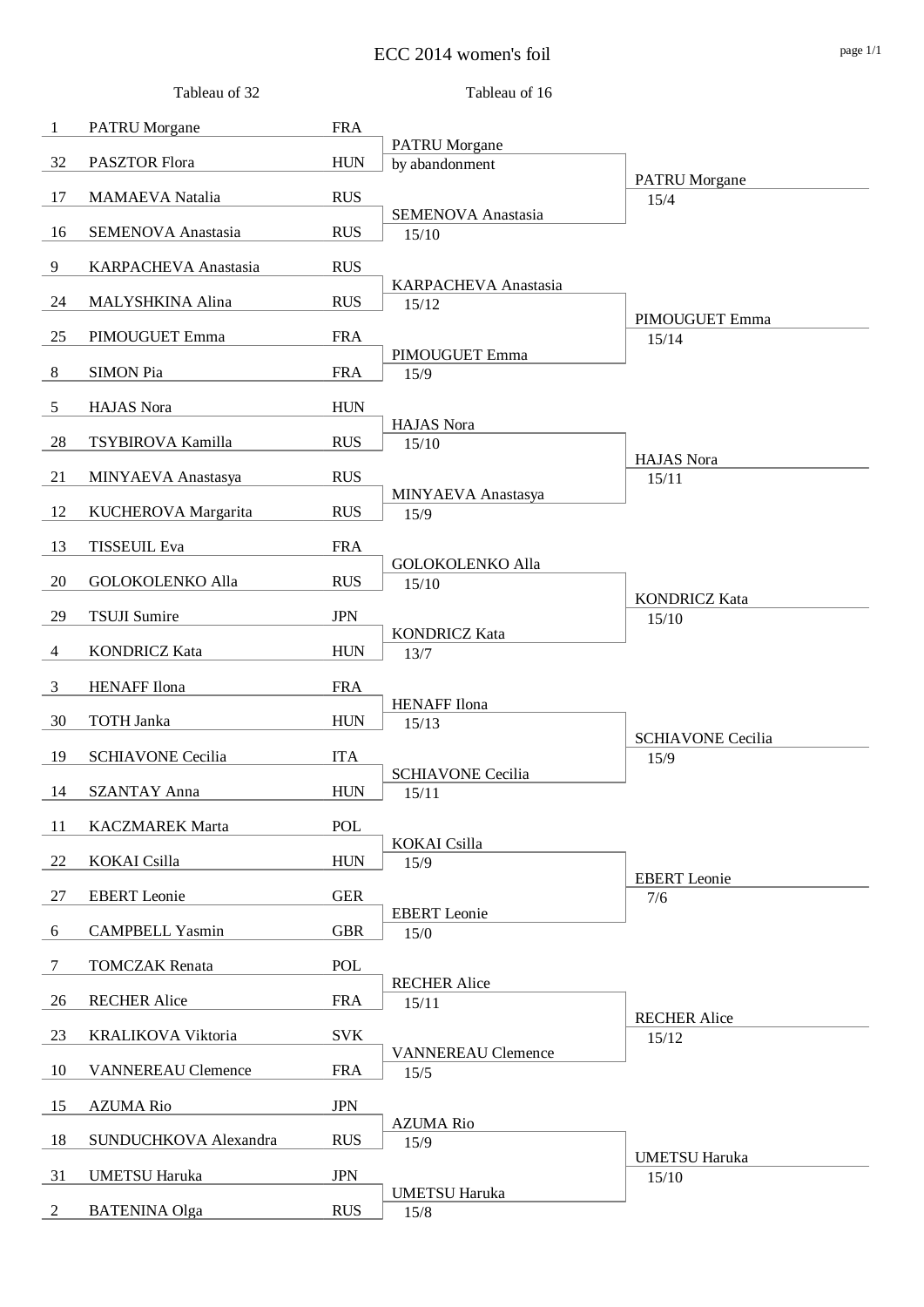|   | Tableau of 8             |            | Semi-finals                  | Final               |                             |
|---|--------------------------|------------|------------------------------|---------------------|-----------------------------|
|   | <b>PATRU</b> Morgane     | <b>FRA</b> |                              |                     |                             |
| 8 | PIMOUGUET Emma           | <b>FRA</b> | PIMOUGUET Emma<br>15/14      |                     |                             |
|   |                          |            |                              | <b>HAJAS</b> Nora   |                             |
| 5 | <b>HAJAS</b> Nora        | <b>HUN</b> | <b>HAJAS</b> Nora            | 15/8                |                             |
| 4 | <b>KONDRICZ Kata</b>     | <b>HUN</b> | 15/11                        |                     |                             |
| 3 | <b>SCHIAVONE Cecilia</b> | <b>ITA</b> |                              |                     | <b>EBERT</b> Leonie<br>11/3 |
| 6 | <b>EBERT</b> Leonie      | <b>GER</b> | <b>EBERT</b> Leonie          |                     |                             |
|   |                          |            | 15/6                         | <b>EBERT</b> Leonie |                             |
| 7 | <b>RECHER Alice</b>      | <b>FRA</b> |                              | 15/8                |                             |
| 2 | <b>UMETSU Haruka</b>     | <b>JPN</b> | <b>RECHER Alice</b><br>15/12 |                     |                             |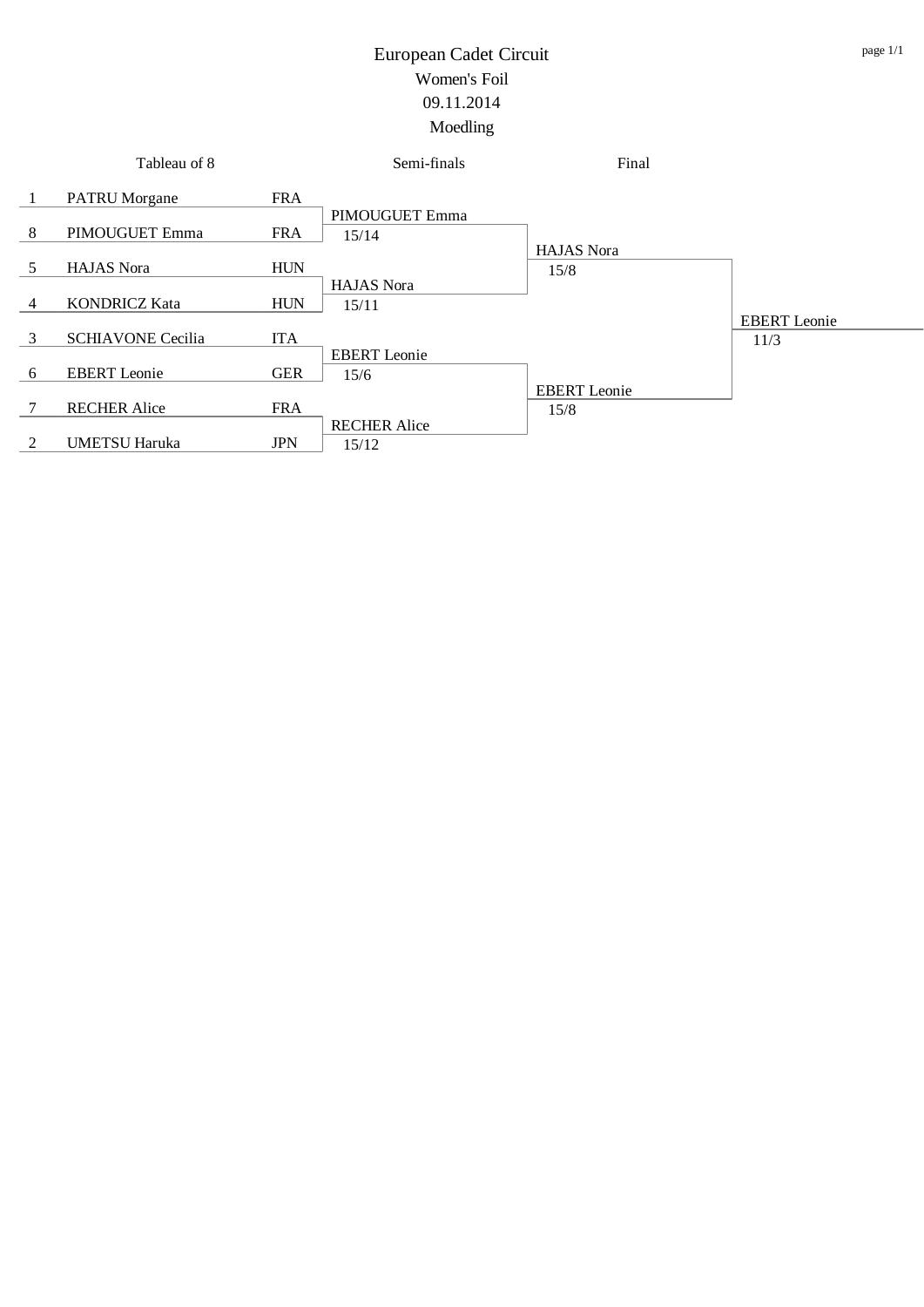| rank           | name and first name         | country      | flag           | club                      | date of birth | licence  |
|----------------|-----------------------------|--------------|----------------|---------------------------|---------------|----------|
| $\mathbf{1}$   | <b>EBERT</b> Leonie         | <b>GER</b>   |                | FC TAUBERBISCHOFSHEI      | 4/10/1999     | 00700899 |
| $\overline{c}$ | <b>HAJAS</b> Nora           | <b>HUN</b>   |                | <b>TOREKVES</b>           | 3/10/2000     | 00835145 |
| 3              | PIMOUGUET Emma              | <b>FRA</b>   | Ш              | <b>BORDEAUX EC</b>        | 19/12/1998    | 00779281 |
| 3              | <b>RECHER Alice</b>         | <b>FRA</b>   | H L            | PARIS SUFFRE              | 6/4/1999      | 00787409 |
| 5              | <b>PATRU</b> Morgane        | <b>FRA</b>   | $\mathbb{R}^n$ | <b>LYON MDF</b>           | 7/2/1998      | 00781906 |
| 6              | <b>KONDRICZ Kata</b>        | <b>HUN</b>   |                | <b>BHSE</b>               | 16/7/1998     | 00832041 |
| 7              | <b>UMETSU Haruka</b>        | $\mbox{JPN}$ | $\bullet$      |                           | 26/2/1998     | 00834368 |
| 8              | <b>SCHIAVONE Cecilia</b>    | <b>ITA</b>   | П              |                           | 7/11/1998     | 00832743 |
| 9              | <b>HENAFF</b> Ilona         | <b>FRA</b>   | H.             | <b>CADETS ESSON</b>       | 22/4/1998     | 00788125 |
| 10             | KARPACHEVA Anastasia        | <b>RUS</b>   |                | <b>NATIONAL TEAM</b>      | 10/3/1999     | 00836253 |
| 11             | <b>AZUMA Rio</b>            | $\mbox{JPN}$ | $\bullet$      |                           | 27/7/1998     | 00835202 |
| 12             | MINYAEVA Anastasya          | <b>RUS</b>   |                | NATIONAL TEAM             | 29/10/1999    | 00836893 |
| 13             | <b>KOKAI</b> Csilla         | <b>HUN</b>   |                | <b>MTK</b>                | 11/11/1998    | 00832010 |
| 14             | <b>GOLOKOLENKO Alla</b>     | <b>RUS</b>   |                | <b>NATIONAL TEAM</b>      | 22/4/1998     | 00834232 |
| 15             | <b>SEMENOVA Anastasia</b>   | <b>RUS</b>   |                | NATIONAL TEAM             | 14/6/1999     | 00838814 |
| 16             | <b>VANNEREAU Clemence</b>   | <b>FRA</b>   | Ш              | TEAM FLEURET 78           | 18/12/1998    | 00780033 |
| 17             | <b>BATENINA Olga</b>        | <b>RUS</b>   |                | NATIONAL TEAM             | 28/9/1998     | 00837969 |
| 18             | <b>CAMPBELL Yasmin</b>      | <b>GBR</b>   | XK             | FIGHTING FIT FC           | 17/6/2000     | 00833512 |
| 19             | <b>SIMON Pia</b>            | <b>FRA</b>   | W              | <b>BORDEAUX EC</b>        | 5/5/1998      | 00779283 |
| 19             | <b>TOMCZAK</b> Renata       | POL          |                | <b>IKS JAMALEX LESZNO</b> | 29/5/1999     | 00835916 |
| 21             | <b>TISSEUIL Eva</b>         | <b>FRA</b>   | M.             | VAL D ORGE                | 21/9/1998     | 00788004 |
| 22             | <b>SZANTAY Anna</b>         | <b>HUN</b>   | er<br>Here     | <b>BHSE</b>               | 16/8/1999     | 00833864 |
| 23             | <b>MAMAEVA</b> Natalia      | <b>RUS</b>   |                | NATIONAL TEAM             | 12/5/1998     | 00834229 |
| 24             | MALYSHKINA Alina            | <b>RUS</b>   |                | NATIONAL TEAM             | 1/12/1999     | 00834231 |
| 25             | <b>TSUJI</b> Sumire         | <b>JPN</b>   | $\bullet$      |                           | 29/11/1999    | 00834370 |
| 26             | <b>TOTH Janka</b>           | <b>HUN</b>   |                | <b>TOREKVES</b>           | 19/10/1998    | 00833712 |
| 27             | PASZTOR Flora               | <b>HUN</b>   |                | <b>TOREKVES</b>           | 30/6/1998     | 00832329 |
| 28             | TSYBIROVA Kamilla           | <b>RUS</b>   |                | NATIONAL TEAM             | 6/4/1998      | 00836249 |
| 29             | SUNDUCHKOVA Alexandra       | <b>RUS</b>   |                | NATIONAL TEAM             | 2/8/2000      | 00836247 |
| 30             | KUCHEROVA Margarita         | <b>RUS</b>   |                | NATIONAL TEAM             | 12/5/1998     | 00836250 |
| 31             | <b>KACZMAREK Marta</b>      | POL          |                | <b>IKS JAMALEX LESZNO</b> | 13/3/1999     | 00837127 |
| 32             | KRALIKOVA Viktoria          | <b>SVK</b>   | 週              | SLAVIA STU BRATISLAV      | 2/9/1999      | 00777508 |
| 33             | MATRASZEK Veronika Viktoria | <b>CZE</b>   |                | SERM OSTRAVA              | 1/4/1998      | 00832962 |
| 34             | <b>TEATINI Anna</b>         | <b>ITA</b>   |                |                           | 10/12/1999    | 00838525 |
| 35             | <b>FONTAYNE Emma</b>        | <b>FRA</b>   | Ш              | <b>RUEIL MALMAI</b>       | 26/3/1999     | 00787667 |
| 36             | PIRK Rita                   | <b>SVK</b>   | $\mathbb{B}$   | <b>KS SAMORIN</b>         | 23/7/1998     | 00832114 |
| 37             | MANGA Alexia                | <b>FRA</b>   | Ш              | <b>LYON MDF</b>           | 17/3/1998     | 00781897 |
| 38             | <b>KROHMER Alice</b>        | <b>GER</b>   |                | <b>CTG KOBLENZ</b>        | 16/2/1999     | 00698196 |
| 39             | ZHIDYAEVA Maria             | <b>RUS</b>   |                | NATIONAL TEAM             | 4/8/1998      | 00834227 |
| 40             | <b>AZUMA</b> Sera           | JPN          | $\bullet$      |                           | 20/8/1999     | 00835203 |
| 41             | FRACKENPOHL Helena          | <b>GER</b>   |                | FC TAUBERBISCHOFSHEI      | 20/3/1998     | 00699897 |
| 41             | <b>SAVEANU</b> Anca         | <b>ROU</b>   |                | CSA STEAUA BUCURESTI      | 13/4/2000     | 00835111 |
| 43             | TAKADA Maho                 | <b>JPN</b>   | $\bullet$      |                           | 22/12/1998    | 00832681 |
| 44             | PACELLI Maria Teresa        | <b>ITA</b>   |                |                           | 19/6/1998     | 00834303 |
| 45             | UELTGESFORTH Pia            | <b>GER</b>   |                | FC MOERS                  | 1/1/1900      | 00832262 |
| 46             | UDOVICHENKO Anna            | <b>RUS</b>   |                | NATIONAL TEAM             | 12/7/2000     | 00837971 |
| 47             | <b>CIMIOTTI Carlotta</b>    | SUI          | ٠              | LUGANO SCHERMA            | 16/9/1998     | 00833809 |
| 48             | MIZOGUCHI Reina             | <b>JPN</b>   | $\bullet$      |                           | 27/7/1998     | 00834732 |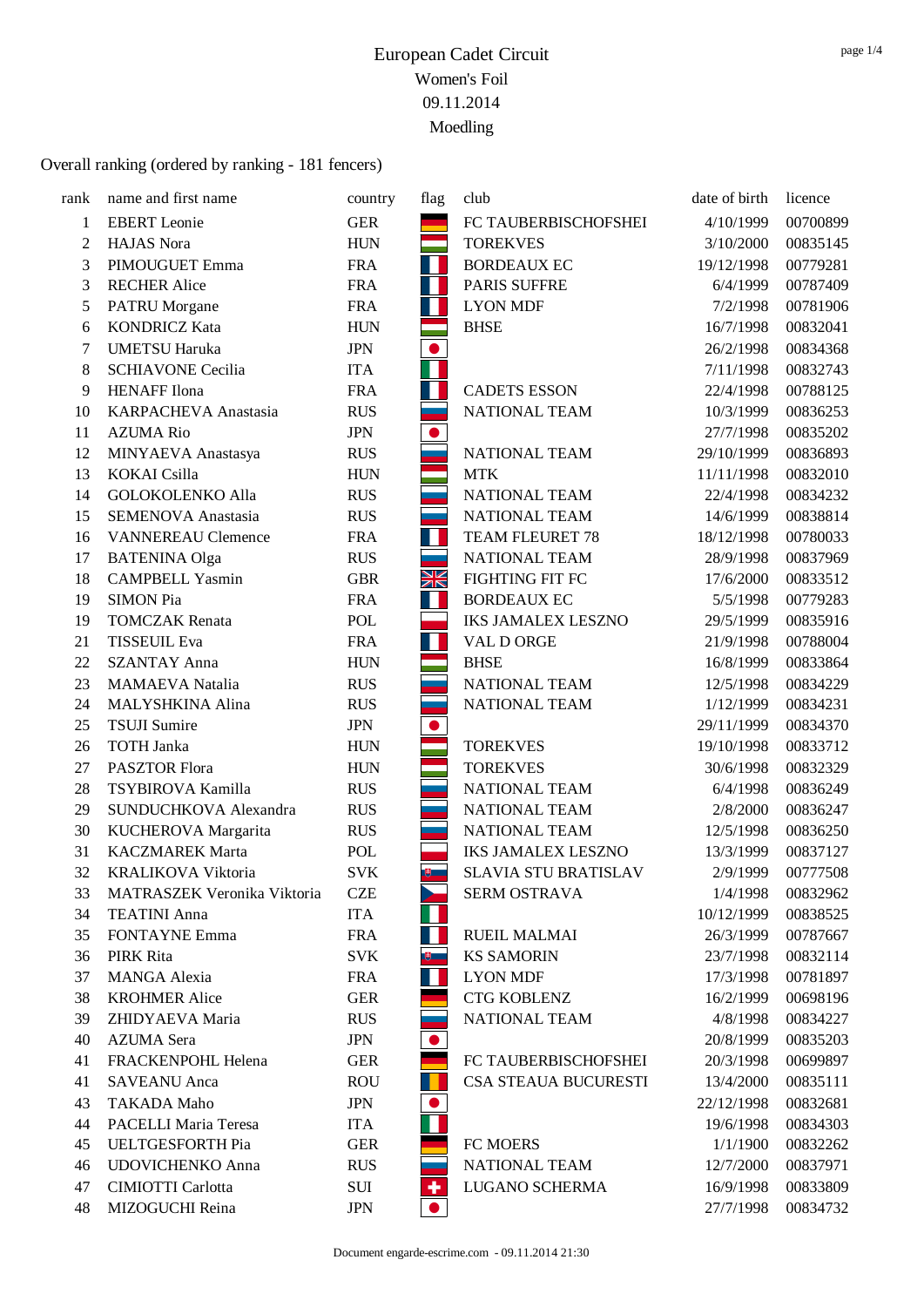| rank | name and first name       | country    | flag                                  | club                        | date of birth | licence  |
|------|---------------------------|------------|---------------------------------------|-----------------------------|---------------|----------|
| 49   | <b>SIMON Chloe</b>        | <b>FRA</b> | W                                     | <b>REIMS CE</b>             | 25/6/1998     | 00784591 |
| 50   | <b>SARDAIN Stephanie</b>  | SUI        | ÷                                     | <b>CAL LAUSANNE</b>         | 10/11/1998    | 00834346 |
| 51   | SOMODI Anita              | <b>HUN</b> |                                       | <b>BHSE</b>                 | 16/2/1998     | 00832357 |
| 52   | <b>IMATDINOVA Lilia</b>   | <b>RUS</b> |                                       | NATIONAL TEAM               | 4/5/1999      | 00836251 |
| 53   | <b>SIKE Nora</b>          | <b>HUN</b> |                                       | <b>SZEGED</b>               | 27/10/1999    | 00833632 |
| 54   | <b>NEHAISI Hilit</b>      | <b>ISR</b> | $\frac{\triangleleft}{\triangleleft}$ | HAPOEL GILBOA               | 28/9/1998     | 00836577 |
| 55   | <b>SORIANO</b> Marie      | <b>FRA</b> | Н                                     | <b>BOURG VALEN</b>          | 28/6/1998     | 00822410 |
| 56   | CHAITOGLOU Evangelia      | <b>GRE</b> | 隼                                     | A.O.X. EGALEO               | 12/11/1999    | 00836293 |
| 57   | POLTZ Anna                | <b>HUN</b> |                                       | <b>MTK</b>                  | 16/4/2000     | 00833784 |
| 58   | <b>PENZES</b> Eszter      | <b>HUN</b> |                                       | <b>MTK</b>                  | 15/6/1999     | 00835940 |
| 59   | <b>CANDIANI</b> Vittoria  | <b>ITA</b> |                                       |                             | 17/3/1999     | 00835178 |
| 60   | <b>KIRSCH</b> Anne        | <b>GER</b> |                                       | <b>TSG WEINHEIM</b>         | 25/12/1999    | 00699794 |
| 61   | <b>MORI</b> Chihiro       | <b>JPN</b> | $\bullet$                             |                             | 6/1/1998      | 00834369 |
| 62   | VALACCHI Maddalena        | <b>ITA</b> |                                       |                             | 10/7/1998     | 00832744 |
| 63   | <b>ENDO</b> Rina          | <b>JPN</b> | $\bullet$                             |                             | 8/5/1998      | 00834595 |
| 64   | NAGY Anasztazia           | <b>HUN</b> |                                       | <b>UTE</b>                  | 10/1/1999     | 00835980 |
| 65   | KINZEL Josefin            | <b>GER</b> |                                       | <b>SC BERLIN</b>            | 25/4/1998     | 00698637 |
| 66   | YUSOVA Victoria           | <b>RUS</b> |                                       | NATIONAL TEAM               | 8/9/1998      | 00834225 |
| 67   | <b>SCAGLIONE Luce</b>     | <b>ITA</b> | Н                                     |                             | 29/11/1999    | 00837244 |
| 68   | <b>GERGELY Luca</b>       | <b>HUN</b> |                                       | <b>TEREZVAROS</b>           | 8/7/1998      | 00833961 |
| 69   | <b>CURTI</b> Beatrice     | <b>ITA</b> | T.                                    |                             | 26/8/1998     | 00832737 |
| 70   | <b>BERTOLA Lara</b>       | <b>ITA</b> | П                                     |                             | 7/11/2000     | 00837236 |
| 71   | WEINER Kari               | <b>GER</b> |                                       | OFC BONN                    | 9/11/1999     | 00700453 |
| 72   | <b>RUNDQUIST Harriet</b>  | <b>SWE</b> | 뿌                                     | <b>EGF</b>                  | 5/2/1998      | 00703256 |
| 73   | HAIDU Adriana             | <b>ROU</b> |                                       | <b>CS SATU MARE</b>         | 28/8/1998     | 00833079 |
| 74   | WOJTALUK Julia            | POL        |                                       | KU AZS UK BYDGOSZCZ         | 15/9/1998     | 00832986 |
| 75   | LEE Anna                  | <b>IRL</b> | Ш                                     |                             | 6/9/1998      | 00835691 |
| 76   | <b>BURICELLI Ilaria</b>   | <b>ITA</b> |                                       |                             | 29/9/1999     | 00836273 |
| 77   | KRALOVA Katerina          | <b>CZE</b> | $\blacktriangleright$                 | SERM OSTRAVA                | 15/5/1998     | 00830456 |
| 78   | <b>LACOSTE Aurore</b>     | <b>FRA</b> | $\mathcal{A}$                         | <b>HOUILLES GO</b>          | 2/1/1998      | 00787753 |
| 78   | <b>OUDOT</b> Valerie      | <b>FRA</b> | Ш                                     | <b>SOCHAUX MONT</b>         | 13/4/1998     | 00779039 |
| 80   | <b>MAINA Mila</b>         | <b>ITA</b> |                                       |                             | 11/11/1999    | 00836712 |
| 81   | <b>KATS</b> Maya          | <b>ISR</b> | ХÞ.                                   |                             | 20/9/1998     | 00837284 |
| 82   | SIRBU Teodora             | <b>ROU</b> |                                       | CSA STEAUA BUCURESTI        | 23/2/1999     | 00834276 |
| 83   | <b>GULEN</b> Fatmanur     | <b>TUR</b> | $\mathsf{C}^\star$                    |                             | 3/4/1999      | 00836048 |
| 84   | <b>DRAGHICI Raluca</b>    | <b>ROU</b> | н                                     | <b>CSA STEAUA BUCURESTI</b> | 16/9/2000     | 00835110 |
| 85   | <b>MAROSI</b> Reka        | <b>HUN</b> |                                       | <b>TOREKVES</b>             | 30/4/1998     | 00833714 |
| 86   | DESYLLA Maria             | <b>GRE</b> | 些                                     | A.O.X. EGALEO               | 28/1/1999     | 00835799 |
| 87   | SAMOILOVA Polina          | <b>RUS</b> |                                       | NATIONAL TEAM               | 4/6/1999      | 00838322 |
| 88   | <b>LACHERAY</b> Eva       | <b>FRA</b> | Ш                                     | <b>SOCHAUX MONT</b>         | 11/3/2000     | 00821707 |
| 89   | <b>VACARASU Raluca</b>    | <b>ROU</b> |                                       | CS FARUL CONSTANTA          | 2/4/1999      | 00834246 |
| 90   | <b>KUDLACEK Beatrice</b>  | <b>AUT</b> | ═                                     | <b>FGS STOCKERAU</b>        | 3/3/1999      | 00832472 |
| 91   | <b>CANDESCU Rebeca</b>    | <b>ROU</b> |                                       | <b>ACS BALESTRA</b>         | 6/10/2001     | 00836375 |
| 92   | <b>BARONNET Maelle</b>    | <b>FRA</b> | Ш                                     | MARSEILLE EC                | 19/2/1999     | 00778531 |
| 93   | <b>MIENVILLE Melodie</b>  | <b>FRA</b> | Ш                                     | <b>BOURG VALEN</b>          | 19/1/1998     | 00780191 |
| 94   | <b>STEPHAN Mona</b>       | <b>GER</b> |                                       | OFC BONN                    | 8/2/1999      | 00703149 |
| 95   | HENDRICHOVA Sabina        | <b>CZE</b> |                                       | <b>SERM OSTRAVA</b>         | 14/6/1998     | 00830372 |
| 96   | FERRARA Valentina         | <b>ITA</b> |                                       |                             | 14/9/2000     | 00837897 |
| 97   | <b>BIEDERMANN Juliane</b> | <b>GER</b> |                                       | <b>SC BERLIN</b>            | 7/6/1999      | 00703019 |
| 98   | <b>TYSHLER Nikol</b>      | <b>RUS</b> |                                       | NATIONAL TEAM               | 1/6/1998      | 00838325 |
| 99   | <b>BREDY</b> Perrine      | <b>FRA</b> |                                       | <b>LYON MDF</b>             | 2/6/2000      | 00823488 |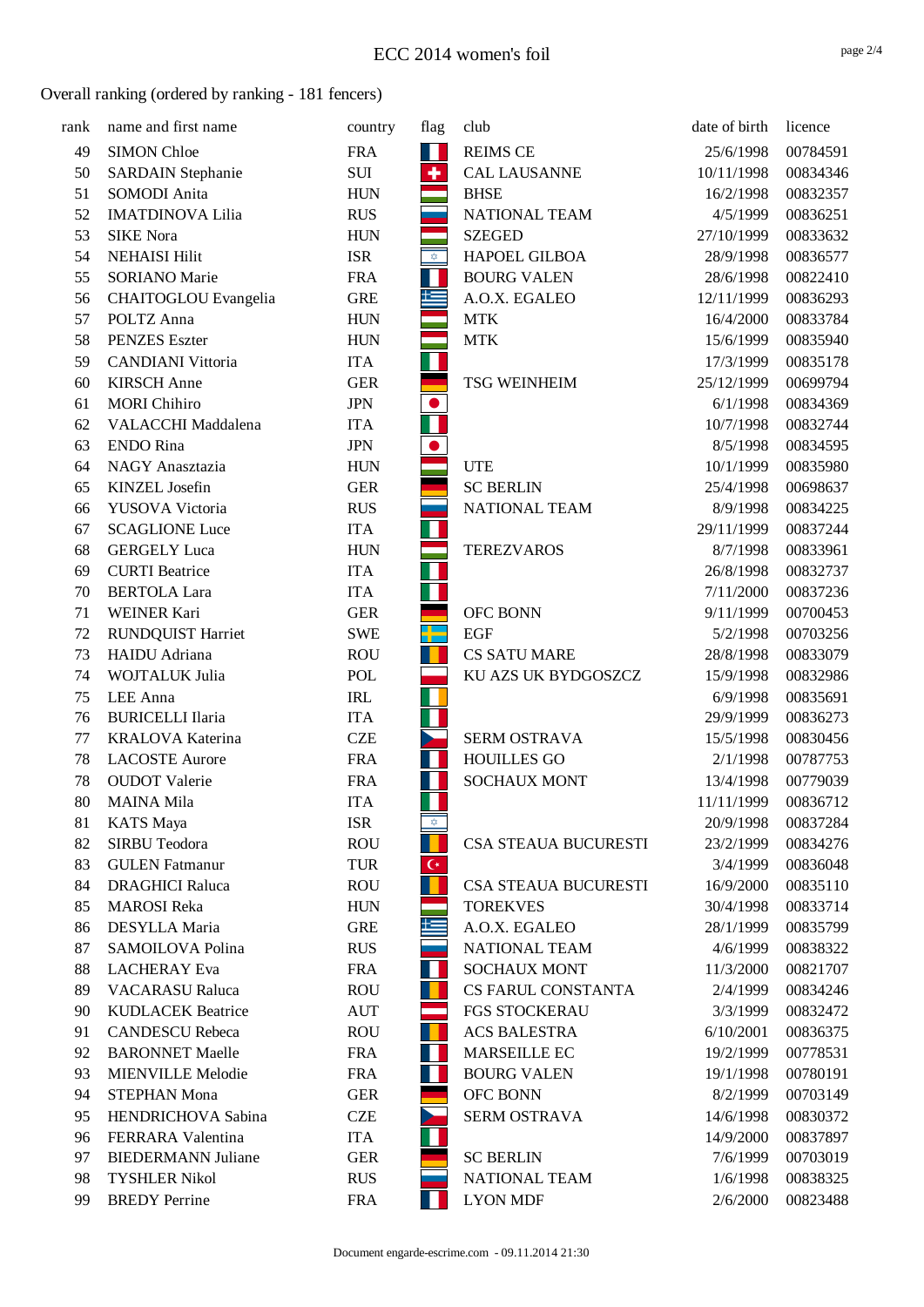| rank | name and first name             | country    | flag                       | club                      | date of birth | licence  |
|------|---------------------------------|------------|----------------------------|---------------------------|---------------|----------|
| 99   | FERON Johanna                   | <b>GER</b> |                            | DFC DUSSELDORF            | 29/11/2000    | 00838301 |
| 99   | <b>TOMKA</b> Ivett              | <b>HUN</b> |                            | <b>MTK</b>                | 2/8/2000      | 00835938 |
| 102  | <b>RIZMAJER Anna</b>            | <b>HUN</b> |                            | <b>TEREZVAROS</b>         | 12/3/1999     | 00835908 |
| 103  | <b>WATSON Solene</b>            | <b>FRA</b> | Ш                          | VAL DE SEINE              | 11/8/2000     | 00787342 |
| 104  | <b>GALEEVA Kamilla</b>          | <b>RUS</b> |                            | NATIONAL TEAM             | 1/1/1998      | 00838326 |
| 104  | LAZIN Alexandra                 | <b>ROU</b> | П                          | <b>CS SATU MARE</b>       | 25/6/1998     | 00834277 |
| 106  | <b>ROM Florentine</b>           | <b>AUT</b> |                            | STLFC STEIERMARK          | 21/3/2000     | 00838305 |
| 107  | <b>GRUM-SCHWENSEN Sol</b>       | <b>DEN</b> | ╋                          | <b>HFK HELLERUP</b>       | 4/4/2000      | 00777729 |
| 108  | <b>TEMIZKAN</b> Ipek            | <b>TUR</b> | $\mathsf{C}^*$             |                           | 3/4/1998      | 00833816 |
| 109  | CHALDAIOU Maria-Eleni           | <b>GRE</b> | كا                         | A.O.X. EGALEO             | 31/3/2000     | 00834089 |
| 110  | <b>BANJAC</b> Anamarija         | <b>CRO</b> | İ                          | MK KARLOVAC               | 9/3/1999      | 00831905 |
| 111  | <b>MARONET</b> Andrea           | <b>BEL</b> |                            |                           | 25/10/2000    | 00836032 |
| 112  | <b>BRUGGER Lilli</b>            | <b>AUT</b> |                            | <b>AFC SALZBURG</b>       | 13/5/2000     | 00836499 |
| 113  | HANZL Lilla Zsofia              | <b>HUN</b> |                            | <b>GEAC</b>               | 11/6/2000     | 00837955 |
| 114  | <b>VOELKER Johanna</b>          | <b>GER</b> |                            | <b>SC BERLIN</b>          | 13/4/1999     | 00703036 |
| 115  | <b>VLEUGELS</b> Ezra            | <b>BEL</b> | ш                          | <b>OMNISWORD</b>          | 4/2/1998      | 00833463 |
| 116  | <b>SCHNABEL Hanna</b>           | <b>GER</b> |                            | <b>SC BERLIN</b>          | 21/8/2000     | 00836633 |
| 117  | <b>ZUIN</b> Anna                | <b>ITA</b> |                            |                           | 15/3/1999     | 00838540 |
| 118  | <b>ERHARDT</b> Maike            | <b>GER</b> |                            | <b>TSG WEINHEIM</b>       | 26/5/2000     | 00702161 |
| 119  | <b>PINEAU Noemie</b>            | <b>FRA</b> | H.                         | <b>TRAPPES</b>            | 7/1/1998      | 00787808 |
| 120  | <b>KADAR Kitti</b>              | <b>HUN</b> |                            | HODMEZOVASARHELY          | 27/6/1998     | 00833668 |
| 121  | DE ZAN Camilla                  | <b>ITA</b> | П                          |                           | 27/9/2000     | 00838521 |
| 122  | <b>GILLJAM Patricia</b>         | <b>SWE</b> |                            | <b>GFK</b>                | 23/5/1998     | 00832789 |
| 122  | NAGYOVA Kitti                   | <b>SVK</b> | 問                          | <b>KS SAMORIN</b>         | 3/5/2000      | 00836011 |
| 124  | PLIOTA Maria                    | <b>GRE</b> | 똑                          | A.O.X. EGALEO             | 13/10/1998    | 00831717 |
| 125  | <b>MACCARONE Maria Vittoria</b> | <b>ITA</b> |                            |                           | 7/1/2000      | 00837237 |
| 125  | <b>SIRENA Lucrezia</b>          | <b>ITA</b> |                            |                           | 31/5/2000     | 00836009 |
| 127  | <b>ORTLER Vanessa</b>           | <b>AUT</b> |                            |                           | 28/2/1999     | 00836500 |
| 128  | STUECKERT Alexandra             | <b>GER</b> |                            | FC TAUBERBISCHOFSHEI      | 2/7/1998      | 00699900 |
| 129  | <b>KOLAK</b> Ewelina            | POL        |                            | <b>IKS JAMALEX LESZNO</b> | 24/1/1998     | 00837128 |
| 130  | MEULENKAMP Kimberley            | <b>NED</b> |                            | HOLLAND SCHERMENR         | 7/1/2000      | 00835770 |
| 131  | SANTUZZO Maria                  | <b>ITA</b> | Н                          |                           | 8/6/1999      | 00835974 |
| 132  | <b>BECKER</b> Elena             | <b>GER</b> |                            | TSV NEU-ULM               | 17/1/1998     | 00700011 |
| 133  | <b>KNAB</b> Chantal             | <b>GER</b> |                            | FC TAUBERBISCHOFSHEI      | 8/8/1998      | 00699902 |
| 134  | HOLBERG Maja                    | <b>SWE</b> |                            | <b>KFK</b>                | 3/7/1999      | 00838152 |
| 134  | <b>MANDELLI</b> Giulia          | <b>ITA</b> |                            |                           | 4/8/1999      | 00837228 |
| 136  | PANTELI Efthimia                | <b>GRE</b> |                            | A.O.X. EGALEO             | 15/6/1999     | 00838345 |
| 137  | <b>PYENIK Or Zohar</b>          | <b>ISR</b> | $\stackrel{\star}{\nabla}$ | HAPOEL GILBOA             | 11/4/1999     | 00838626 |
| 138  | <b>OKUMUS</b> Busra             | <b>TUR</b> | $\mathsf{C}^*$             |                           | 12/12/2000    | 00836064 |
| 138  | <b>PATHARE Laura Margrethe</b>  | <b>DEN</b> |                            |                           | 31/8/1998     | 00835575 |
| 140  | <b>FREITAG</b> Luise            | <b>GER</b> |                            | FC FURTH                  | 26/1/1999     | 00838726 |
| 140  | <b>GHEORGHE Andreea</b>         | <b>ROU</b> |                            | <b>ACS BALESTRA</b>       | 24/8/2001     | 00837935 |
| 142  | <b>ZOONS</b> Myrthe             | <b>NED</b> |                            | <b>SCHERMCENTRUM AMST</b> | 20/4/1999     | 00778122 |
| 143  | <b>JOERGENSEN Laeticia</b>      | <b>DEN</b> |                            | <b>HFK HELLERUP</b>       | 2/11/1999     | 00834155 |
| 144  | KRALIKOVA Veronika              | <b>SVK</b> | 吧                          | SLAVIA STU BRATISLAV      | 7/11/2001     | 00835242 |
| 145  | <b>DAWSON Willow</b>            | <b>NED</b> |                            | HOLLAND SCHERMENR         | 23/12/1999    | 00835767 |
| 146  | <b>BACHMANN</b> Lise            | SUI        | ÷                          | <b>CEM MORGES</b>         | 28/4/2000     | 00838463 |
| 147  | CSEFALVAYOVA Karolina           | <b>SVK</b> | ⊎                          | <b>KS SAMORIN</b>         | 19/7/1999     | 00832118 |
| 148  | LI MING Lea                     | <b>CRO</b> | ŵ.                         | MK VMD                    | 14/11/1998    | 00831941 |
| 149  | <b>BERGER Julia</b>             | <b>AUT</b> |                            | STLFC STEIERMARK          | 31/5/1998     | 00838304 |
| 150  | HORVATH Lilla                   | <b>HUN</b> |                            | <b>BHSE</b>               | 17/4/2001     | 00838428 |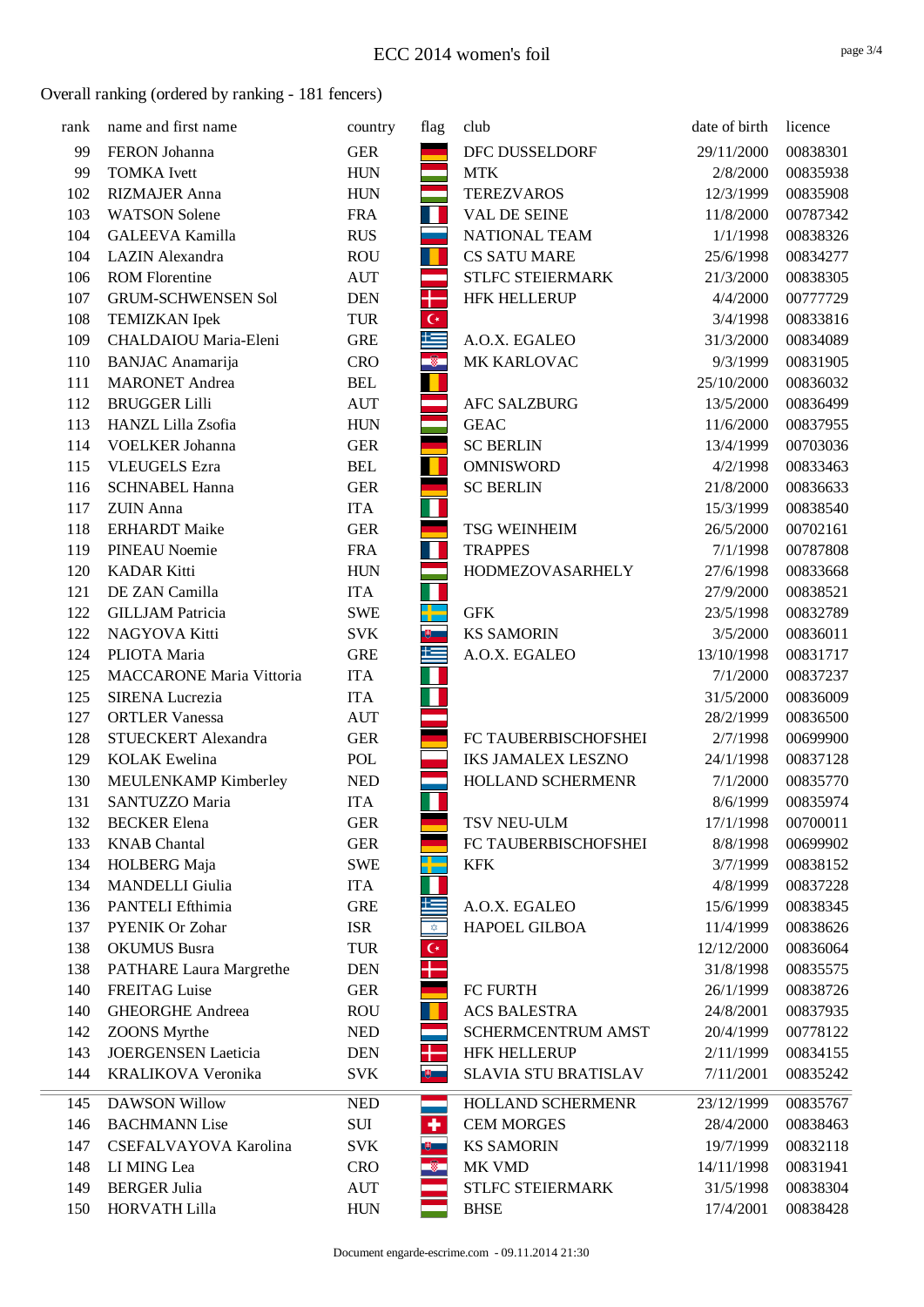| rank | name and first name        | country    | flag                             | club                 | date of birth | licence  |
|------|----------------------------|------------|----------------------------------|----------------------|---------------|----------|
| 151  | <b>CANESSO</b> Francesca   | <b>ITA</b> | H                                |                      | 7/4/1999      | 00838548 |
| 152  | <b>MARGETICH Iris</b>      | <b>AUT</b> | $\Rightarrow$                    | <b>FUM MOEDLING</b>  | 21/8/1999     | 00834404 |
| 153  | <b>GJELSTRUP</b> Signe     | <b>DEN</b> | ╈                                |                      | 22/3/1998     | 00835574 |
| 154  | <b>DON</b> Laura           | <b>BEL</b> | T                                | DE TEMPELIERS        | 29/10/1998    | 00838256 |
| 155  | <b>ZEHNER Evelyne</b>      | <b>GER</b> |                                  | FC TAUBERBISCHOFSHEI | 22/5/2000     | 00727680 |
| 156  | <b>SPLIT Marcella</b>      | <b>NED</b> |                                  | MAESTRO S KLUP TEAM  | 14/3/1998     | 00819475 |
| 156  | <b>TIMLIN Jessica</b>      | <b>IRL</b> | П                                |                      | 7/8/1998      | 00837761 |
| 158  | <b>EFRATY Dror</b>         | <b>ISR</b> | $\overline{\mathbf{\hat{\phi}}}$ | HAPOEL GILBOA        | 29/12/1999    | 00836578 |
| 159  | <b>BEARDMORE Emily</b>     | <b>GBR</b> | Ж                                | FIGHTING FIT FC      | 24/8/2002     | 00837928 |
| 160  | <b>REINTHALER Miriam</b>   | <b>AUT</b> | an<br>Ba                         | <b>FUM MOEDLING</b>  | 1/10/1999     | 00834406 |
| 161  | <b>DRAGOMIR Mihaela</b>    | <b>ROU</b> | п                                | PETROLUL PLOIESTI    | 2/9/1999      | 00838888 |
| 162  | <b>HOCH</b> Adriana        | <b>GER</b> |                                  | FC TAUBERBISCHOFSHEI | 30/8/1999     | 00701940 |
| 163  | <b>UDVARDY</b> Jazmin      | <b>SVK</b> | ■■                               | <b>KS SAMORIN</b>    | 12/8/2001     | 00837845 |
| 164  | <b>OZKURT Elif</b>         | <b>TUR</b> | $\overline{C^*}$                 |                      | 8/3/1999      | 00834188 |
| 165  | <b>BUDAY</b> Boglarka      | <b>SVK</b> | 遇上                               | <b>KS SAMORIN</b>    | 8/10/2002     | 00837848 |
| 166  | <b>FURLAN</b> Sveva        | <b>ITA</b> | T.                               |                      | 10/5/2000     | 00838538 |
| 167  | <b>ENGELKE</b> Isabelle    | <b>SWE</b> | كاد                              | <b>EGF</b>           | 30/6/1999     | 00835579 |
| 167  | <b>OZUCAGLI Asli</b>       | <b>TUR</b> | $\overline{C^*}$                 |                      | 2/4/1999      | 00837473 |
| 169  | MUSTAFAEVA Dillshodahon    | <b>SWE</b> | H                                | <b>MFFG</b>          | 28/10/1998    | 00728099 |
| 170  | <b>LECOMTE Nadia</b>       | <b>FRA</b> | П                                | <b>ROUEN CE</b>      | 6/2/1998      | 00781135 |
| 171  | <b>TADICS Rahel</b>        | <b>HUN</b> |                                  | <b>BHSE</b>          | 12/11/1999    | 00837927 |
| 172  | FILL Lena                  | <b>AUT</b> |                                  |                      | 11/10/2001    | 00838713 |
| 172  | <b>GEROSIDERI</b> Pinelopi | <b>GRE</b> | æ                                | <b>OXI FLORINAS</b>  | 27/6/2001     | 00835964 |
| 172  | NIKOLAIDOU Panagiota       | <b>GRE</b> | 集                                | <b>OXI FLORINAS</b>  | 10/5/2001     | 00835965 |
| 175  | <b>CAMPAGNA Federica</b>   | <b>ITA</b> | П                                |                      | 26/11/2000    | 00838668 |
| 175  | <b>OSWALD</b> Laura        | <b>AUT</b> |                                  |                      | 30/3/1999     | 00838714 |
| 177  | APIDOPOULOU Antonia        | <b>GRE</b> |                                  | <b>OXI FLORINAS</b>  | 8/1/2001      | 00835963 |
| 177  | <b>BURGET Theresa</b>      | <b>AUT</b> |                                  |                      | 21/5/2000     | 00838715 |
| 177  | <b>REINTHALER Isabel</b>   | <b>AUT</b> |                                  | <b>FUM MOEDLING</b>  | 1/10/1999     | 00834405 |
| 180  | <b>BARTALOVA Vivien</b>    | <b>SVK</b> |                                  | <b>KS SAMORIN</b>    | 3/7/2001      | 00837847 |
| 180  | JADERLING Miranda          | <b>SWE</b> | <u>a p</u>                       | <b>EGF</b>           | 5/3/2000      | 00838153 |